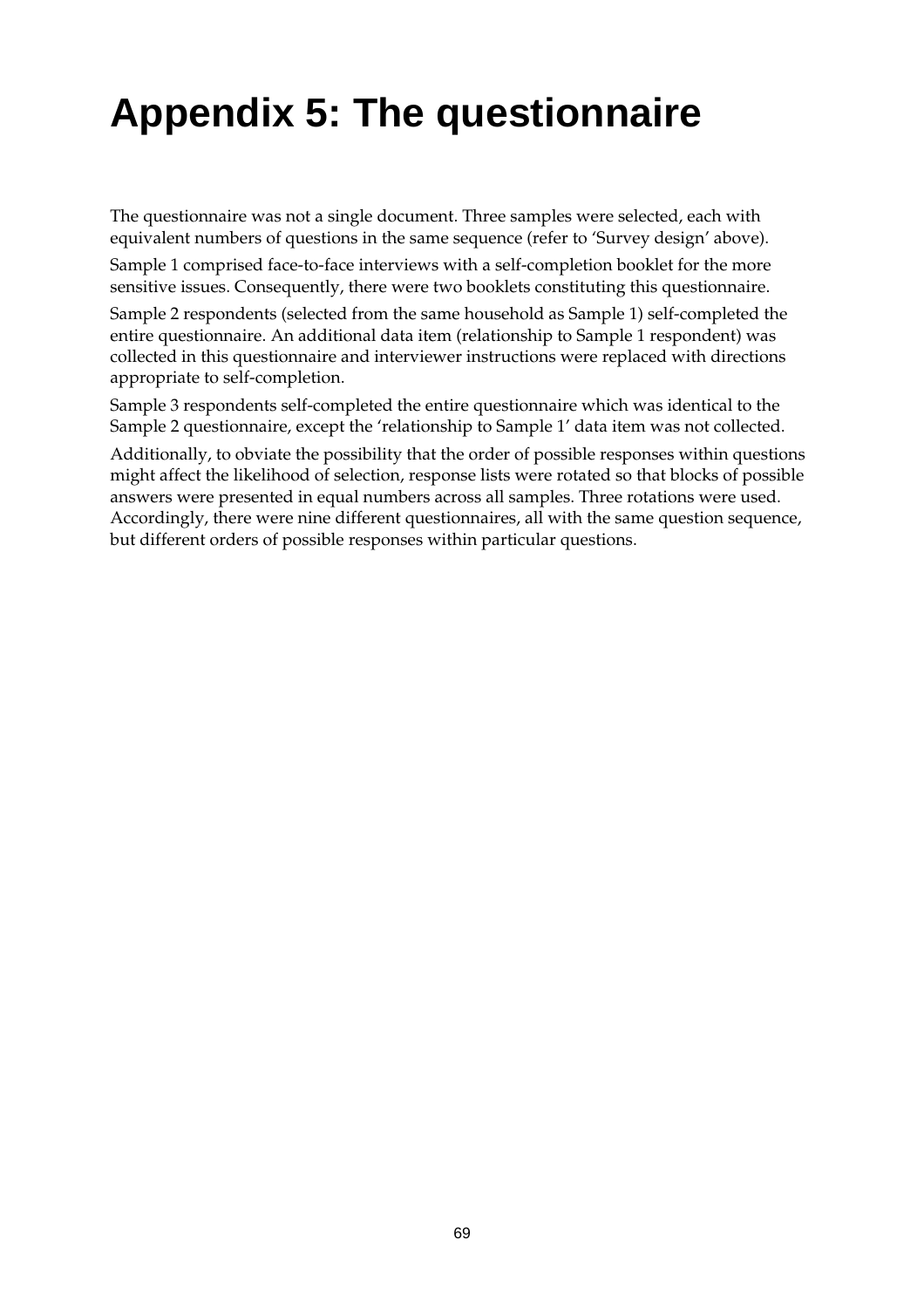© The Roy Morgan Research Centre Pty Ltd, 1998, R1808, S2



## **What is the purpose of this form?**

The National Drug Strategy Household Survey has been conducted since 1985. This is the sixth occasion that information from households on drug awareness, attitudes and behaviour has been collected. We would like you to complete this questionnaire by yourself.

The questionnaire is for your use only.Your answers will help the Department of Health and Family Services to effectively examine important health and social issues and certain behaviour relating to drug use, and to measure the extent of drug use and the community's attitude to drugs.

## **How confidential is the information you give?**

Completely confidential! When you have completed this form, please seal it in the envelope provided and give it back to the Roy Morgan Research fieldworker who will return it still sealed, to the survey team for processing. The survey is managed by the Australian Institute of Health and Welfare on behalf of the department. Only the survey team will have access to your form and once the survey data is compiled, your form will be destroyed.Your name and address will never be linked with any of the information you provide.

**Please be as honest and accurate as possible. If you do not wish to answer any question for any reason, you do not have to do so. Participation in this survey is entirely voluntary.**

## **How to complete this form:**

• Please complete this form using a **blue or black pen**.

Most questions only require you to answer by marking the appropriate box or boxes with a **cross**, like this:

X

Please do not mark any areas outside the box.

• Other questions will require a numeric answer and can be filled in like this:

## 2 4

Please do not cross the number 7. Please make sure to write only one number in each box.

Other questions will ask you to write your answer on the lines provided. Please ensure that you **print** your answer like this:

### Last year I travelled to Bali on Holiday

- If you wish to change your answer to any question, please use **liquid paper** to make the change. If you do not have any liquid paper, put a line right throught the wrong answer and mark the right answer with a cross.
- If you see an arrow like this  $(→)$ , you should follow the direction exactly. For example, ➔ **C1** means that you should miss all of the questions after the one you have just answered, until you come to the question marked **C1**. If you do not see the arrow, just answer the next question.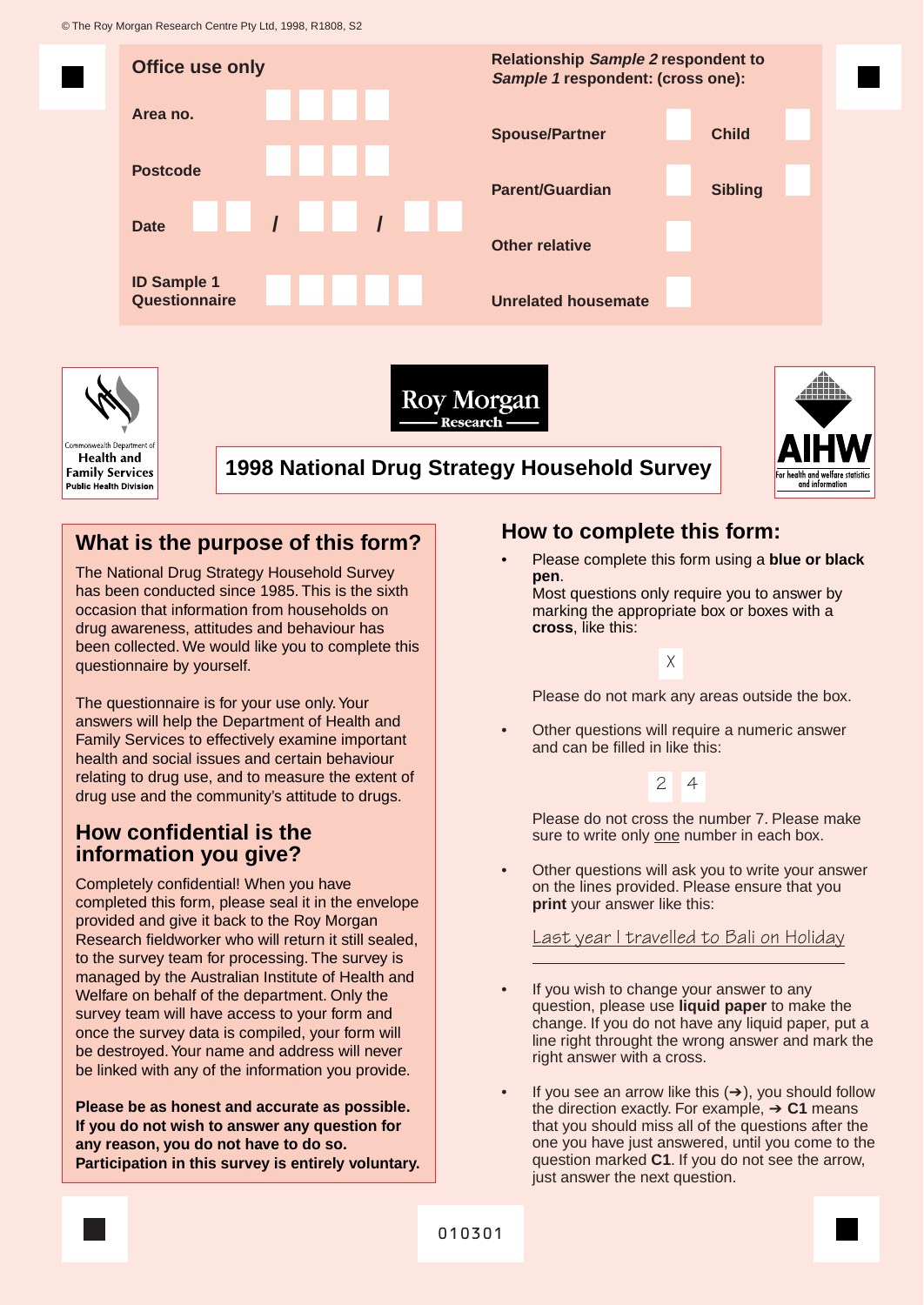## **A note for all, but more particularly, for our younger respondents.**

The answers you give in this survey will be used by researchers to help in understanding what people think about drugs and how widely drugs are used. You might feel embarrassed about giving honest answers. You might even be afraid that the researchers will be able to identify you, or that your answers will be shown to your parents. This will not, and can not, happen.

All survey forms have codes entered onto them and the researchers will not know who you are.Your answers will be added to everyone else's (perhaps up to 11,000 people) before the researchers get to see them. When all the answers are collected, researchers will then be able to report, for example, that "most young people do not smoke" or that "less than half of all young women drink alcohol". Your answers will simply become part of a much bigger pool of answers.

The only researchers who will get to see the pool of answers are those who are looking at health or social issues relating to drug use. They must meet strict guidelines before the Institute of Health and Welfare or the Department of Health and Family Services will let them look at the answers you provide. Your answers will help in planning health and other services for the community.

## **SECTION A. Perceptions**

**A1. When people talk about "a drug problem", which two drugs do you first think of?**

CROSS ONLY ONE DRUG CATEGORY IN EACH COLUMN

**Alcohol**

**Tobacco**

**Steroids**

**1st 2nd drug? drug? Tea/coffee/caffeine Barbiturates** (e.g. Barbies, Barbs, Downers, Reds, Purple hearts) **Tranquillisers, sleeping pills** (e.g. Tranks, Sleepers, Valium, Serapax, Serries, Mandrax, Mandies, Rohypnol,Rowies) **Pain killers, analgesics** (e.g. Aspirin, Paracetamol, Mersyndol) **Inhalants** (e.g. Glue, Petrol, Solvents, Rush, Amyl, Laughing Gas) **Marijuana/Hashish/Cannabis Resin** (e.g. Grass, Dope, Hooch, Pot, Weed, Smoko, Hash, Mull, Block, Chokie, Skunk, Gunja, Yandi) **Naturally occurring Hallucinogens** (e.g. Datura, Angel's Trumpet, Magic Mushrooms) **LSD/Synthetic Hallucinogens** (e.g. Acid, Trips) **Amphetamines/Speed** (e.g. Goey, Go-go, Zip, "Uppers", Ice, Amphet, Meth, Ox Blood, Leopards Blood, MDA, Bromo MDA, MDEA, Methylamphetamine, Eve) **Heroin** (e.g. Hammer, Smack, Skag, Shit, Rock, Slow) **Cocaine** (e.g. Coke, Crack, Big C, Blow, Candi, Ceci, Charlie) **Ecstasy/Designer Drugs** (e.g. XTC, E, Ex, Ecci, E and C, "Adam", MDMA, PMA, GHB) Drugs other than listed None/can't think of any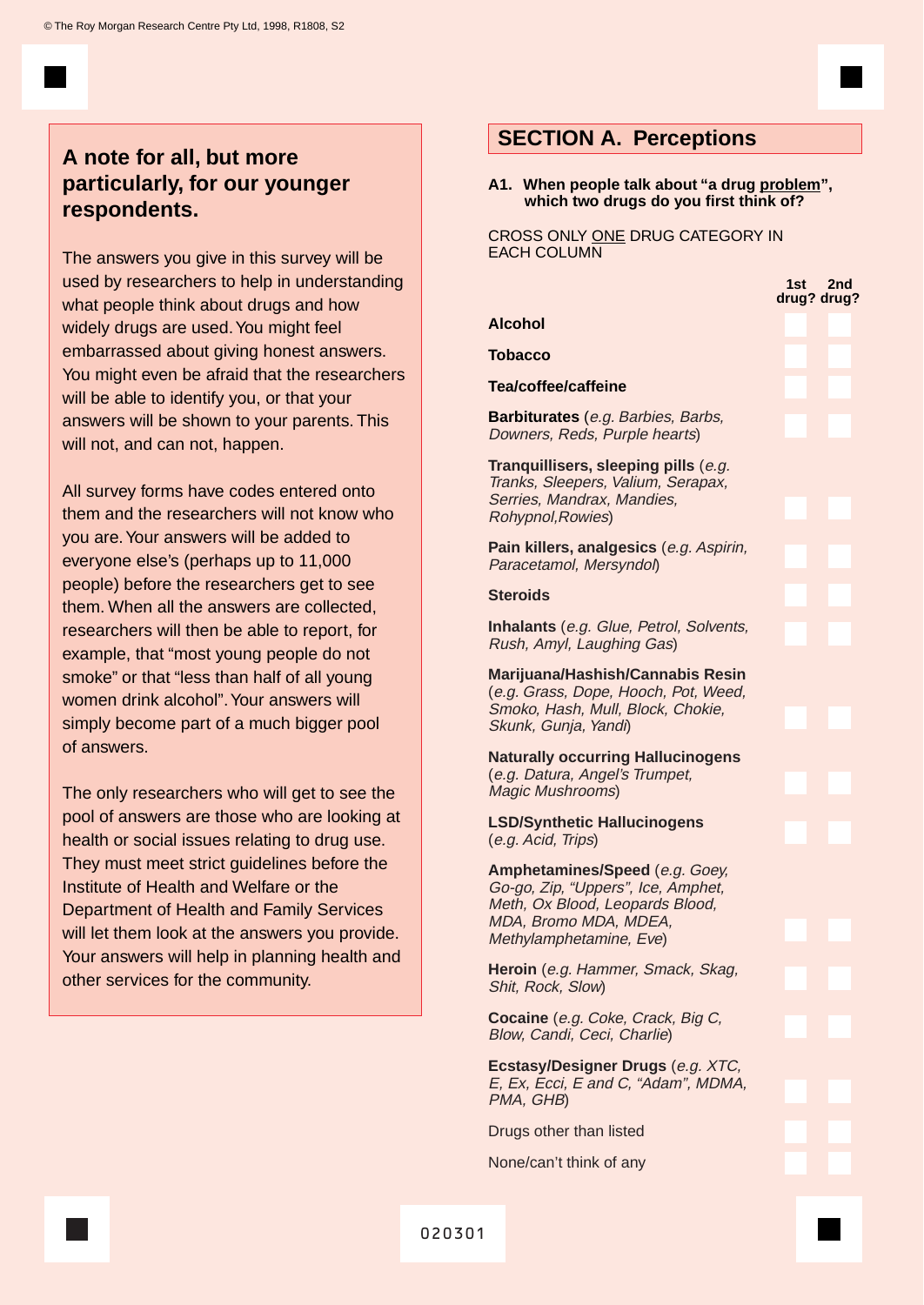

| A2. Which of these drugs do you think<br>directly or indirectly causes the most<br>deaths in Australia?<br>CROSS ONLY ONE DRUG CATEGORY<br><b>SINGLE</b><br><b>RESPONSE</b><br>(The one<br>causing<br>the most<br>deaths) |           | A4. If you needed any information about the<br>health effects of alcohol, tobacco and/or<br>other drugs, where would you go to obtain<br>that information? |  |  |
|---------------------------------------------------------------------------------------------------------------------------------------------------------------------------------------------------------------------------|-----------|------------------------------------------------------------------------------------------------------------------------------------------------------------|--|--|
| Narcotics (e.g. Heroin)                                                                                                                                                                                                   |           |                                                                                                                                                            |  |  |
| Alcohol                                                                                                                                                                                                                   |           |                                                                                                                                                            |  |  |
| Prescribed drugs (e.g. Pain relievers,<br>Valium, Serapax, Sleeping Pills)                                                                                                                                                |           | IF NONE/DON'T KNOW → B1.                                                                                                                                   |  |  |
| Amphetamines (e.g. Speed, "uppers")                                                                                                                                                                                       |           |                                                                                                                                                            |  |  |
| <b>Tobacco</b>                                                                                                                                                                                                            |           | <b>Office Use Only</b>                                                                                                                                     |  |  |
| Cocaine                                                                                                                                                                                                                   |           |                                                                                                                                                            |  |  |
| Marijuana/Cannabis                                                                                                                                                                                                        |           | A5. Have you in fact used any of the sources<br>you just mentioned for information about                                                                   |  |  |
| A3. Which one of these things do you think<br>is the most serious concern for the general<br>community?                                                                                                                   | Yes       | the health effects of alcohol, tobacco or<br>other drugs in the past 12 months?                                                                            |  |  |
| CROSS ONE BOX ONLY                                                                                                                                                                                                        | <b>No</b> |                                                                                                                                                            |  |  |
| Marijuana/hash use                                                                                                                                                                                                        |           |                                                                                                                                                            |  |  |
| <b>Tobacco smoking</b>                                                                                                                                                                                                    |           |                                                                                                                                                            |  |  |
| Heroin use                                                                                                                                                                                                                |           |                                                                                                                                                            |  |  |
| Sharing needles or syringes                                                                                                                                                                                               |           |                                                                                                                                                            |  |  |
| <b>Excessive use of Barbiturates</b>                                                                                                                                                                                      |           |                                                                                                                                                            |  |  |
| <b>Excessive drinking of Alcohol</b>                                                                                                                                                                                      |           |                                                                                                                                                            |  |  |
| <b>Excessive use of Tranquillisers</b>                                                                                                                                                                                    |           |                                                                                                                                                            |  |  |
| <b>Sniffing Glue/Petrol/Solvents/Rush</b>                                                                                                                                                                                 |           |                                                                                                                                                            |  |  |
| Ecstasy/Designer Drug use                                                                                                                                                                                                 |           |                                                                                                                                                            |  |  |
| Amphetamine/Speed use                                                                                                                                                                                                     |           |                                                                                                                                                            |  |  |
| Cocaine/Crack use                                                                                                                                                                                                         |           |                                                                                                                                                            |  |  |
| Hallucinogen use                                                                                                                                                                                                          |           |                                                                                                                                                            |  |  |
| Excessive use of Pain killers/Analgesics                                                                                                                                                                                  |           |                                                                                                                                                            |  |  |
| Steroid use                                                                                                                                                                                                               |           |                                                                                                                                                            |  |  |
| None of these                                                                                                                                                                                                             |           |                                                                                                                                                            |  |  |
|                                                                                                                                                                                                                           |           |                                                                                                                                                            |  |  |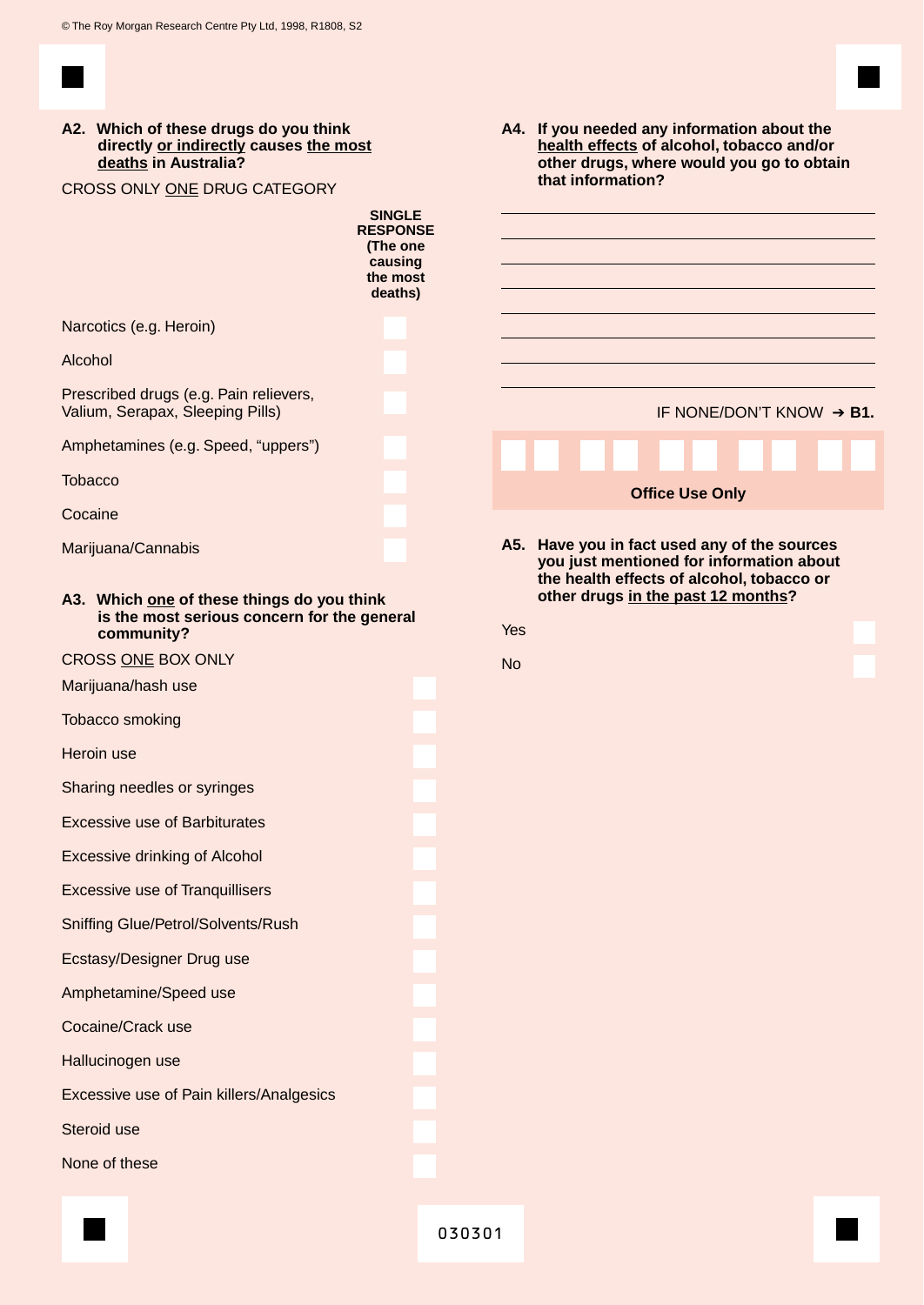## **SECTION B. Perceptions of health risks**

## **ALCOHOL**

**B1. BEFORE ANSWERING THIS QUESTION, PLEASE REFER TO THE DIAGRAM BELOW. IT SHOWS EXAMPLES OF A STANDARD DRINK.WHISKY, FOR EXAMPLE IS FOUR TIMES AS STRONG AS WINE, SO A NIP OF WHISKY HAS THE SAME AMOUNT OF ALCOHOL AS A WHOLE GLASS OF WINE.**

#### **EACH ONE CONTAINS EXACTLY THE SAME AMOUNT OF ALCOHOL**



#### OTHER EXAMPLES OF STANDARD DRINK QUANTITIES:

| Wine                      | 1 bottle $(750 \text{ ml}) = 7$ standard drinks<br>1 cask $(4 \text{ litres}) = 38$ standard drinks                                            |
|---------------------------|------------------------------------------------------------------------------------------------------------------------------------------------|
| <b>Full-strength Beer</b> | 1 can or stubby of beer $= 1.5$ standard drinks<br>1 bottle of beer (750 ml) = $3$ standard drinks<br>1 six-pack of beer $= 9$ standard drinks |
| Light Beer                | 1 six-pack of <i>light</i> beer $=$ 5 standard drinks<br>1 case or slab of <i>light</i> beer = $20$ standard drinks                            |
| Other drinks              | 1 stubby of cider $(375 \text{ ml}) = 1.5$ standard drinks<br>1 bottle of spirits $(750 \text{ ml}) = 24$ standard drinks                      |

#### **Thinking now in terms of "standard drinks", how many standard drinks do you think an adult male could drink everyday before their health would be affected?**

Number of drinks per day for adult male

ENTER WHOLE NUMBER (E.G. 0, 3, 6 etc.)

Don't know

**B2. And how many standard drinks per day do you think an adult female could drink before her health was affected?**

> Number of drinks per day for adult female

ENTER WHOLE NUMBER (E.G. 0, 3, 6 etc.)

Don't know

#### **B3. As far as you know, is the number of standard drinks shown on cans and bottles of alcoholic beverages?**

| <b>CROSS ONE BOX ONLY</b> |  |  |  |
|---------------------------|--|--|--|
|---------------------------|--|--|--|

| Yes        |  |
|------------|--|
| No         |  |
| Don't know |  |

## **TOBACCO**

No

**B4. Thinking now about tobacco, do you think that non-smokers who live with smokers might one day develop health problems because of that other person's cigarette smoke?**

| CROSS <u>ONE</u> BOX ONLY |  |
|---------------------------|--|
| Yes                       |  |
|                           |  |
| No                        |  |
|                           |  |
| Not sure                  |  |
|                           |  |
|                           |  |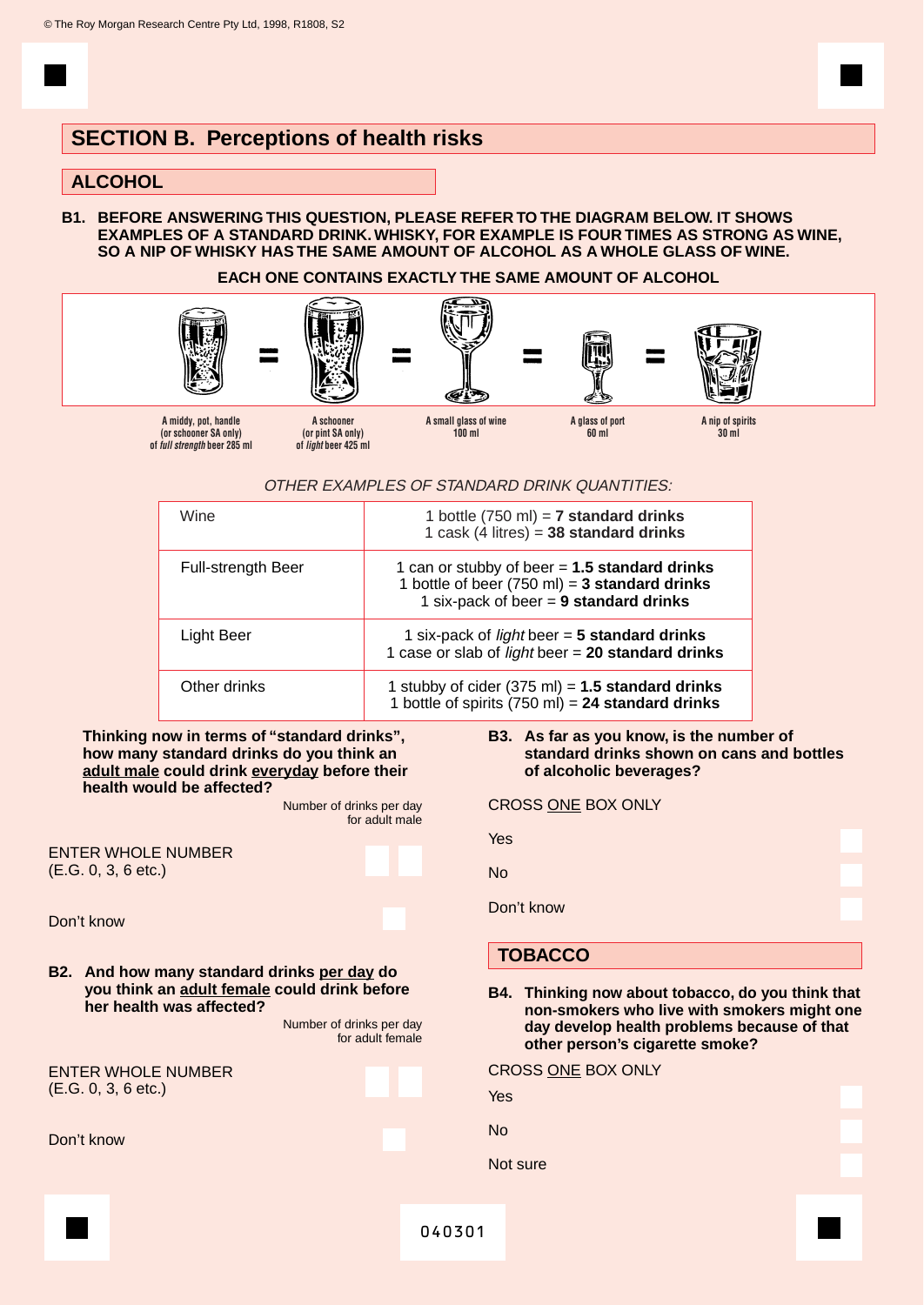**B5. And do you avoid places where you may be exposed to other peoples' cigarette smoke?**

CROSS ONE BOX ONLY

Yes, always

Yes, sometimes

No, never

**B6. What no-smoking policies or restrictions, if any, does your workplace, school or college have in place?**

#### CROSS ONE BOX ONLY

#### No restrictions

Allowed to smoke in own room only

Allowed to smoke in smoking area

Allowed to smoke outside building

Total ban (even outside)

Not applicable (not working or studying)

**B7. Do you currently smoke tobacco at least weekly?**

Yes

- No **→ C1.**
- **B8. During the past 6 months, have you done any of the following?**

CROSS AS MANY BOXES AS APPLY

Discussed smoking and health at home

Rung the "Quit" line

Asked your doctor for help to quit

Used nicotine gum or nicotine patch

Bought a product other than nicotine patch to help you quit

Read "how to quit" literature

Something else to help you quit

None of the above

Can't say

**B9. During the past 6 months, has anybody at your house been trying to get you to quit smoking?**

## CROSS AS MANY BOXES AS APPLY

Parent

Child

Sibling (brother or sister)

Partner/spouse

Friend/flatmate

**Other** 

No, no one trying to get me to quit

Not applicable (live alone)

### **REMINDER:**

**Please cross inside the box, like this:**

**If you see an arrow (**➔**) after the box you have just marked, go straight to the question indicated.**

X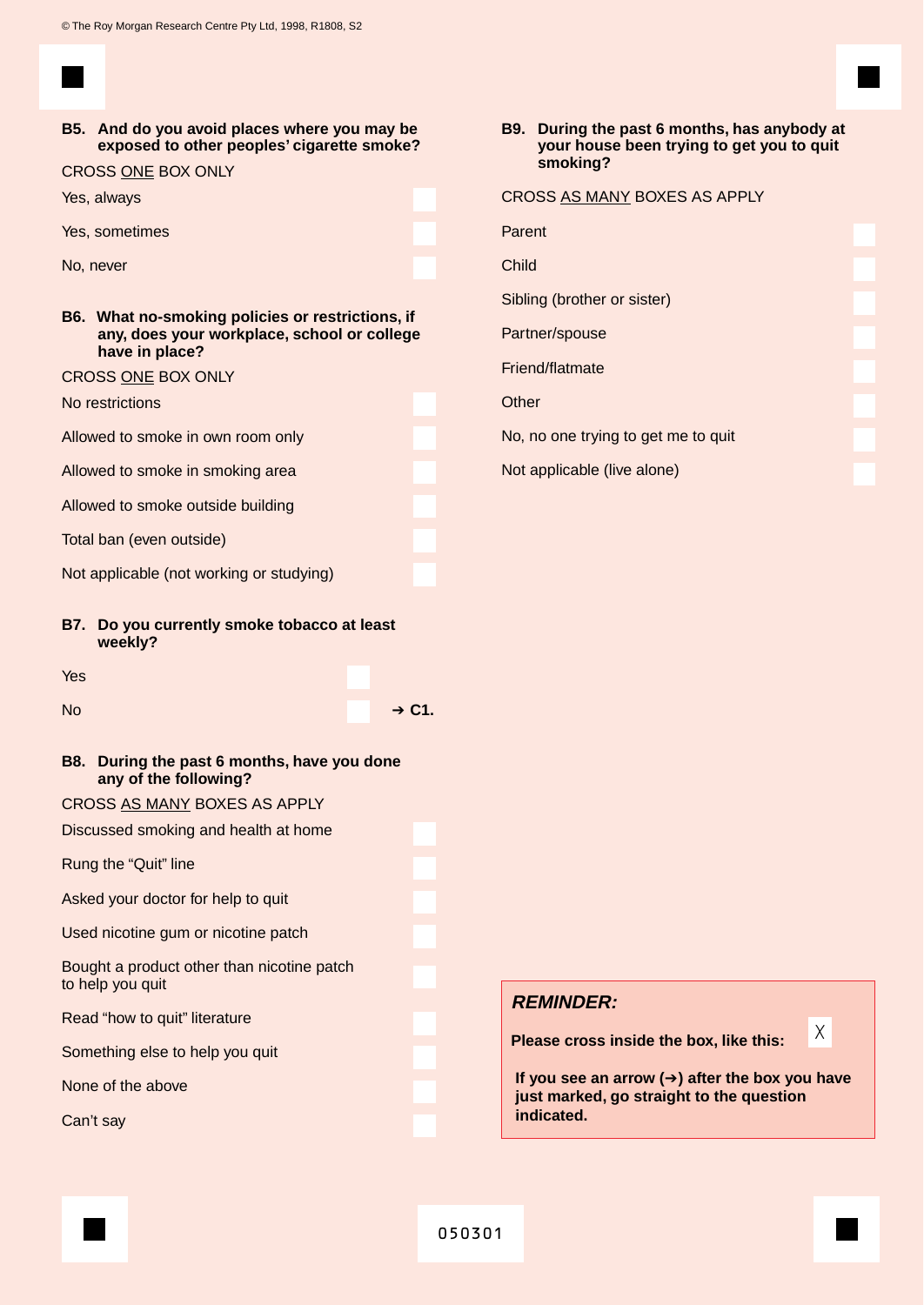## **SECTION C. State/Territory regulations relating to cannabis use**

**C1. As far as you are aware, are the following activities legal or illegal in this State or Territory?**

#### CROSS ONE BOX PER ACTIVITY

| <b>Activity</b>                                                                                                                   | Legal Illegal | Unsure,<br>don't<br>know |
|-----------------------------------------------------------------------------------------------------------------------------------|---------------|--------------------------|
| Grow cannabis/marijuana<br>for supply to others                                                                                   |               |                          |
| Possess cannabis/marijuana<br>for supply to others                                                                                |               |                          |
| Sell cannabis/marijuana to<br>someone else for money                                                                              |               |                          |
| Sell a small quantity of<br>cannabis/marijuana to someone<br>else for their personal use                                          |               |                          |
| Actually use small quantities of<br>cannabis/marijuana                                                                            |               |                          |
| Grow small quantities of<br>cannabis/marijuana for personal<br>use                                                                |               |                          |
| Possess small quantities of<br>cannabis/ marijuana for personal<br>use                                                            |               |                          |
| Possess implements for smoking<br>or using cannabis/marijuana                                                                     |               |                          |
| Drive a vehicle after smoking<br>cannabis/marijuana                                                                               |               |                          |
| C2. In your opinion, should the possession of<br>small quantities of cannabis/marijuana for<br>personal use be legal, or illegal? |               |                          |
| <b>CROSS ONE BOX ONLY</b>                                                                                                         |               |                          |
| Legal                                                                                                                             |               | $+ C5.$                  |

## **C3. Do you think the possession of small quantities of cannabis/marijuana for personal use should be a criminal offence, that is, should offenders acquire a criminal record?** CROSS ONE BOX ONLY Yes No Unsure, Don't know **C4. What single category best describes what you think should happen to anyone found in possession of small quantities of cannabis/marijuana for personal use?** CROSS ONE BOX ONLY A caution or warning only Something similar to a parking fine, up to \$200 A compulsory drug education program A substantial fine, around \$1,000 A community service order Weekend detention A gaol sentence Some other arrangement **C5. If cannabis/marijuana were legal to use, would you . . .** CROSS ONE BOX ONLY Not use it, even if it were legal and available Try it Use it about as often as I do now Use it more often than I do now Use it less often than I do now Don't know **C6. When thinking about drug use, which of the following statements most closely corresponds to your understanding of the term "decriminalised"?** CROSS ONE BOX ONLY Legal, no penalty applies Illegal, caution, small fine up to \$200 applies Don't know

060301

Illegal

Unsure, Don't know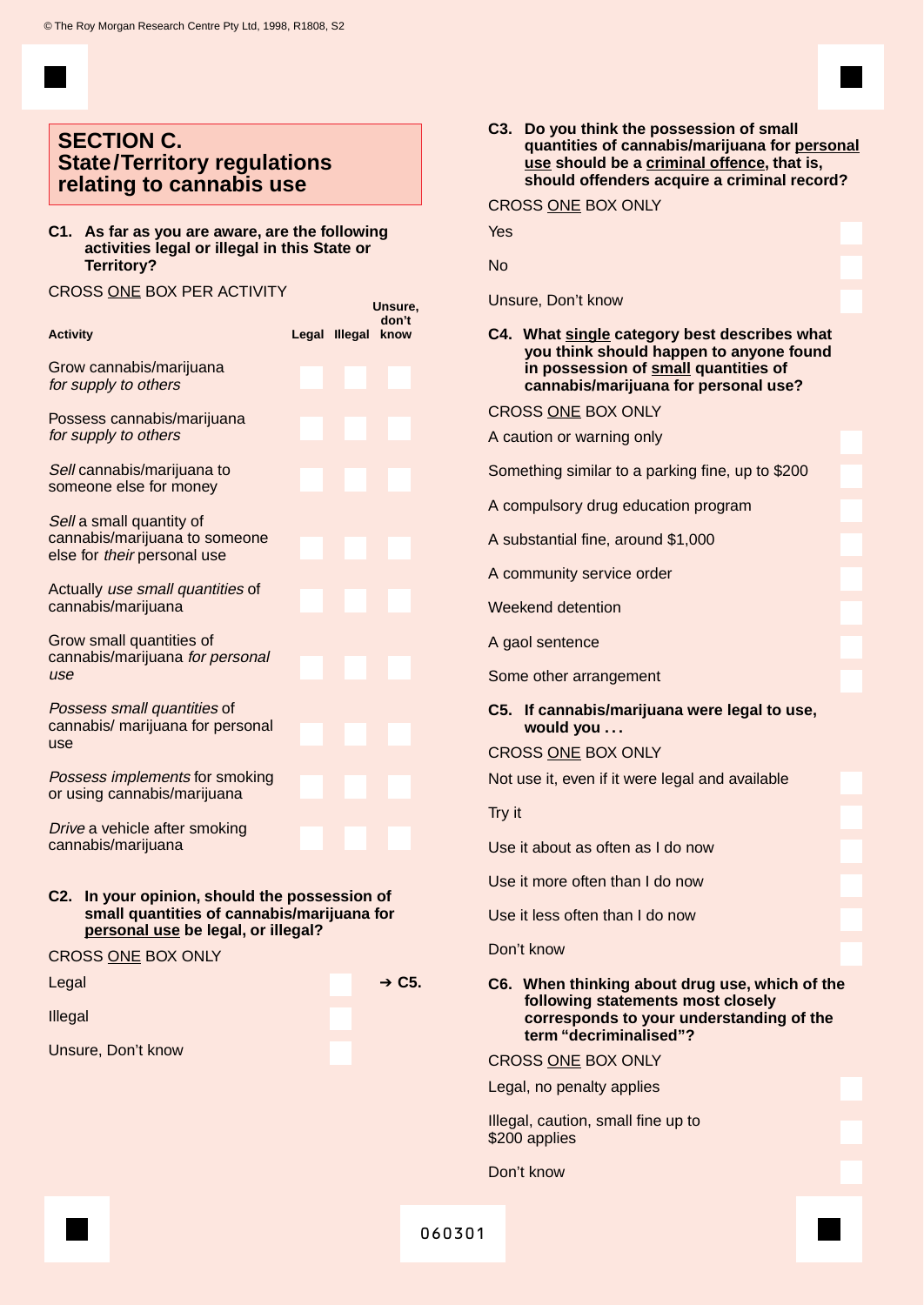**D1. When was the last time you consulted a doctor about any illness or injury?**

#### CROSS ONE BOX ONLY

Within the last 3 months

More than 3, but within the last 6 months

More than 6, but within the last 12 months

More than 12 months ago

Have never consulted a doctor

**D2. Not counting any times you just went to the outpatients clinic or casualty, how many times have you been admitted, at least overnight, to a hospital in the last 12 months?**

WRITE IN THE NUMBER OF TIMES IN WHOLE NUMBERS (E.G. 1, 3, 5) OR CROSS THE BOX "NOT ADMITTED" . . . AS APPROPRIATE.

Number of times admitted to hospital in last 12 months times

Not admitted to hospital in last 12 months

## **SECTION D. Medical profile SECTION E. Personal Health**

**INSTRUCTIONS:** THE FOLLOWING QUESTIONS ASK FOR YOUR VIEWS ABOUT YOUR HEALTH, HOW YOU FEEL AND HOW WELL YOU ARE ABLE TO DO YOUR USUAL ACTIVITIES.

ANSWER EVERY QUESTION BY MARKING THE AREA AS INDICATED. IF YOU ARE UNSURE ABOUT HOW TO ANSWER A QUESTION, PLEASE GIVE THE BEST ANSWER YOU CAN.

#### **E1. In general, would you say your health is:**

| CROSS ONE BOX ONLY |  |  |
|--------------------|--|--|
|                    |  |  |

**Excellent** 

Very Good

Good

Fair

Poor

#### **E2. Compared to one year ago, how would you rate your health in general now?**

CROSS ONE BOX ONLY

Much better now than one year ago

Somewhat better now than one year ago

About the same as one year ago

Somewhat worse now than one year ago

Much worse now than one year ago

© 1994 Medical Outcomes Trust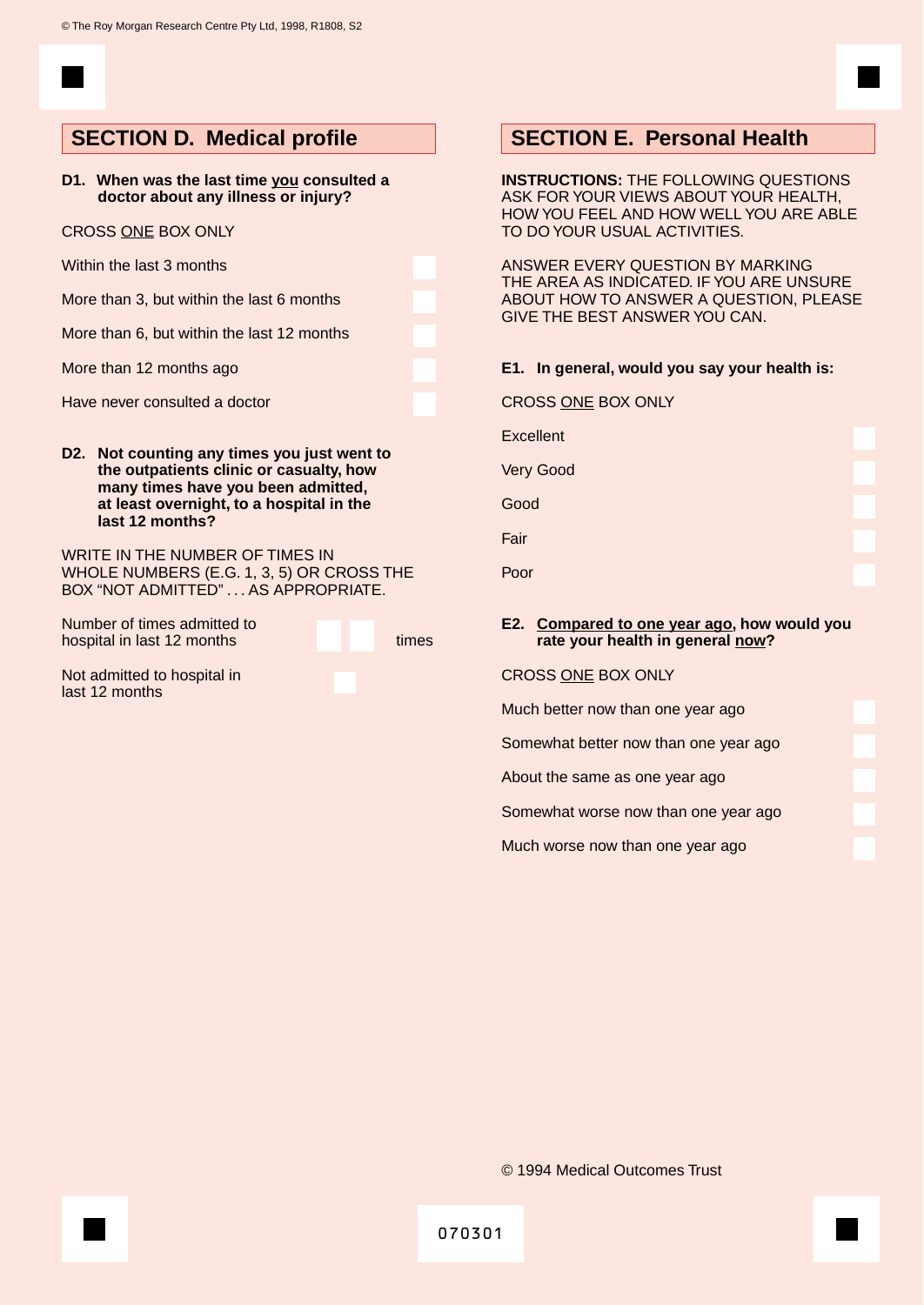

**E3. The following questions are about activities you might do during a typical day. Does your health now limit you in these activities? If so, how much?**

#### CROSS ONE BOX ON EACH LINE

| <b>Activities</b>                                                                                        |  | Yes, Yes,<br>A Lot A Little At All | No, Not<br><b>Limited Limited Limited</b> |
|----------------------------------------------------------------------------------------------------------|--|------------------------------------|-------------------------------------------|
| Vigorous activities, such as<br>running, lifting heavy objects,<br>participating in strenuous<br>sports  |  |                                    |                                           |
| Moderate activities, such as<br>moving a table, pushing a<br>vacuum cleaner, bowling, or<br>playing golf |  |                                    |                                           |
| Lifting or carrying groceries                                                                            |  |                                    |                                           |
| Climbing several flights of<br>stairs                                                                    |  |                                    |                                           |
| Climbing one flight of stairs                                                                            |  |                                    |                                           |
| Bending, kneeling or stooping                                                                            |  |                                    |                                           |
| Walking more than one<br>kilometre                                                                       |  |                                    |                                           |
| Walking half a kilometre                                                                                 |  |                                    |                                           |
| <b>Walking 100 metres</b>                                                                                |  |                                    |                                           |
| Bathing or dressing yourself                                                                             |  |                                    |                                           |

#### **E4. During the past 4 weeks, have you had any of the following problems with your work or other regular daily activities as a result of your physical health?**

#### CROSS ONE BOX ON EACH LINE

|                                                                         | <b>YES</b> | מא |
|-------------------------------------------------------------------------|------------|----|
| Cut down on the amount of time you<br>spent on work or other activities |            |    |
| Accomplished less than you would like                                   |            |    |
| Were limited in the kind of work or<br>other activities                 |            |    |
| Had difficulty performing the work or                                   |            |    |
| other activities (for example, it took<br>extra effort)                 |            |    |

CROSS ONE BOX ON EACH LINE

|                                                                         | YFS | NΩ |
|-------------------------------------------------------------------------|-----|----|
| Cut down on the amount of time you<br>spent on work or other activities |     |    |
| Accomplished less than you would like                                   |     |    |
| Didn't do work or other activities as<br>carefully as usual             |     |    |
|                                                                         |     |    |

**E6. During the past 4 weeks, to what extent has your physical health or emotional problems interfered with your normal social activities with family, friends, neighbours or groups?**

#### CROSS ONE BOX ONLY

| Not at all       |  |
|------------------|--|
| Slightly         |  |
| Moderately       |  |
| Quite a bit      |  |
| <b>Extremely</b> |  |

#### **E7. How much bodily pain have you had during the past 4 weeks?**

| CROSS ONE BOX ONLY |  |
|--------------------|--|
| No bodily pain     |  |
| Very mild          |  |
| <b>Mild</b>        |  |
| Moderate           |  |
| <b>Severe</b>      |  |
| Very severe        |  |
|                    |  |

© 1994 Medical Outcomes Trust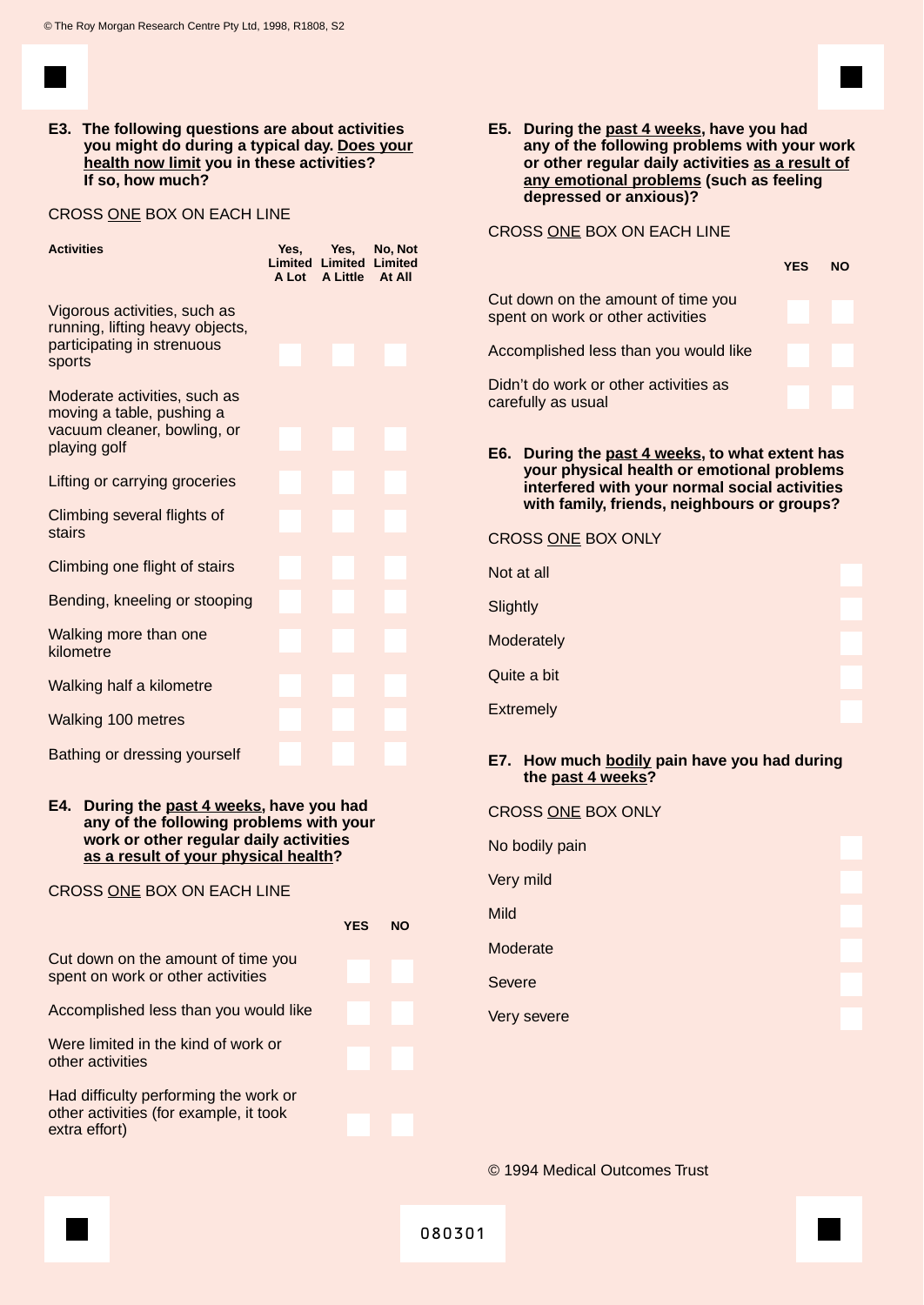**E8. During the past 4 weeks, how much did pain interfere with your normal work (including both work outside the home and housework)?**

#### CROSS ONE BOX ONLY

| Not at all |  |
|------------|--|
|------------|--|

A little bit

**Moderately** 

Quite a bit

**Extremely** 

**E9. These questions are about how you feel and how things have been with you during the past 4 weeks. For each question, please give the one answer that comes closest to the way you have been feeling. How much of the time during the past 4 weeks -**

#### CROSS ONE BOX ON EACH LINE

|                                                                                 | All<br>of<br>the<br>time | <b>Most</b><br>of<br>the<br>time | Α<br>good<br>bit of<br>the<br>time | Some<br>of<br>the<br>time | A<br>little<br>of<br>the<br>time | <b>None</b><br>of<br>the<br>time |
|---------------------------------------------------------------------------------|--------------------------|----------------------------------|------------------------------------|---------------------------|----------------------------------|----------------------------------|
| Did you feel full<br>of life?                                                   |                          |                                  |                                    |                           |                                  |                                  |
| Have you been<br>a very nervous<br>person?                                      |                          |                                  |                                    |                           |                                  |                                  |
| Have you felt so<br>down in the<br>dumps that<br>nothing could<br>cheer you up? |                          |                                  |                                    |                           |                                  |                                  |
| Have you felt<br>calm and<br>peaceful?                                          |                          |                                  |                                    |                           |                                  |                                  |
| Did you have a<br>lot of energy?                                                |                          |                                  |                                    |                           |                                  |                                  |
| Have you felt<br>down?                                                          |                          |                                  |                                    |                           |                                  |                                  |
| Did you feel<br>worn out?                                                       |                          |                                  |                                    |                           |                                  |                                  |
| Have you been<br>a happy<br>person?                                             |                          |                                  |                                    |                           |                                  |                                  |
| Did you feel<br>tired?                                                          |                          |                                  |                                    |                           |                                  |                                  |

#### CROSS ONE BOX ONLY

All of the time

Most of the time

Some of the time

A little of the time

None of the time

#### **E11. How TRUE or FALSE is each of the following statements for you?**

#### CROSS ONE BOX ON EACH LINE

|                                                               | <b>Definitely</b><br><b>True</b> | <b>Mostly</b><br><b>True</b> | Don't<br>Know | <b>Mostly</b><br>False | <b>Definitely</b><br><b>False</b> |
|---------------------------------------------------------------|----------------------------------|------------------------------|---------------|------------------------|-----------------------------------|
| I seem to get<br>sick a little<br>easier than<br>other people |                                  |                              |               |                        |                                   |
| I am as healthy<br>as anybody I<br>know                       |                                  |                              |               |                        |                                   |
| I expect my<br>health to get<br>worse                         |                                  |                              |               |                        |                                   |
| My health is<br>excellent                                     |                                  |                              |               |                        |                                   |

© 1994 Medical Outcomes Trust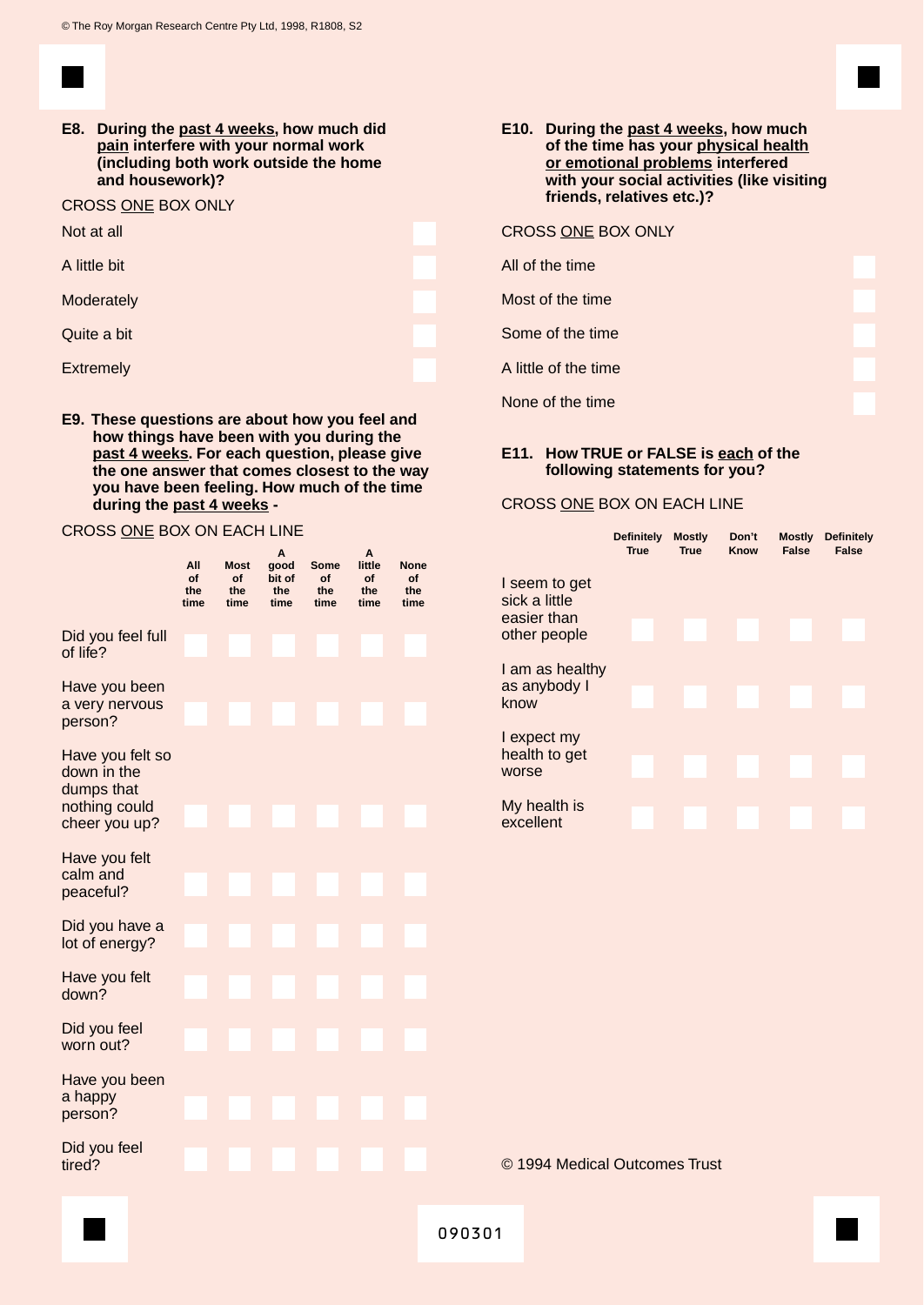## **THE FOLLOWING SECTIONS CONTAIN QUESTIONS WHICH DEAL WITH ACTIVITIES WHICH MAY BE AGAINST THE LAW.**

We remind you that only the survey team will have access to your form, and once the survey data is compiled, your form will be destroyed.

Your name and address will never be linked with any of the information you provide.

Answers are completely confidential.

You may telephone 1800 654 856 (a free call) to speak to an officer from the Australian Institute of Health and Welfare, who will confirm the data process for you.

If you do not wish to answer any question for whatever reason, you do not have to. Participation in this survey is entirely voluntary.

## **THANK YOU FOR YOUR PATIENCE AND YOUR HELP WITH THIS SURVEY**

#### **REMINDER:**

**Please cross inside the box, like this:**

**If you see an arrow (**➔**) after the box you have just marked, go straight to the question indicated.**

X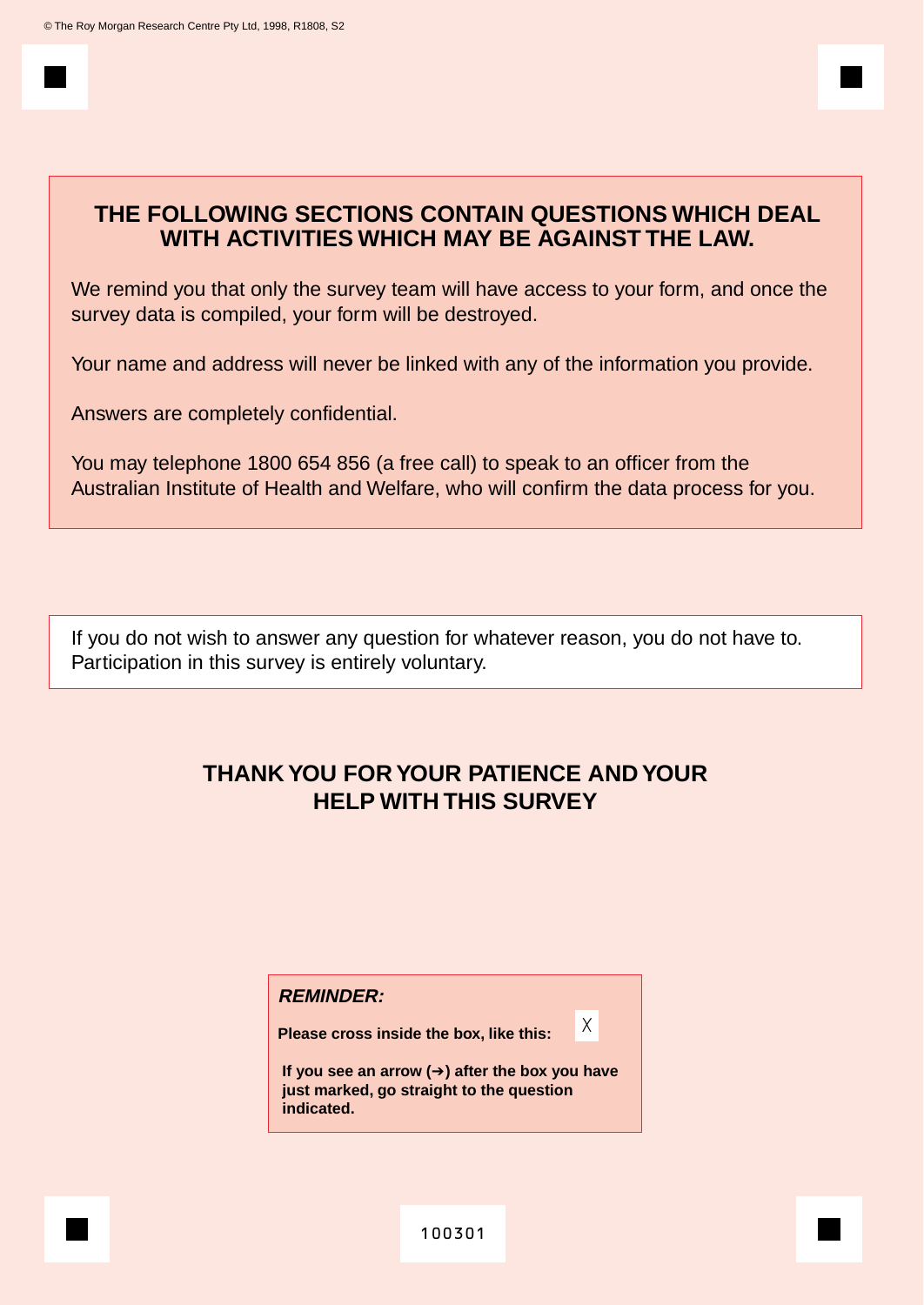## **SECTION F. SECTION G.**

| F1. In the past 12 months, have you been offered<br>or had the opportunity to use any of the                                                                |                         | G1. About what proportion of your friends and<br>acquaintances smoke tobacco?                                          |
|-------------------------------------------------------------------------------------------------------------------------------------------------------------|-------------------------|------------------------------------------------------------------------------------------------------------------------|
| following?<br>CROSS THE "YES" OR "NO" BOX FOR EACH OF<br><b>THE ITEMS</b>                                                                                   |                         | <b>CROSS ONE BOX ONLY</b>                                                                                              |
|                                                                                                                                                             | <b>No</b><br><b>Yes</b> | All                                                                                                                    |
| Tobacco                                                                                                                                                     |                         | <b>Most</b>                                                                                                            |
| Alcohol                                                                                                                                                     |                         | About half                                                                                                             |
| <b>Pain Killers/Analgesics for non-</b><br>medical purposes (e.g. Aspirin,<br>Paracetamol, Mersyndol)                                                       |                         | A few<br><b>None</b>                                                                                                   |
| Tranquillisers/sleeping pills for<br>non-medical purposes (e.g. Tranks,<br>Sleepers, Valium, Serapax,<br>Serries, Mandrax, Mandies,<br>Rohypnol, Rowies)    |                         | G2. In the last 12 months, have you or any other<br>members of this household regularly smoked<br>tobacco in the home? |
| <b>Steroids for non-medical</b><br>purposes (e.g. Roids,<br>Juice, Gear)                                                                                    |                         | REGULARLY SMOKED MEANS AT LEAST ONE<br>CIGARETTE, CIGAR, OR PIPE A DAY                                                 |
| <b>Barbiturates for non-medical</b><br>purposes (e.g. Barbies,<br>Downers, Reds, Purple hearts)                                                             |                         | Yes inside the home<br>No, only smoke outside the home                                                                 |
| Marijuana (e.g. Cannabis, Grass,<br>Dope, Hooch, Pot, Weed, Smoko,<br>Hash, Mull, Block, Chokie, Ganja,<br>Yandi, Skunk)                                    |                         | No-one at home regularly smokes<br>G3. Have you personally ever tried smoking                                          |
| Heroin (e.g. Hammer, Smack,<br>Skag, Shit, Rock, Slow)                                                                                                      |                         | cigarettes or other forms of tobacco?<br>Yes                                                                           |
| Amphetamines (e.g. Speed,<br>Goey, Go-go, Zip, "Uppers",<br>Ice, Amphet, Meth,<br>Methylamphetamine, Ox Blood,<br>Leopards Blood, MDA, Bromo,<br>MDEA, Eve) |                         | <b>No</b><br>$+ H1.$<br>G4. Have you ever smoked a full cigarette?                                                     |
| Cocaine (e.g. Coke, Crack,<br>Big C, Blow, Candy, Ceci, Charlie)                                                                                            |                         | Yes<br><b>No</b><br>$+ H1.$                                                                                            |
| <b>Naturally occurring Hallucinogens</b><br>(e.g. Magic Mushrooms, Datura,<br>Angel's Trumpet)                                                              |                         | G5. About what age were you when you smoked<br>your first full cigarette?                                              |
| <b>LSD/Synthetic Hallucinogens</b><br>(e.g. Acid, Trips)                                                                                                    |                         | ENTER WHOLE YEARS ONLY (E.G. 21, 35, 47)                                                                               |
| <b>Ecstasy/Designer drugs</b><br>(e.g. XTC, E, Ex, Ecci,<br>E and C, "Adam", MDMA,<br>PMA, GHB)                                                             |                         | Age in years                                                                                                           |
| <b>Inhalants</b> (e.g. Glue, Petrol,<br>Solvents, Rush, Amyl,<br><b>Laughing Gas)</b>                                                                       |                         |                                                                                                                        |
| Kava                                                                                                                                                        |                         |                                                                                                                        |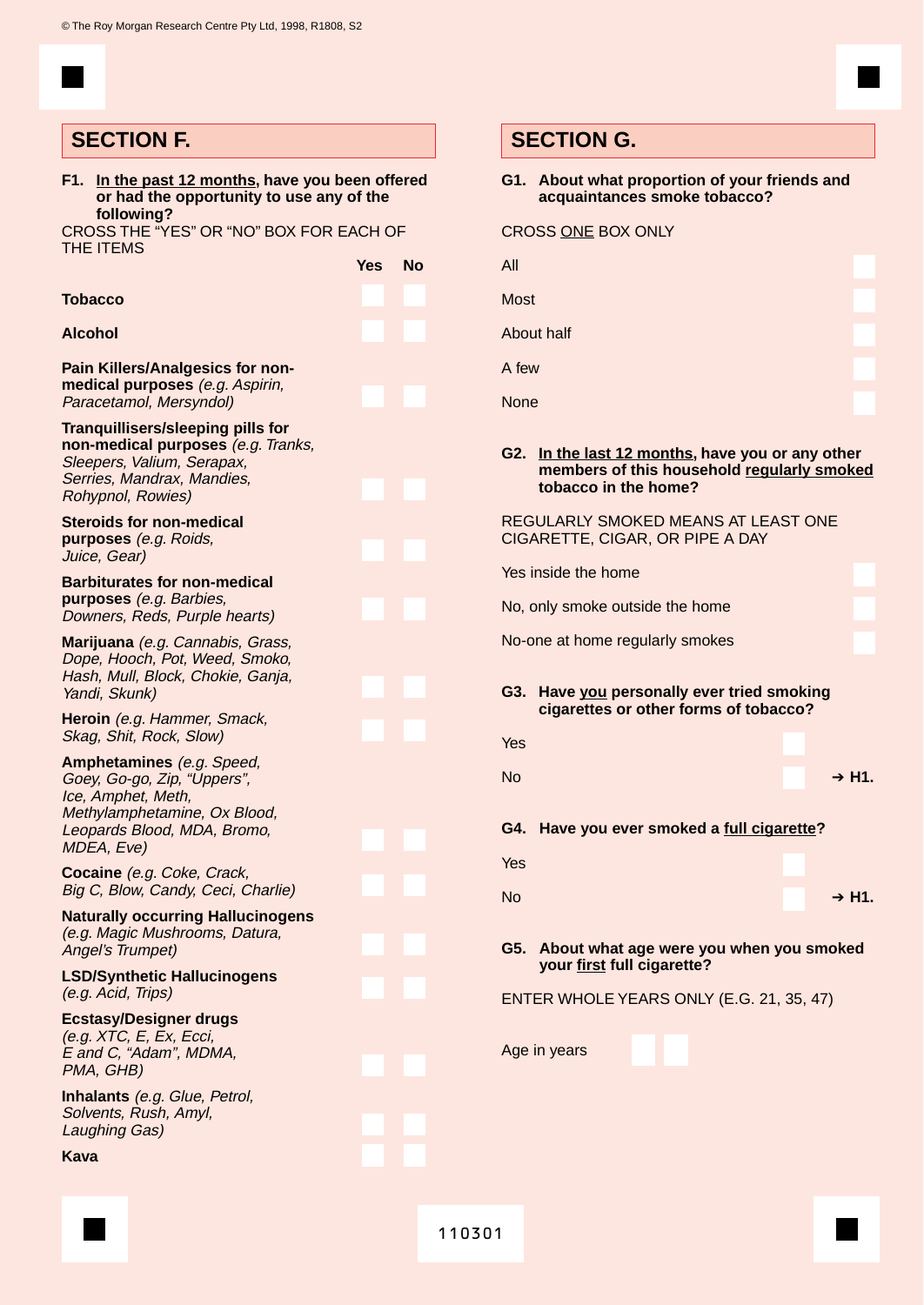| G6. Who supplied you with your first cigarette?                                             | G <sub>12</sub> . |
|---------------------------------------------------------------------------------------------|-------------------|
| <b>CROSS ONE BOX ONLY</b>                                                                   | <b>CROS</b>       |
| Friend or acquaintance<br>Sibling (brother or sister)                                       | Succe<br>(for m   |
| Parent                                                                                      | <b>Tried t</b>    |
| Spouse/partner                                                                              | Chang             |
| Other relative                                                                              | tar or            |
| Stole it                                                                                    | Reduo<br>smoke    |
| Purchased it myself from shop/tobacco retailer                                              | <b>None</b>       |
| Other                                                                                       |                   |
| Can't recall                                                                                | G13.              |
|                                                                                             | <b>CROS</b>       |
| G7.<br>Would you have smoked at least 100<br>cigarettes (manufactured or roll your own), or | Friend            |
| the equivalent amount of tobacco in your life?                                              | Sibling           |
| Yes                                                                                         | Paren             |
| <b>No</b>                                                                                   | Spous             |
|                                                                                             | Other             |
| G8. Have you ever smoked on a daily basis?                                                  | Steal t           |
| Yes                                                                                         | Purch             |
| <b>No</b><br>$\div$ G12.                                                                    | Other             |
| About what age were you when you started<br>G9.<br>smoking daily?                           | Not re            |
| ENTER WHOLE YEARS ONLY (E.G. 21, 35, 47)                                                    | G14.              |
|                                                                                             | Yes, w            |
| Age in years                                                                                | Yes, a            |
| G10. Are you still a daily smoker?                                                          | 3 mon             |
| Yes<br>$\div$ G12.                                                                          | Yes, b            |
| <b>No</b>                                                                                   | <b>No</b>         |
|                                                                                             | <b>REI</b>        |
| G11.<br>About what age were you when you last<br>smoked daily?                              |                   |
| ENTER WHOLE YEARS ONLY (E.G. 21, 35, 47)                                                    | Plea              |
|                                                                                             | If yo<br>just     |
| Age in years                                                                                | indi              |
|                                                                                             |                   |
|                                                                                             |                   |

| CROSS AS MANY BOXES AS APPLY                                      |
|-------------------------------------------------------------------|
| Successfully given up smoking<br>(for more than a month)?         |
| Tried to give up unsuccessfully?                                  |
| Changed to cigarette brand with lower<br>tar or nicotine content? |
| Reduced the amount of tobacco you<br>smoke in a day?              |
| None of these                                                     |
| G13. Where do you usually obtain your cigarettes<br>now?          |
| <b>CROSS ONE BOX ONLY</b>                                         |
| Friend or acquaintance                                            |
| Sibling (brother or sister)                                       |
| Parent                                                            |
| Spouse/partner                                                    |
| Other relative                                                    |
| <b>Steal them</b>                                                 |
| Purchase from shop/tobacco retailer                               |
| Other                                                             |
| Not relevant - don't smoke now<br>$\div$ G16.                     |
|                                                                   |

**G12. In the last 12 months, have you . . .**

### **G14. Are you planning on giving up smoking?**

| Yes, within 30 days                                 |  |
|-----------------------------------------------------|--|
| Yes, after 30 days, but within the next<br>3 months |  |
| Yes, but not within the next 3 months               |  |
| N <sub>0</sub>                                      |  |
|                                                     |  |

## **REMINDER:**

**Please cross inside the box, like this:**

**If you see an arrow (**➔**) after the box you have imarked, go straight to the question icated.** 

X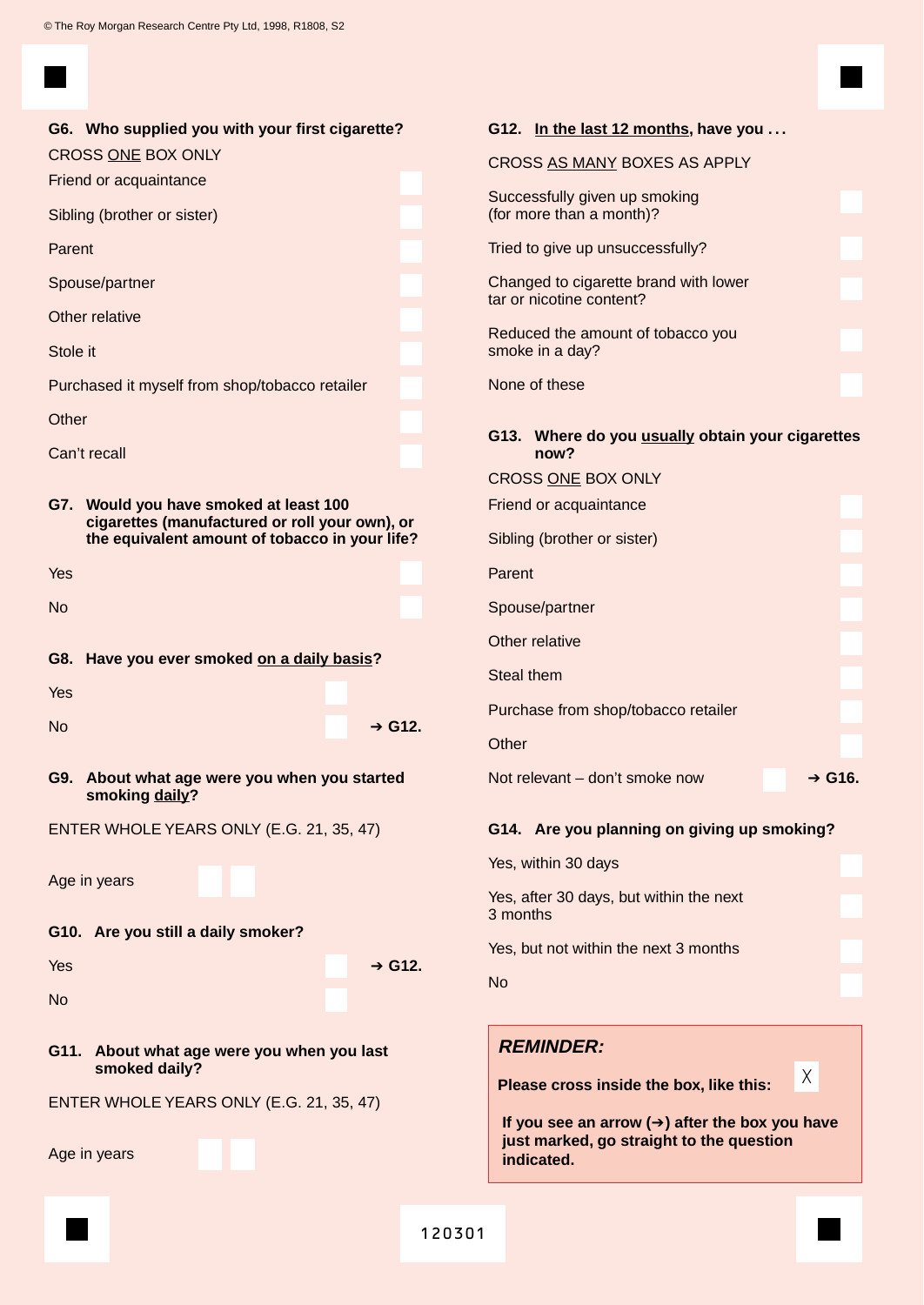**G15. Please read through all the statements below, and then cross the one statement which best describes your current use of tobacco/cigarettes.**

Now smoke occasionally, but **less than once a week**

Now smoke occasionally, but **at least once a week**, about . . .

5 or less cigarettes a week

- 6 10 cigarettes a week
- 11 15 cigarettes a week
- 16 20 cigarettes a week
- 21 25 cigarettes a week
- 26 30 cigarettes a week
- 31 or more a week

Now smoke regularly, **everyday or most days**, about . . .

5 or less cigarettes a day

- 6 10 cigarettes a day
- 11 15 cigarettes a day
- 16 20 cigarettes a day
- 21 25 cigarettes a day

26 – 30 cigarettes a day

31 or more a day

IF STILL SMOKE: ➔ **H1.**

#### **IF YOU NO LONGER SMOKE AT ALL, PLEASE ANSWER THE FOLLOWING QUESTION:**

#### **G16. About what age were you when you last smoked tobacco?**

ENTER WHOLE YEARS ONLY (E.G. 21, 35, 47)

Age in years

#### **H1. About what proportion of your friends and acquaintances consume alcohol?**

|             | <b>CROSS ONE BOX ONLY</b>                                                                                            |  |
|-------------|----------------------------------------------------------------------------------------------------------------------|--|
| All         |                                                                                                                      |  |
| <b>Most</b> |                                                                                                                      |  |
|             | About half                                                                                                           |  |
| A few       |                                                                                                                      |  |
| <b>None</b> |                                                                                                                      |  |
| H2.         | Have you ever tried alcohol?                                                                                         |  |
| Yes         |                                                                                                                      |  |
| <b>No</b>   | $+$ J1.                                                                                                              |  |
| H3.         | Have you ever had a full glass of alcohol?<br>(e.g. a glass of wine, a whole nip of spirits,<br>a can of beer, etc.) |  |
| Yes         |                                                                                                                      |  |
| <b>No</b>   | → J1.                                                                                                                |  |
| H4.         | About what age were you when you had your<br>first glass of alcohol?                                                 |  |
|             | ENTER WHOLE YEARS ONLY (E.G. 29, 38)                                                                                 |  |
|             |                                                                                                                      |  |
|             | Age in years                                                                                                         |  |
|             | H5. Who supplied you with the first glass of<br>alcohol you consumed?                                                |  |
|             | <b>CROSS ONE BOX ONLY</b>                                                                                            |  |
|             | Friend or acquaintance                                                                                               |  |
|             | Sibling (brother or sister)                                                                                          |  |
| Parent      |                                                                                                                      |  |
|             | Spouse/partner                                                                                                       |  |
|             | Other relative                                                                                                       |  |
| Stole it    |                                                                                                                      |  |
|             | Purchased it myself from retailer<br>(e.g. pub, bottleshop)                                                          |  |
| Other       |                                                                                                                      |  |
|             | Can't recall                                                                                                         |  |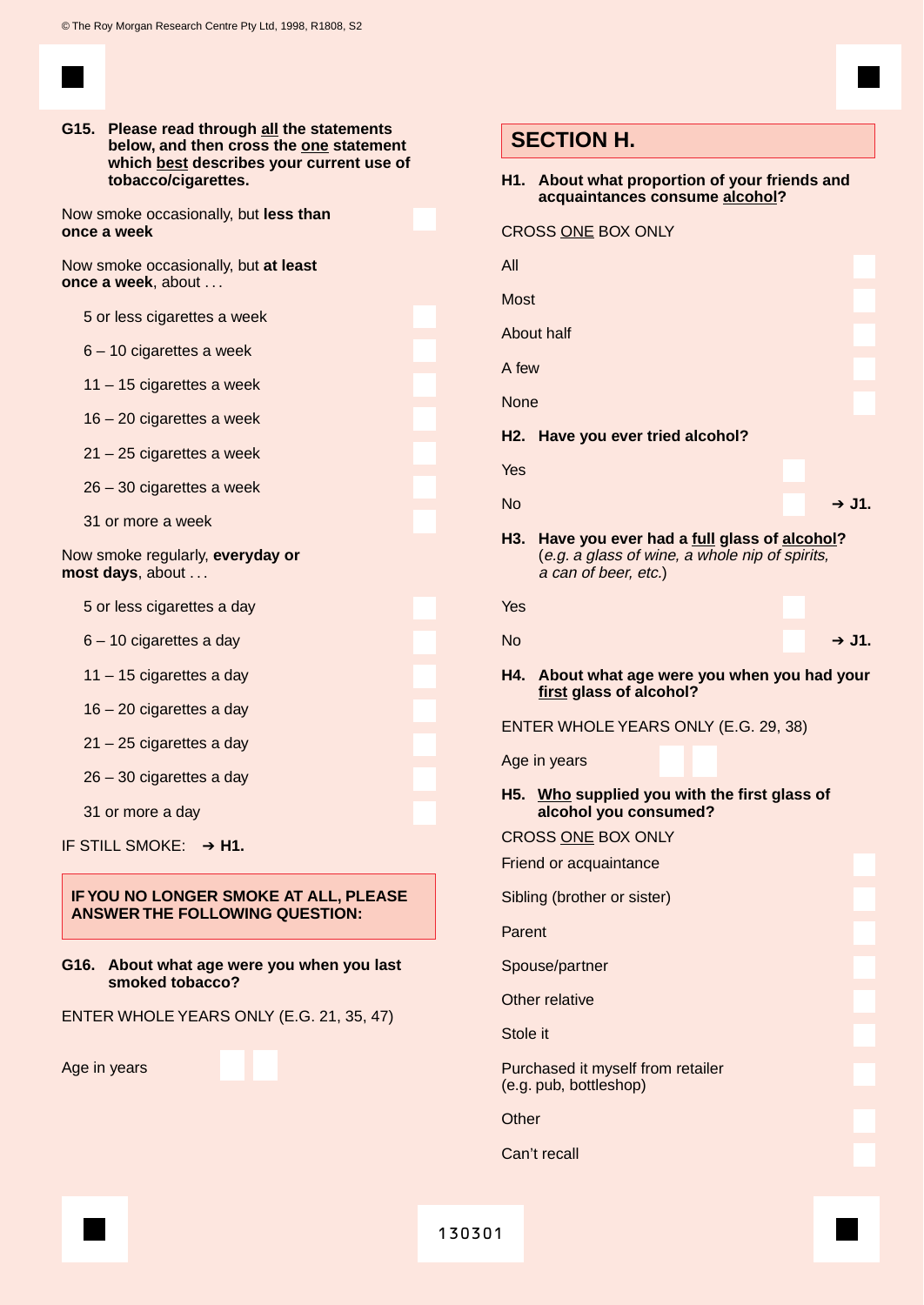#### **H6. When did you last have an alcoholic drink of any kind?**

| <b>CROSS ONE BOX ONLY</b><br><b>Today</b>                       |        |
|-----------------------------------------------------------------|--------|
| Yesterday                                                       |        |
| 2 to 3 days ago                                                 |        |
| 4 to 6 days ago                                                 |        |
| One week ago                                                    |        |
| 1 to 3 weeks ago                                                |        |
| 1 to 3 months ago                                               |        |
| 4 to 6 months ago                                               |        |
| 7 to 12 months ago                                              |        |
| More than one year ago                                          | → H35. |
| H7.<br>How often do you have an alcoholic<br>drink of any kind? |        |
|                                                                 |        |
| CROSS ONE BOX ONLY                                              |        |
| Everyday                                                        |        |
| 4 to 6 days a week                                              |        |
| 2 to 3 days a week                                              |        |
| About 1 day a week                                              |        |
| 2 to 3 days a month                                             |        |
| About 1 day a month                                             |        |
| Less often                                                      |        |
| No longer drink alcohol                                         | → H35. |

#### **H8. Where do you usually obtain your alcohol now?** CROSS ONE BOX ONLY

| CROSS ONE BOX ONLY                                         |  |
|------------------------------------------------------------|--|
| Friend or acquaintance                                     |  |
| Sibling (brother or sister)                                |  |
| Parent                                                     |  |
| Spouse/partner                                             |  |
| Other relative                                             |  |
| Steal it                                                   |  |
| Purchase it myself from retailer<br>(e.g. pub, bottleshop) |  |

**Other** 

## **H9. When you have an alcoholic drink, how often do you do any of the following?**

### CROSS ONE BOX FOR EACH ITEM BELOW

|                                                                                              | <b>Never</b> | Rarely | Some<br>times | <b>Most</b><br>of the<br>time | Always | Not<br>Relevant<br>(Never<br>have<br>more<br>than<br>1 or 2<br>drinks) |
|----------------------------------------------------------------------------------------------|--------------|--------|---------------|-------------------------------|--------|------------------------------------------------------------------------|
| Count the<br>number of<br>drinks you<br>have                                                 |              |        |               |                               |        |                                                                        |
| Deliberately<br>alternate<br>between<br>alcoholic and<br>non-alcoholic<br>drinks             |              |        |               |                               |        |                                                                        |
| Make a point of<br>eating while<br>consuming<br>alcohol                                      |              |        |               |                               |        |                                                                        |
| Quench your<br>thirst by<br>having a<br>non-alcoholic<br>drink before<br>having alcohol      |              |        |               |                               |        |                                                                        |
| Only drink<br>low alcohol<br>drinks                                                          |              |        |               |                               |        |                                                                        |
| Limit the<br>number of<br>drinks you<br>have in an<br>evening<br>(e.g. when<br>driving)      |              |        |               |                               |        |                                                                        |
| Refuse an<br>alcoholic drink<br>you are<br>offered<br>because you<br>really don't<br>want it |              |        |               |                               |        |                                                                        |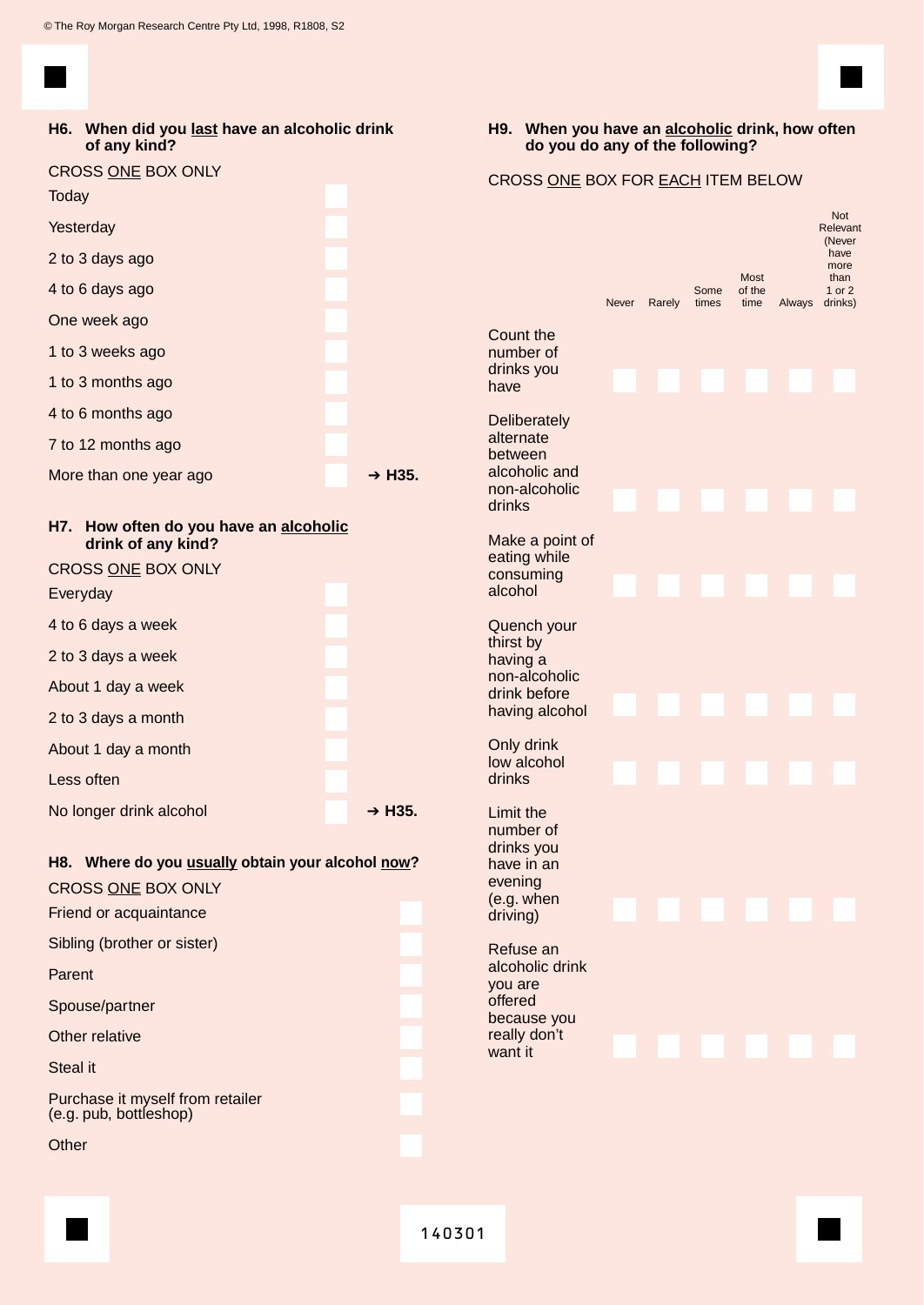| H10. What <u>type</u> of alcohol do you <u>usually</u> drink? |  |  |  |  |  |
|---------------------------------------------------------------|--|--|--|--|--|
|---------------------------------------------------------------|--|--|--|--|--|

CROSS AS MANY BOXES AS APPLY

Cask wine

Bottled wine

Regular Beer (greater than 4% Alc/Vol)

Mid Strength Beer (3% to 3.9% Alc/Vol)

Low Alcohol Beer (1.0% to 2.9% Alc/Vol)

Premixed spirits (e.g. UDL)

Bottled Spirits

Alcoholic Soda (e.g. Sub-Zero)

Cider

Fruit flavoured "coolers"

**Other** 

**H11. Where do you usually drink alcohol?** CROSS AS MANY BOXES AS APPLY In my home

At a friend's house

At parties

At restaurants/cafes

At a licensed premises (e.g. pub/club)

At an educational institution (e.g. school/university)

At my workplace

In public places (e.g. parks)

In a car or other vehicle

Somewhere else

#### **H12. In the last 12 months have you . . .**

CROSS AS MANY BOXES AS APPLY

Reduced the amount of alcohol you drink at any one time? Reduced the number of times you drink?

Switched to drinking more low-alcohol drinks than you used to?

None of the above **→ H14.** 

**H13. What was the main reason for doing that?**

#### CROSS ONE BOX ONLY

Health reasons (e.g. weight, diabetes, avoid hangover)

Life style reasons (e.g. work/study commitments, less opportunity, young family)

Social reasons (e.g. believe in moderation, concerned about violence, avoid getting drunk)

Taste/enjoyment (e.g. prefer low alcohol beer, don't get drunk)

Drink driving regulations

Financial reasons

**Other** 

#### **H14. On a day that you have an alcoholic drink, how many standard drinks do you usually have?**

REMEMBER, A STANDARD "DRINK" IS A SMALL GLASS OF WINE OR MIDDY OF BEER, A NIP OF SPIRITS, OR A MIXED DRINK

- CROSS ONE BOX ONLY
- 13 or more drinks
- 9 to 12 drinks
- 7 to 8 drinks
- 5 to 6 drinks
- 3 to 4 drinks
- 1 to 2 drinks

**IF FEMALE** ➔ **H25.**

IF MALE, PLEASE CONTINUE.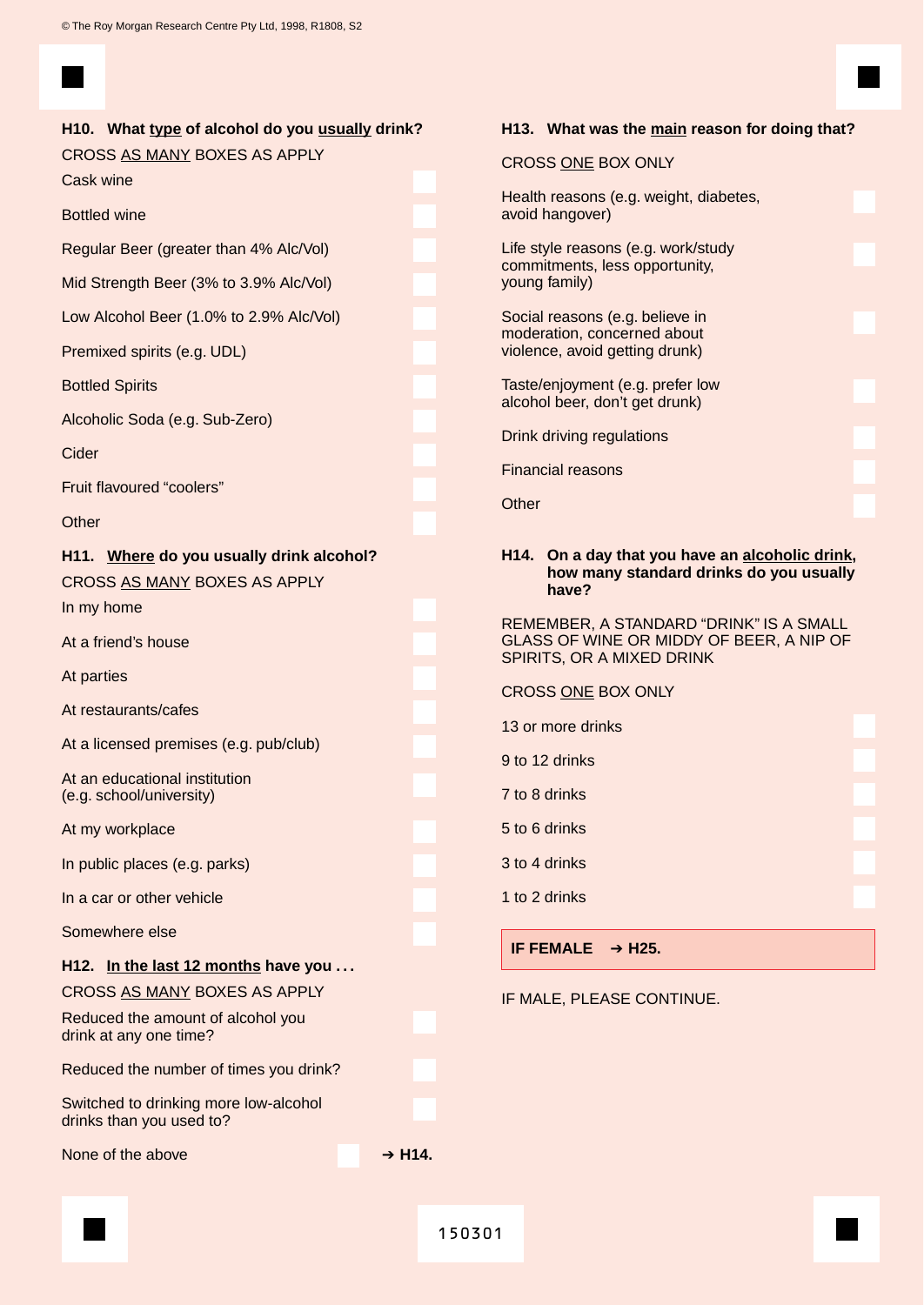

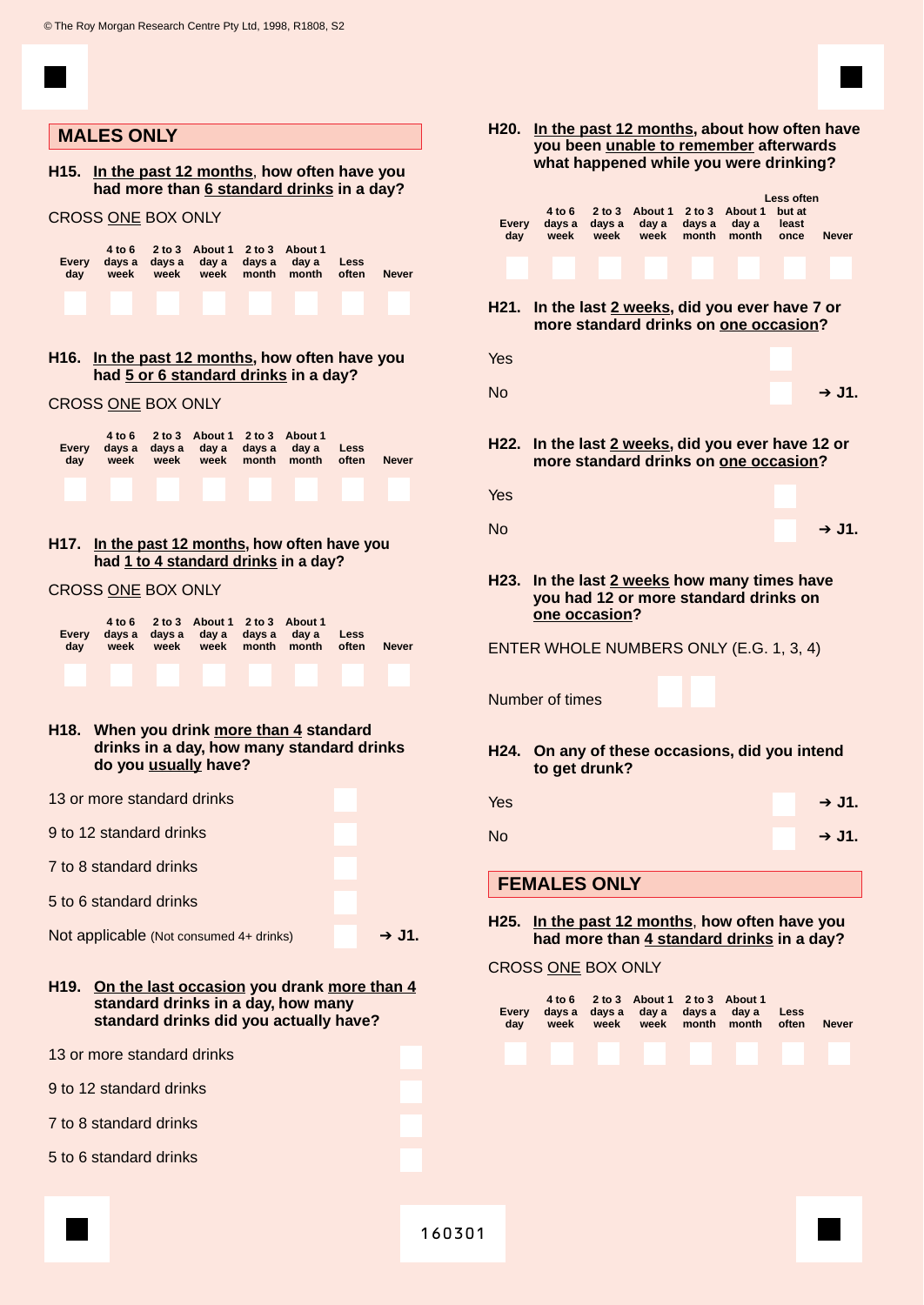|                                         |                          |                          |                                 |                           | H26. In the past 12 months, how often have you<br>had 3 or 4 standard drinks in a day?                                          |                         |              |
|-----------------------------------------|--------------------------|--------------------------|---------------------------------|---------------------------|---------------------------------------------------------------------------------------------------------------------------------|-------------------------|--------------|
| <b>CROSS ONE BOX ONLY</b>               | 4 to 6                   |                          | 2 to 3 About 1                  | 2 to 3                    | About 1                                                                                                                         |                         |              |
| Every<br>day                            | days a<br>week           | days a<br>week           | day a<br>week                   | davs a<br>month           | day a<br>month                                                                                                                  | Less<br>often           | <b>Never</b> |
|                                         |                          |                          |                                 |                           |                                                                                                                                 |                         |              |
|                                         |                          |                          |                                 |                           | H27. In the past 12 months, how often have you<br>had 1 or 2 standard drinks in a day?                                          |                         |              |
| <b>CROSS ONE BOX ONLY</b>               |                          |                          |                                 |                           |                                                                                                                                 |                         |              |
| Every<br>day                            | 4 to 6<br>days a<br>week | days a<br>week           | 2 to 3 About 1<br>day a<br>week | 2 to 3<br>days a<br>month | About 1<br>day a<br>month                                                                                                       | Less<br>often           | <b>Never</b> |
|                                         |                          |                          |                                 |                           |                                                                                                                                 |                         |              |
|                                         | do you usually have?     |                          |                                 |                           | H28. When you drink more than 2 standard<br>drinks in a day, how many standard drinks                                           |                         |              |
| 13 or more standard drinks              |                          |                          |                                 |                           |                                                                                                                                 |                         |              |
| 9 to 12 standard drinks                 |                          |                          |                                 |                           |                                                                                                                                 |                         |              |
| 7 to 8 standard drinks                  |                          |                          |                                 |                           |                                                                                                                                 |                         |              |
| 5 to 6 standard drinks                  |                          |                          |                                 |                           |                                                                                                                                 |                         |              |
| 3 to 4 standard drinks                  |                          |                          |                                 |                           |                                                                                                                                 |                         |              |
| Not applicable (Not consumed 2+ drinks) |                          |                          |                                 |                           |                                                                                                                                 |                         | → J1.        |
| H29.                                    |                          |                          |                                 |                           | On the last occasion you drank more than 2<br>standard drinks in a day, how many<br>standard drinks did you actually have?      |                         |              |
| 13 or more standard drinks              |                          |                          |                                 |                           |                                                                                                                                 |                         |              |
| 9 to 12 standard drinks                 |                          |                          |                                 |                           |                                                                                                                                 |                         |              |
| 7 to 8 standard drinks                  |                          |                          |                                 |                           |                                                                                                                                 |                         |              |
| 5 to 6 standard drinks                  |                          |                          |                                 |                           |                                                                                                                                 |                         |              |
| 3 to 4 standard drinks                  |                          |                          |                                 |                           |                                                                                                                                 |                         |              |
| H30.                                    |                          |                          |                                 |                           | In the past 12 months, about how often have<br>you been unable to remember afterwards<br>what happened while you were drinking? | <b>Less often</b>       |              |
| Every<br>day                            | 4 to 6<br>days a<br>week | 2 to 3<br>days a<br>week | About 1<br>day a<br>week        | 2 to 3<br>days a<br>month | About 1<br>day a<br>month                                                                                                       | but at<br>least<br>once | <b>Never</b> |
|                                         |                          |                          |                                 |                           |                                                                                                                                 |                         |              |
| H31.                                    |                          |                          |                                 |                           | In the last 2 weeks, did you ever have 5 or<br>more standard drinks on one occasion?                                            |                         |              |
| Yes                                     |                          |                          |                                 |                           |                                                                                                                                 |                         |              |
| No                                      |                          |                          |                                 |                           |                                                                                                                                 |                         | $+$ J1.      |
|                                         |                          |                          |                                 |                           |                                                                                                                                 |                         |              |

| $+$ J1.<br>H33. In the last 2 weeks how many times have<br>you had 8 or more standard drinks on<br>one occasion?<br>ENTER WHOLE NUMBERS ONLY (E.G. 1, 3, 4)<br>Number of times<br>H34. On any of these occasions, did you intend<br>to get drunk?<br>$+$ J1.<br>$+$ J1.<br>IF YOU DID NOT DRINK IN THE PAST 12 MONTHS,<br>PLEASE ANSWER THE FOLLOWING QUESTION:<br>H35. About what age were you when you last had<br>an alcoholic drink?<br>ENTER WHOLE NUMBERS ONLY (E.G. 1, 3, 4)<br>Age in years<br><b>SECTION J.</b><br>Have you ever used someone else's<br>medications when you were feeling unwell?<br>(e.g. You used medications originally prescribed<br>or recommended by a health professional for<br>someone else, when you had similar symptoms)<br>Yes<br>$\rightarrow$ K1.<br>J2. Which medications originally prescribed or<br>recommended for someone else have you used in<br>the past 12 months when you were feeling unwell?<br><b>CROSS AS MANY AS APPLY</b><br>Painkillers/Analgesics<br><b>Tranquilisers/Sleeping Pills</b><br><b>Barbiturates</b><br><b>Steroids</b><br>Amphetamines<br>Others<br><b>None</b> | Yes              |  | more standard drinks on one occasion? |
|---------------------------------------------------------------------------------------------------------------------------------------------------------------------------------------------------------------------------------------------------------------------------------------------------------------------------------------------------------------------------------------------------------------------------------------------------------------------------------------------------------------------------------------------------------------------------------------------------------------------------------------------------------------------------------------------------------------------------------------------------------------------------------------------------------------------------------------------------------------------------------------------------------------------------------------------------------------------------------------------------------------------------------------------------------------------------------------------------------------------------------------|------------------|--|---------------------------------------|
|                                                                                                                                                                                                                                                                                                                                                                                                                                                                                                                                                                                                                                                                                                                                                                                                                                                                                                                                                                                                                                                                                                                                       |                  |  |                                       |
|                                                                                                                                                                                                                                                                                                                                                                                                                                                                                                                                                                                                                                                                                                                                                                                                                                                                                                                                                                                                                                                                                                                                       | <b>No</b>        |  |                                       |
|                                                                                                                                                                                                                                                                                                                                                                                                                                                                                                                                                                                                                                                                                                                                                                                                                                                                                                                                                                                                                                                                                                                                       |                  |  |                                       |
|                                                                                                                                                                                                                                                                                                                                                                                                                                                                                                                                                                                                                                                                                                                                                                                                                                                                                                                                                                                                                                                                                                                                       |                  |  |                                       |
|                                                                                                                                                                                                                                                                                                                                                                                                                                                                                                                                                                                                                                                                                                                                                                                                                                                                                                                                                                                                                                                                                                                                       |                  |  |                                       |
|                                                                                                                                                                                                                                                                                                                                                                                                                                                                                                                                                                                                                                                                                                                                                                                                                                                                                                                                                                                                                                                                                                                                       |                  |  |                                       |
|                                                                                                                                                                                                                                                                                                                                                                                                                                                                                                                                                                                                                                                                                                                                                                                                                                                                                                                                                                                                                                                                                                                                       | Yes              |  |                                       |
|                                                                                                                                                                                                                                                                                                                                                                                                                                                                                                                                                                                                                                                                                                                                                                                                                                                                                                                                                                                                                                                                                                                                       | No               |  |                                       |
|                                                                                                                                                                                                                                                                                                                                                                                                                                                                                                                                                                                                                                                                                                                                                                                                                                                                                                                                                                                                                                                                                                                                       |                  |  |                                       |
|                                                                                                                                                                                                                                                                                                                                                                                                                                                                                                                                                                                                                                                                                                                                                                                                                                                                                                                                                                                                                                                                                                                                       |                  |  |                                       |
|                                                                                                                                                                                                                                                                                                                                                                                                                                                                                                                                                                                                                                                                                                                                                                                                                                                                                                                                                                                                                                                                                                                                       |                  |  |                                       |
|                                                                                                                                                                                                                                                                                                                                                                                                                                                                                                                                                                                                                                                                                                                                                                                                                                                                                                                                                                                                                                                                                                                                       |                  |  |                                       |
|                                                                                                                                                                                                                                                                                                                                                                                                                                                                                                                                                                                                                                                                                                                                                                                                                                                                                                                                                                                                                                                                                                                                       |                  |  |                                       |
|                                                                                                                                                                                                                                                                                                                                                                                                                                                                                                                                                                                                                                                                                                                                                                                                                                                                                                                                                                                                                                                                                                                                       |                  |  |                                       |
|                                                                                                                                                                                                                                                                                                                                                                                                                                                                                                                                                                                                                                                                                                                                                                                                                                                                                                                                                                                                                                                                                                                                       |                  |  |                                       |
|                                                                                                                                                                                                                                                                                                                                                                                                                                                                                                                                                                                                                                                                                                                                                                                                                                                                                                                                                                                                                                                                                                                                       |                  |  |                                       |
|                                                                                                                                                                                                                                                                                                                                                                                                                                                                                                                                                                                                                                                                                                                                                                                                                                                                                                                                                                                                                                                                                                                                       | J1.<br><b>No</b> |  |                                       |
|                                                                                                                                                                                                                                                                                                                                                                                                                                                                                                                                                                                                                                                                                                                                                                                                                                                                                                                                                                                                                                                                                                                                       |                  |  |                                       |
|                                                                                                                                                                                                                                                                                                                                                                                                                                                                                                                                                                                                                                                                                                                                                                                                                                                                                                                                                                                                                                                                                                                                       |                  |  |                                       |
|                                                                                                                                                                                                                                                                                                                                                                                                                                                                                                                                                                                                                                                                                                                                                                                                                                                                                                                                                                                                                                                                                                                                       |                  |  |                                       |
|                                                                                                                                                                                                                                                                                                                                                                                                                                                                                                                                                                                                                                                                                                                                                                                                                                                                                                                                                                                                                                                                                                                                       |                  |  |                                       |
|                                                                                                                                                                                                                                                                                                                                                                                                                                                                                                                                                                                                                                                                                                                                                                                                                                                                                                                                                                                                                                                                                                                                       |                  |  |                                       |
|                                                                                                                                                                                                                                                                                                                                                                                                                                                                                                                                                                                                                                                                                                                                                                                                                                                                                                                                                                                                                                                                                                                                       |                  |  |                                       |

**H32. In the last 2 weeks, did you ever have 8 or**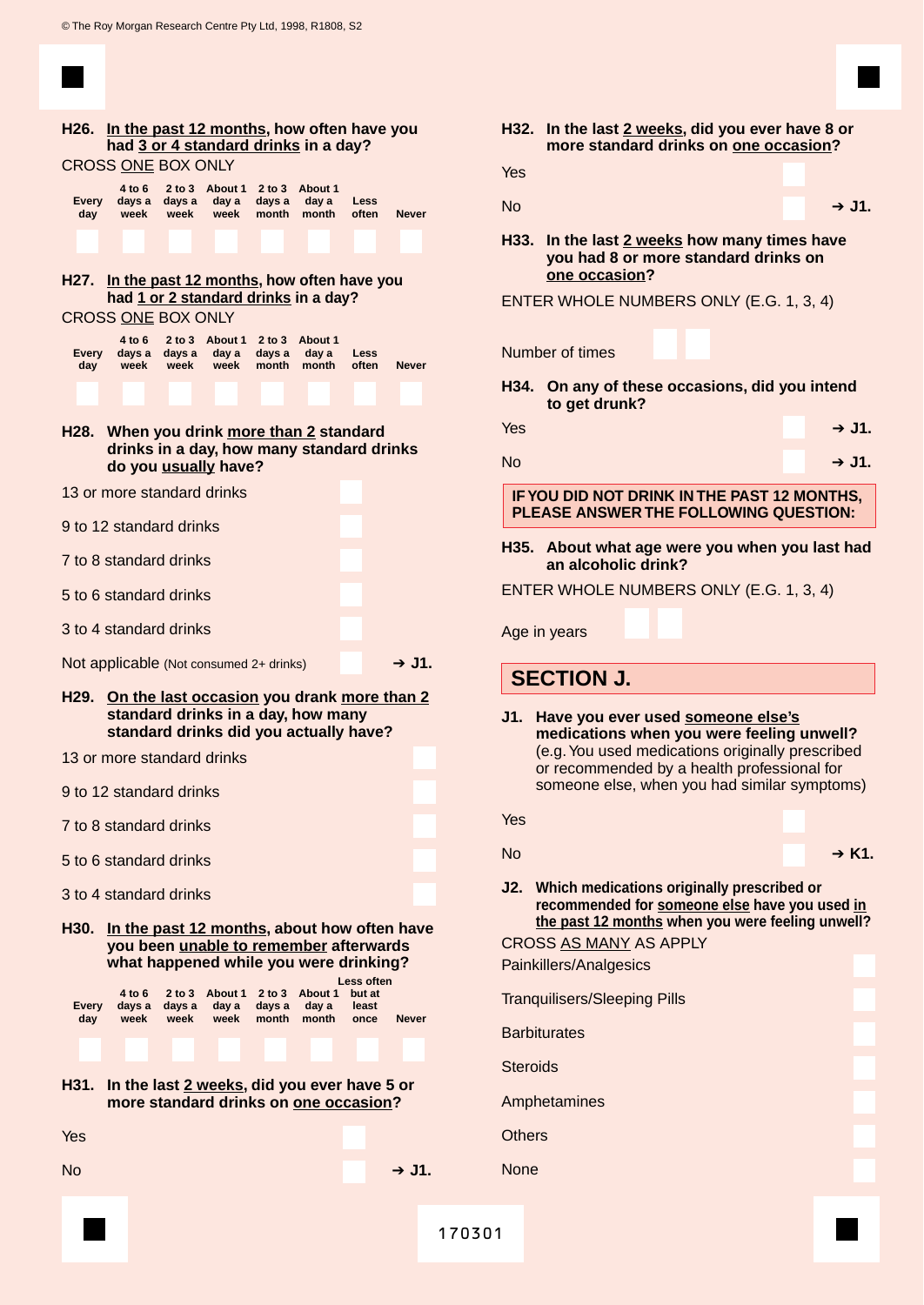## **SECTION K. SECTION L.**

**The next five sections (K – O) use the term "for non-medical purposes" to describe the usage we are interested in. For these sections, the term "for non-medical purposes" means:**

- **1. "either alone or with other drugs in order to induce or enhance a drug experience";**
- **2. "for performance (e.g. athletic) enhancement"; or**
- **3. "for cosmetic (e.g. body shaping) purposes".**
- **K1. Have you ever tried Pain Killers/Analgesics for non-medical purposes?** (e.g. Aspirin, Paracetamol, Mersyndol)

| Yes       |  |         |
|-----------|--|---------|
| <b>No</b> |  | $+ L1.$ |

**K2. Have you used Pain Killers/Analgesics for non-medical purposes, in the past 12 months?**

| Yes       |         |
|-----------|---------|
| <b>No</b> | $+ L1.$ |

**K3. In the past 12 months, which of the following did you use at the same time, on at least one occasion that you used Painkillers/ Analgesics for non-medical purposes?**

#### CROSS AS MANY BOXES AS APPLY

| Alcohol                                                                 |  |
|-------------------------------------------------------------------------|--|
| Marijuana/Cannabis                                                      |  |
| Heroin                                                                  |  |
| Cocaine                                                                 |  |
| <b>Benzodiazepines</b>                                                  |  |
| Anti-depressants                                                        |  |
| <b>Barbiturates</b>                                                     |  |
| Not used any of the above at the<br>same time as Painkillers/Analgesics |  |

**L1. Have you ever tried Tranquilisers/Sleeping Pills** for non-medical purposes? (e.g. Valium, Serapax, Rohypnol)

| Yes |         |
|-----|---------|
| No  | $+ M1.$ |

- **L2. Have you used Tranquilisers/Sleeping Pills for non-medical purposes in the past 12 months?**
- Yes
- No ➔ **M1.**
- **L3. In the past 12 months, which of the following did you use at the same time, on at least one occasion that you used Tranquilisers/ Sleeping Pills for non-medical purposes?**

#### CROSS AS MANY BOXES AS APPLY

| Alcohol                                                                      |  |
|------------------------------------------------------------------------------|--|
| Marijuana/Cannabis                                                           |  |
| Heroin                                                                       |  |
| Cocaine                                                                      |  |
| Painkillers/Analgesics                                                       |  |
| Not used any of the above at the same<br>time as Tranquiliser/Sleeping Pills |  |

## **SECTION M.**

- **M1. Have you ever tried Steroids for non-medical purposes?** (e.g. Roids, Juice, Gear)
- Yes

No **→ N1.** 

| <b>SECTION L</b> |  |  |
|------------------|--|--|
|                  |  |  |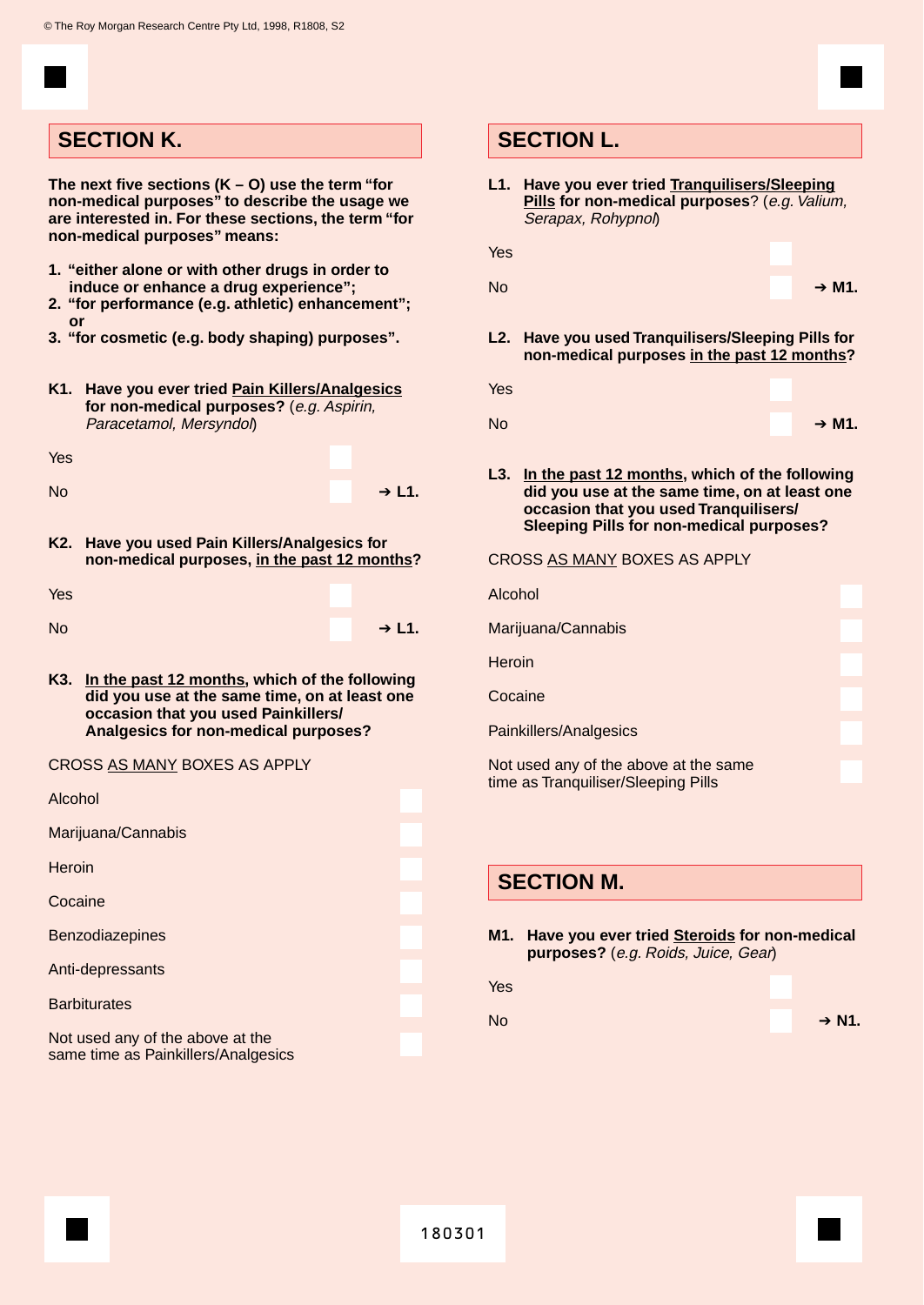**M2. Have you used Steroids for non-medical purposes in the past 12 months?**

Yes

- No **→ N1.** 
	-
- **M3. How have you used steroids for non-medical purposes in the past 12 months?**

CROSS AS MANY BOXES AS APPLY

#### Swallowed

Injected

**M4. In the past 12 months, which of the following did you use at the same time, on at least one occasion that you used Steroids for nonmedical purposes?**

#### CROSS AS MANY BOXES AS APPLY

| Alcohol                                                   |  |
|-----------------------------------------------------------|--|
| Marijuana/Cannabis                                        |  |
| Heroin                                                    |  |
| Cocaine                                                   |  |
| Benzodiazepines                                           |  |
| Anti-depressants                                          |  |
| <b>Barbiturates</b>                                       |  |
| Painkillers/Analgesics                                    |  |
| Not used any of the above at the<br>same time as Steroids |  |

## **SECTION N.**

**N1. Have you ever tried Barbiturates for nonmedical purposes?** (e.g. Barbies, Downers, Reds, Purple Hearts)

- No ➔ **O1.**
- **N2. Have you used Barbiturates for non-medical purposes in the past 12 months?**

Yes

No ➔ **O1.**

**N3. In the past 12 months, which of the following did you use at the same time, on at least one occasion that you used Barbiturates for nonmedical purposes?**

#### CROSS AS MANY BOXES AS APPLY

| Alcohol                                                       |  |
|---------------------------------------------------------------|--|
| Marijuana/Cannabis                                            |  |
| Heroin                                                        |  |
| Cocaine                                                       |  |
| <b>Benzodiazepines</b>                                        |  |
| Anti-depressants                                              |  |
| Painkillers/Analgesics                                        |  |
| Not used any of the above at the<br>same time as Barbiturates |  |

## **SECTION O.**

| O1. | Have you ever tried Amphetamines for<br>non-medical purposes? (e.g. Speed, Goey,<br>Go-go, Zip, "Uppers", Ice, Amphet, Meth,<br>Methylamphetamine, Ox Blood, Leopards Blood,<br>MDA, Bromo, MDEA, Eve) |                   |
|-----|--------------------------------------------------------------------------------------------------------------------------------------------------------------------------------------------------------|-------------------|
| Yes |                                                                                                                                                                                                        |                   |
| No  |                                                                                                                                                                                                        | $\rightarrow$ P1. |
|     | O2. Have you used Amphetamines for non-<br>medical purposes in the past 12 months?                                                                                                                     |                   |
| Yes |                                                                                                                                                                                                        |                   |
| No  |                                                                                                                                                                                                        | $\rightarrow$ P1. |
|     | O3. What type of amphetamines have you used for<br>non-medical purposes in the past 12 months?                                                                                                         |                   |
|     | CROSS AS MANY BOXES AS APPLY                                                                                                                                                                           |                   |
|     | Amphetamine powder                                                                                                                                                                                     |                   |
|     | Amphetamine liquid                                                                                                                                                                                     |                   |
|     | <b>Prescription amphetamines</b>                                                                                                                                                                       |                   |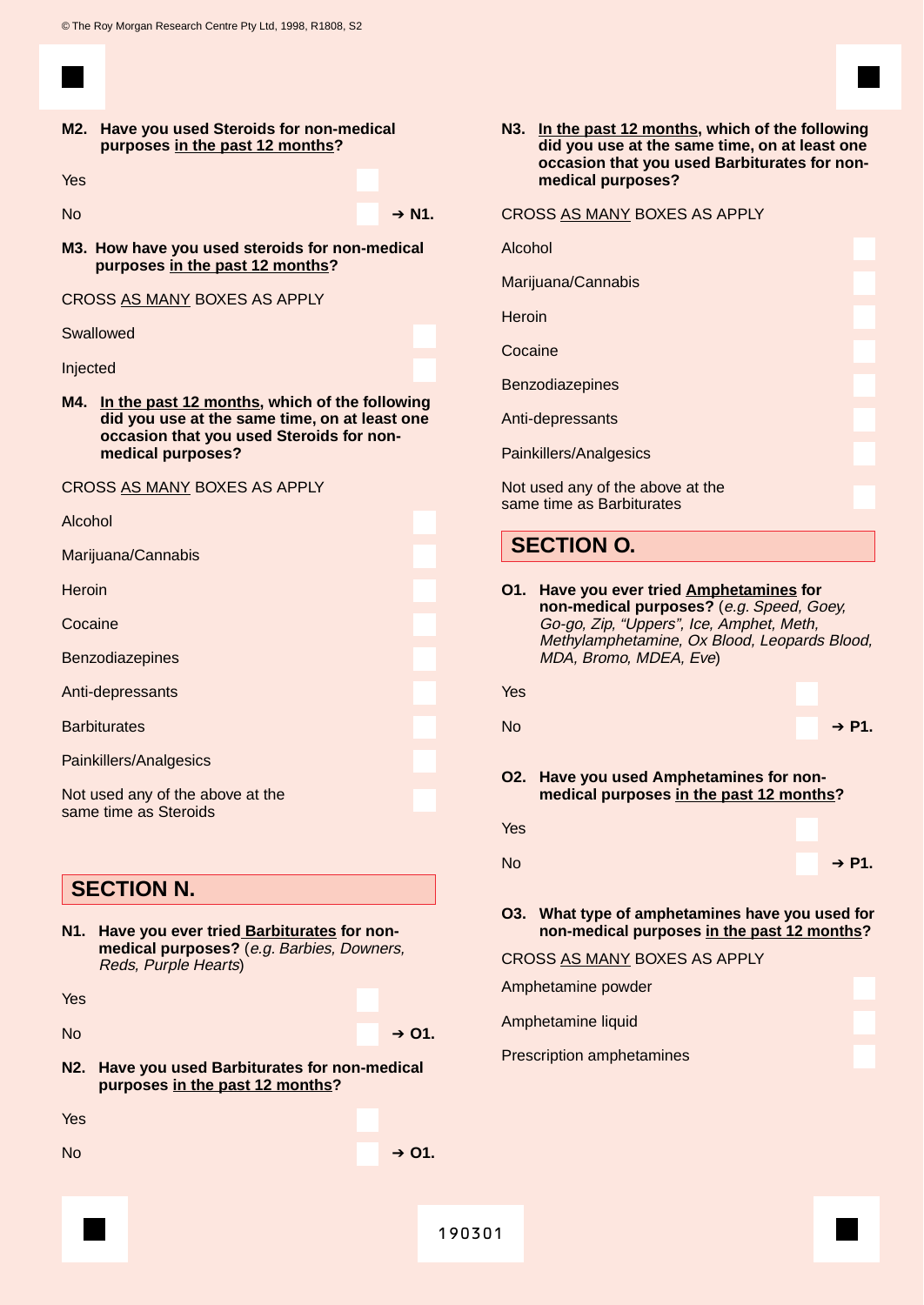CROSS AS MANY BOXES AS A MANY BOXES

#### **O4. How have you used amphetamines for nonmedical purposes in the past 12 months?**

| CROSS AS MANY BOXES AS APPLY |
|------------------------------|
| Smoked                       |
| Snorted                      |
| Swallowed                    |
| Injected                     |

**O5. In the past 12 months, which of the following did you use at the same time, on at least one occasion that you used Amphetamines?**

#### CROSS AS MANY BOXES AS APPLY

| Alcohol                          |  |
|----------------------------------|--|
| Marijuana/Cannabis               |  |
| <b>Heroin</b>                    |  |
| Cocaine                          |  |
| <b>Benzodiazepines</b>           |  |
| Anti-depressants                 |  |
| <b>Barbiturates</b>              |  |
| Painkillers/Analgesics           |  |
| Not used any of the above at the |  |

## **SECTION P.**

same time as Amphetamines

**P1. Have you ever tried Marijuana (or Cannabis)?** (Any Cannabis products, e.g. Grass, Dope, Pot, Weed, Mull, Hash, Skunk)

| Yes       |                   |
|-----------|-------------------|
| <b>No</b> | $\rightarrow$ Q1. |
|           |                   |

**P2. Have you used Marijuana (or Cannabis), in the past 12 months?**

| Yes       |                   |
|-----------|-------------------|
| <b>No</b> | $\rightarrow$ Q1. |

#### **P3. How do you most commonly use Marijuana (or Cannabis)?**

#### CROSS ONE BOX ONLY

Usually smoked as "joints" (e.g. reefers, spliffs)

Usually smoked from a "bong" or pipe

Usually by eating it (e.g. hash cookies)

#### **P4. And what type of Marijuana (or Cannabis) do you most commonly use?**

| <b>CROSS ONE BOX ONLY</b> |  |  |  |
|---------------------------|--|--|--|
|---------------------------|--|--|--|

Leaf **Heads** Resin (including Hash) Oil (including Hash oil) "Skunk" **Other** 

#### **P5. In the past 12 months, which of the following did you use at the same time, on at least one occasion that you used Marijuana or Cannabis?**

#### CROSS AS MANY BOXES AS APPLY

Alcohol

**Heroin** 

**Cocaine** 

Benzodiazepines

Anti-depressants

**Barbiturates** 

Painkillers/Analgesics

Not used any of the above at the same time as Marijuana (or Cannabis)

| 200301 |  |
|--------|--|
|--------|--|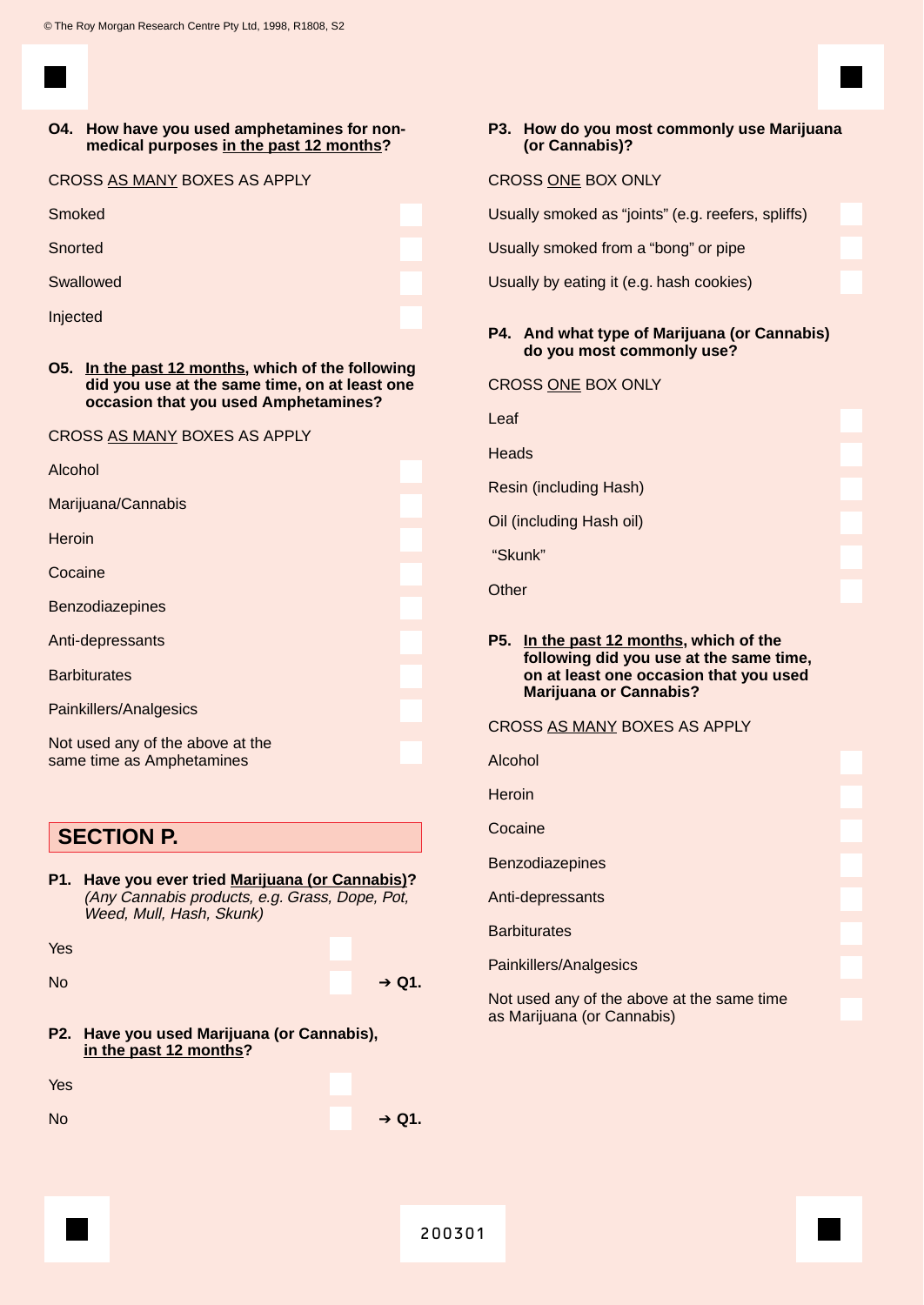|           | <b>SECTION Q.</b>                                                                                                                    |  |
|-----------|--------------------------------------------------------------------------------------------------------------------------------------|--|
| Q1.       | Have you ever tried Heroin? (e.g. Hammer,<br>Smack, Skag, Rock)                                                                      |  |
| Yes       |                                                                                                                                      |  |
| <b>No</b> | $\rightarrow$ Q8.                                                                                                                    |  |
|           | Q2. Have you used Heroin in the past 12 months?                                                                                      |  |
| Yes       |                                                                                                                                      |  |
| <b>No</b> | $\rightarrow$ Q8.                                                                                                                    |  |
|           | Q3. What type of heroin have you tried in the past<br>12 months?                                                                     |  |
|           | Heroin powder                                                                                                                        |  |
|           | Heroin rock                                                                                                                          |  |
| Q4.       | How have you used heroin in the past 12<br>months?                                                                                   |  |
|           | CROSS AS MANY BOXES AS APPLY                                                                                                         |  |
| Smoked    |                                                                                                                                      |  |
| Snorted   |                                                                                                                                      |  |
|           | Swallowed                                                                                                                            |  |
| Injected  |                                                                                                                                      |  |
|           | Q5. In the past 12 months, which of the following<br>did you use at the same time, on at least one<br>occasion that you used Heroin? |  |
|           | CROSS AS MANY BOXES AS APPLY                                                                                                         |  |
| Alcohol   |                                                                                                                                      |  |
|           | Marijuana/Cannabis                                                                                                                   |  |
| Cocaine   |                                                                                                                                      |  |
|           | <b>Benzodiazepines</b>                                                                                                               |  |
|           | Anti-depressants                                                                                                                     |  |

**Barbiturates** 

Painkillers/Analgesics

Not used any of the above at the same time as Heroin

#### **HEROIN OVERDOSES**

**Q6. How many times have you overdosed when using heroin?**

ENTER WHOLE NUMBER ONLY (E.G. 0, 1, 4, 5)

#### times

**IF 0 TIMES,** ➔ **Q8.**

#### **Q7. When was the last time you overdosed when using heroin?**

Less than a month ago

Over 1, but less than 3 months ago

Over 3, but less than 6 months ago

Between 6 and 12 months ago

More than 12 months ago

#### **Q8. In the past 12 months, how many times have you been present when someone else overdosed when using heroin?**

ENTER WHOLE NUMBER ONLY (E.G. 0, 1, 4, 5)

times

#### **IF 0 TIMES,** ➔ **R1.**

**Q9. Did you always call for an ambulance or for other health assistance when someone else overdosed?**

| Yes, always                                     | $\rightarrow$ R1. |
|-------------------------------------------------|-------------------|
| Yes, sometimes                                  |                   |
| No, never                                       |                   |
| 010 Why didn't you always call for an ambulance |                   |

#### **Q10. Why didn't you always call for an ambulance or for other health assistance when someone else overdosed?**

#### CROSS AS MANY BOXES AS APPLY

I/we were too inebriated/intoxicated at the time

I/we didn't want to get involved

I/we were capable of handling the overdose

I/we were afraid the police would get involved

Other reason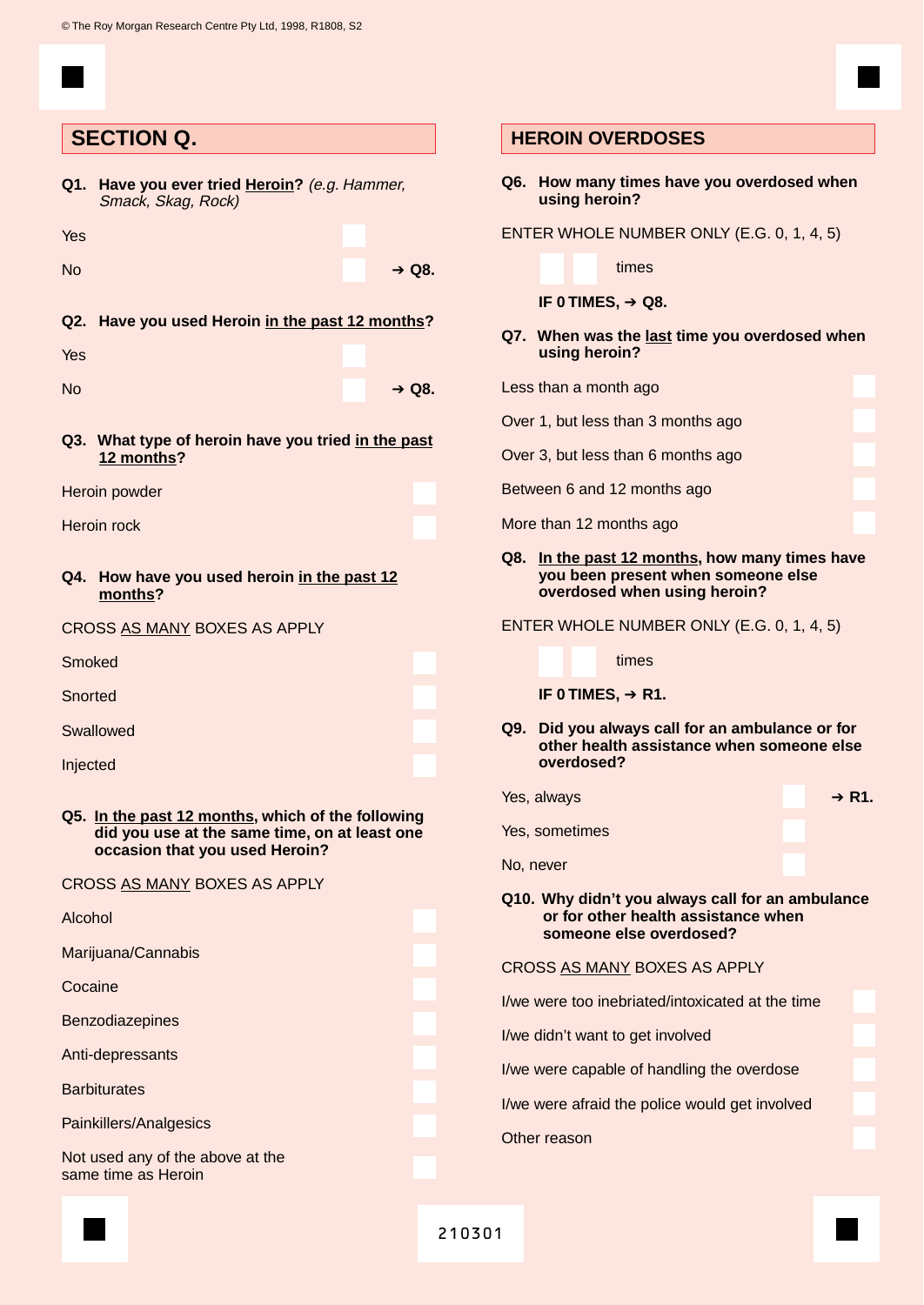|           | <b>SECTION R.</b>                                                                                                                                                       |                   |
|-----------|-------------------------------------------------------------------------------------------------------------------------------------------------------------------------|-------------------|
| R1.       | Have you ever tried Methadone other than<br>that which was supplied to you as part of a<br>medically supervised maintenance program?<br>(e.g. Done, Junk, Jungle Juice) |                   |
| Yes       |                                                                                                                                                                         |                   |
| <b>No</b> |                                                                                                                                                                         | → S1.             |
| R2.       | Have you used Methadone which had not<br>been supplied to you as part of a medically<br>supervised maintenance program in the<br>past 12 months?                        |                   |
| Yes       |                                                                                                                                                                         |                   |
| Nο        |                                                                                                                                                                         | $\rightarrow$ S1. |
|           | R3. What type of methadone which was not<br>supplied to you as part of a medically<br>supervised maintenance program have<br>you tried in the past 12 months?           |                   |
|           | CROSS AS MANY BOXES AS APPLY                                                                                                                                            |                   |
|           | Methadone syrup                                                                                                                                                         |                   |
|           | Physeptone tablets                                                                                                                                                      |                   |
| R4.       | How have you used methadone which was<br>not supplied to you as part of a medically<br>supervised maintenance program in the<br>past 12 months?                         |                   |
|           | CROSS AS MANY BOXES AS APPLY                                                                                                                                            |                   |
|           | Swallowed                                                                                                                                                               |                   |
| Injected  |                                                                                                                                                                         |                   |
|           |                                                                                                                                                                         |                   |
|           |                                                                                                                                                                         |                   |
|           |                                                                                                                                                                         |                   |
|           | <b>REMINDER:</b>                                                                                                                                                        |                   |
|           |                                                                                                                                                                         | X                 |
|           | Please cross inside the box, like this:                                                                                                                                 |                   |

**indicated.**

**R5. In the past 12 months, which of the following did you use at the same time, on at least one occasion that you used Methadone which had not been supplied to you as part of a medically supervised program?**

CROSS AS MANY BOXES AS APPLY

| Alcohol                                    |  |
|--------------------------------------------|--|
| Marijuana/Cannabis                         |  |
| Heroin                                     |  |
| Cocaine                                    |  |
| <b>Benzodiazepines</b>                     |  |
| Anti-depressants                           |  |
| <b>Barbiturates</b>                        |  |
|                                            |  |
| Not used any of the above at the same time |  |
| Painkillers/Analgesics                     |  |

as Methadone not supplied as part of a medically supervised program

|  | <b>SECTION S.</b> |  |
|--|-------------------|--|
|  |                   |  |

|           | S1. Have you ever tried Cocaine?<br>(e.g. Coke, Crack, Blow, Charlie) |         |
|-----------|-----------------------------------------------------------------------|---------|
| Yes       |                                                                       |         |
| <b>No</b> |                                                                       | $+$ T1. |
|           | S2. Have you used Cocaine in the past<br>12 months?                   |         |
| Yes       |                                                                       |         |
| No        |                                                                       | $+$ T1. |
|           |                                                                       |         |

### **S3. What type of cocaine have you used in the past 12 months?**

| CROSS AS MANY BOXES AS APPLY |
|------------------------------|
|                              |

Cocaine powder Crack cocaine (smokable crystals)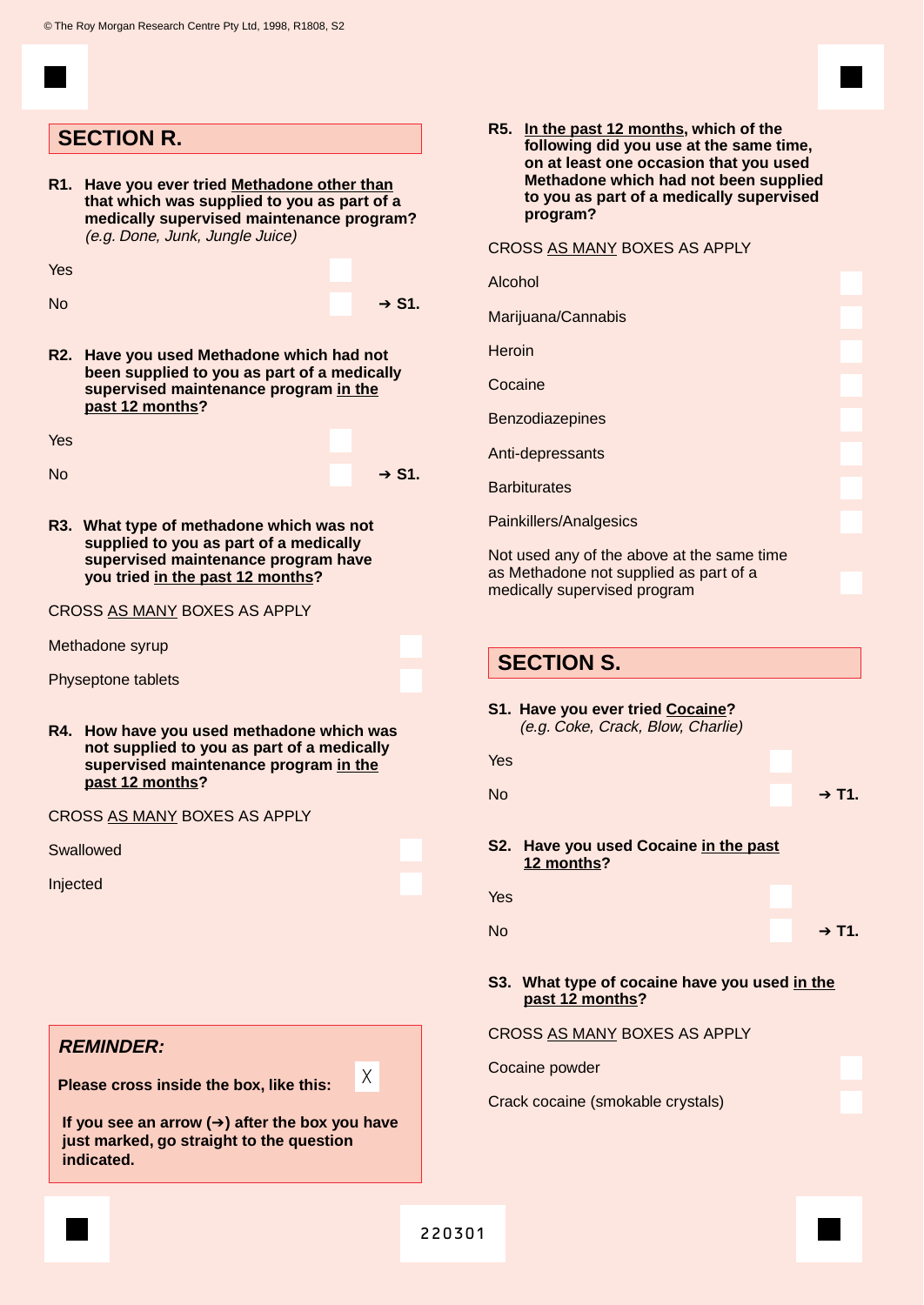#### **S4. How have you used Cocaine in the past 12 months?**

CROSS AS MANY BOXES AS APPLY

**Smoked** 

**Snorted** 

Swallowed

Injected

**S5. In the past 12 months, which of the following did you use at the same time, on at least one occasion that you used Cocaine?**

CROSS AS MANY BOXES AS APPLY

| Alcohol                                                  |  |
|----------------------------------------------------------|--|
| Marijuana/Cannabis                                       |  |
| <b>Heroin</b>                                            |  |
| Benzodiazepines                                          |  |
| Anti-depressants                                         |  |
| <b>Barbiturates</b>                                      |  |
| Painkillers/Analgesics                                   |  |
| Not used any of the above at the<br>same time as Cocaine |  |

## **SECTION T.**

| T1. Have you ever tried LSD/Synthetic   |  |
|-----------------------------------------|--|
| hallucinogens or naturally occurring    |  |
| hallucinogens? (e.g. Acid, Trips, Magic |  |
| Mushrooms, Datura, Angel's Trumpet)     |  |

Yes

| No | $+ U1.$ |
|----|---------|
|    |         |

**T2. Have you used LSD/Synthetic hallucinogens or naturally occurring hallucinogens in the past 12 months?**

| Yes       |         |
|-----------|---------|
| <b>No</b> | $+ U1.$ |

#### **T3. What forms of LSD/Synthetic hallucinogens or naturally occurring hallucinogens have you tried in the past 12 months?**

## CROSS AS MANY BOXES AS APPLY

Tabs

Liquid

Magic Mushrooms

Datura/Angel's Trumpet

#### **T4. In the past 12 months, which of the following did you use at the same time, on at least one occasion that you used LSD/Synthetic hallucinogens or naturally occurring hallucinogens?**

CROSS AS MANY BOXES AS APPLY

Alcohol

Marijuana/Cannabis

**Heroin** 

Cocaine

Benzodiazepines

Anti-depressants

**Barbiturates** 

Painkillers/Analgesics

Not used any of the above at the same time as LSD/Synthetic hallucinogens or naturally occurring hallucinogens

## **SECTION U.**

**U1. Have you ever tried Ecstasy/Designer Drugs?** (e.g. XTC, E, MDMA, Ecci, Adam, Fantasy)

| Yes       |                                                                    |          |
|-----------|--------------------------------------------------------------------|----------|
| <b>No</b> |                                                                    | $+ V1$ . |
|           | U2. Have you used Ecstasy/Designer Drugs<br>in the past 12 months? |          |
| Yes       |                                                                    |          |
| <b>No</b> |                                                                    | $+ V1$ . |
|           |                                                                    |          |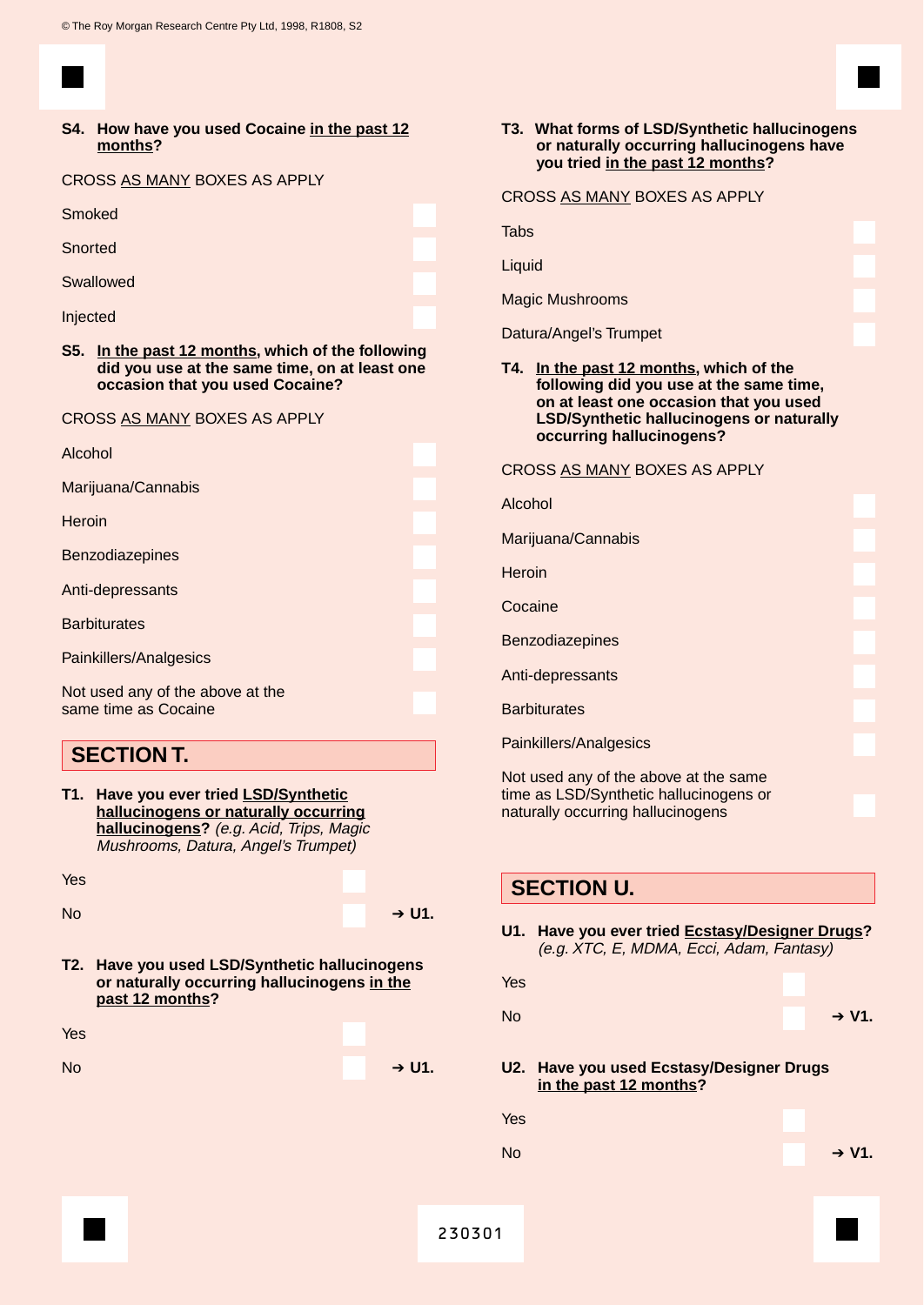

**U3. In the past 12 months, which of the following did you use at the same time, on at least one occasion that you used Ecstasy or Designer Drugs?**

|         | CROSS AS MANY BOXES AS APPLY |
|---------|------------------------------|
| Alcohol |                              |

| , ,,,,,,,,,            |  |
|------------------------|--|
| Marijuana/Cannabis     |  |
| Heroin                 |  |
| Cocaine                |  |
| <b>Benzodiazepines</b> |  |
| Anti-depressants       |  |
| <b>Barbiturates</b>    |  |
| Painkillers/Analgesics |  |

Not used any of the above at the same time as Ectasy/Designer Drugs

## **SECTION V.**

**V1. Have you ever tried Inhalants?** (e.g. Glue, Petrol, Solvent, Rush)

Yes

| <b>No</b> | $+ W1$ . |
|-----------|----------|
|           |          |

**V2. Have you used Inhalants in the past 12 months?**

Yes

| Nc |  |
|----|--|
|----|--|

**V3. In the past 12 months, which of the following did you use at the same time, on at least one occasion that you used Inhalants?**

#### CROSS AS MANY BOXES AS APPLY

Alcohol

Marijuana/Cannabis

**Heroin** 

**Cocaine** 

Benzodiazepines

Anti-depressants

**Barbiturates** 

Painkillers/Analgesics

Not used any of the above at the same time as Inhalants

| <b>SECTION W.</b>                                                                   |
|-------------------------------------------------------------------------------------|
| Have you ever injected yourself with illegal<br>W1.<br>drugs?                       |
| Yes                                                                                 |
| <b>No</b><br>$+ W12.$                                                               |
| W2. About what age were you when you first<br>injected yourself with illegal drugs? |
| ENTER WHOLE YEARS ONLY (E.G. 21, 35, 47)                                            |
| Age in years                                                                        |
| W3. What illegal drug did you first inject?                                         |
| <b>CROSS ONE BOX ONLY</b>                                                           |
| Heroin                                                                              |
| Methadone                                                                           |
| Other opiates                                                                       |
| Amphetamines                                                                        |
| Cocaine                                                                             |
| Hallucinogens                                                                       |
| Ecstasy                                                                             |
| <b>Benzodiazepines</b>                                                              |
| <b>Steroids</b>                                                                     |
| Other                                                                               |
| Have you injected yourself with illegal drugs<br>W4.<br>in the past 12 months?      |
| Yes                                                                                 |
| <b>No</b><br>$+ W7$ .                                                               |

## **REMINDER:**

**Please cross inside the box, like this:**

**If you see an arrow (**➔**) after the box you have just marked, go straight to the question indicated.**

240301

 $+ W1$ .

X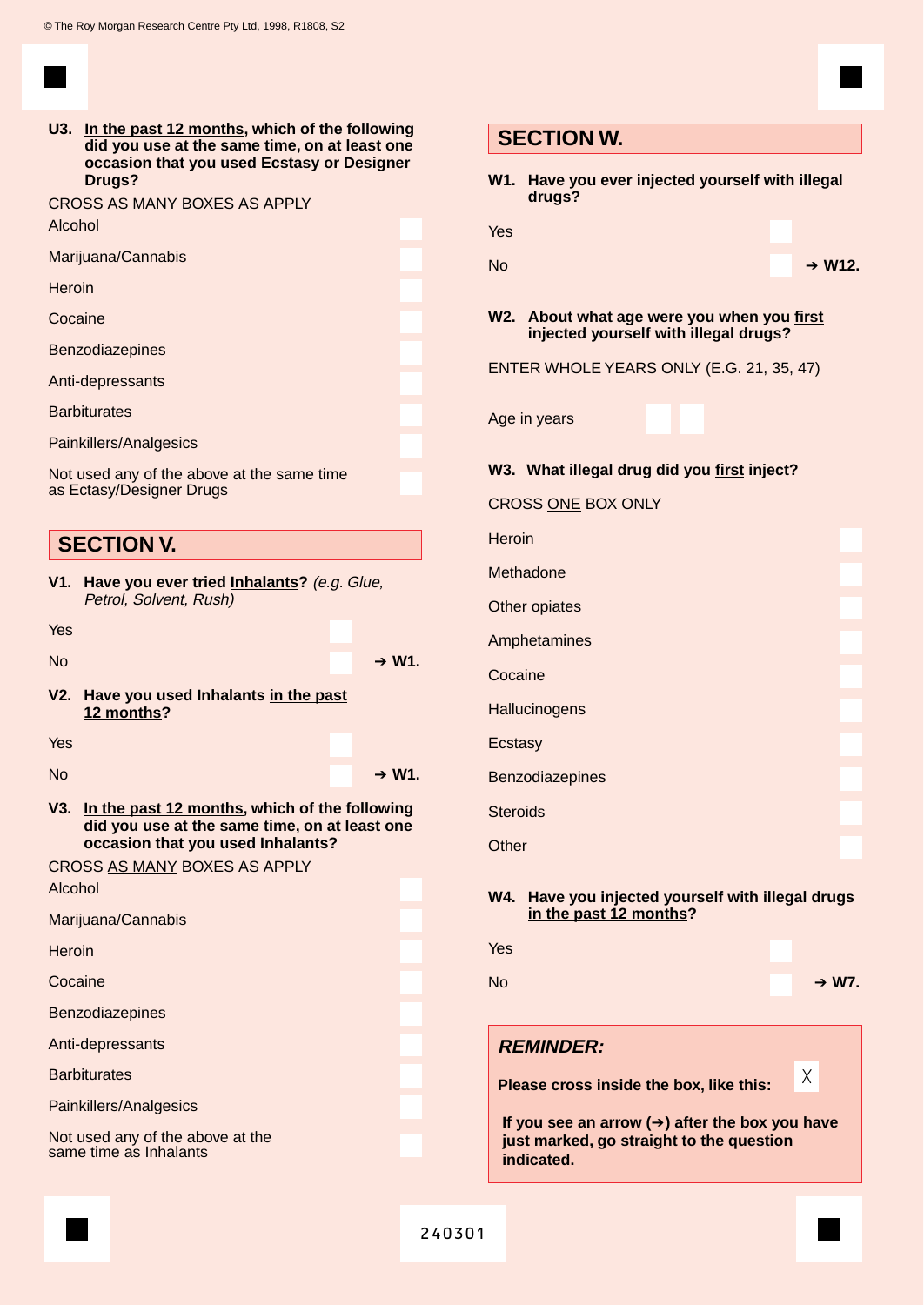#### **W5. Which of the following drugs have you injected yourself with in the past 12 months?**

|  | CROSS AS MANY BOXES AS APPLY |  |  |
|--|------------------------------|--|--|
|--|------------------------------|--|--|

| <b>Heroin</b>   |  |
|-----------------|--|
| Methadone       |  |
| Other opiates   |  |
| Amphetamines    |  |
| Cocaine         |  |
| Hallucinogens   |  |
| Ecstasy         |  |
| Benzodiazepines |  |
| <b>Steroids</b> |  |
|                 |  |

**Other** 

#### **W6. On average, how often have you injected yourself with illegal drugs in the past 12 months?**

Once a week or less

More than once a week (but less than once a day)

Once a day

2-3 times a day

More than 3 times a day

**W7. Have you used a needle exchange in the past 12 months?**

Yes

No

**W8. Have you ever used a needle after someone else had already used it?**

Yes, and I bleached and/or rinsed it first

Yes, but I did not bleach or rinse it first

No **→ W11.** 

|                             | W9. How long ago did you last use a<br>needle which had already been used<br>by someone else?                  |  |  |  |  |  |  |
|-----------------------------|----------------------------------------------------------------------------------------------------------------|--|--|--|--|--|--|
|                             | Less than a month ago                                                                                          |  |  |  |  |  |  |
| Between 1 and 12 months ago |                                                                                                                |  |  |  |  |  |  |
| Between 1 and 5 years ago   | $+ W11.$                                                                                                       |  |  |  |  |  |  |
| More than 5 years ago       | $+ W11.$                                                                                                       |  |  |  |  |  |  |
|                             | W10. How many times in the last 12 months have<br>you used a needle after someone else had<br>already used it? |  |  |  |  |  |  |

Once or twice

3-5 times

6-10 times

More than 10 times

#### **W11. How long ago did someone else use a needle after you had used it?**

Less than a month ago

Between 1 and 12 months ago

Between 1 and 5 years ago

More than 5 years ago

**Never** 

- **ALL PLEASE ANSWER:**
- **W12. Which of the following procedures have you ever undergone and which procedures have you undergone in the past 12 months?**
- CROSS AT LEAST ONE BOX IN EACH COLUMN

|                      | In last 12<br>months | <b>Ever</b> |  |  |
|----------------------|----------------------|-------------|--|--|
| Tattoo(s)            |                      |             |  |  |
| Ear piercing         |                      |             |  |  |
| <b>Body piercing</b> |                      |             |  |  |
| None                 |                      | $+ X1$ .    |  |  |

**W13. Had you been drinking alcohol or using other drugs when any of these procedures were undertaken?**

| Yes       |  |  |  |
|-----------|--|--|--|
| <b>No</b> |  |  |  |
|           |  |  |  |
| 250301    |  |  |  |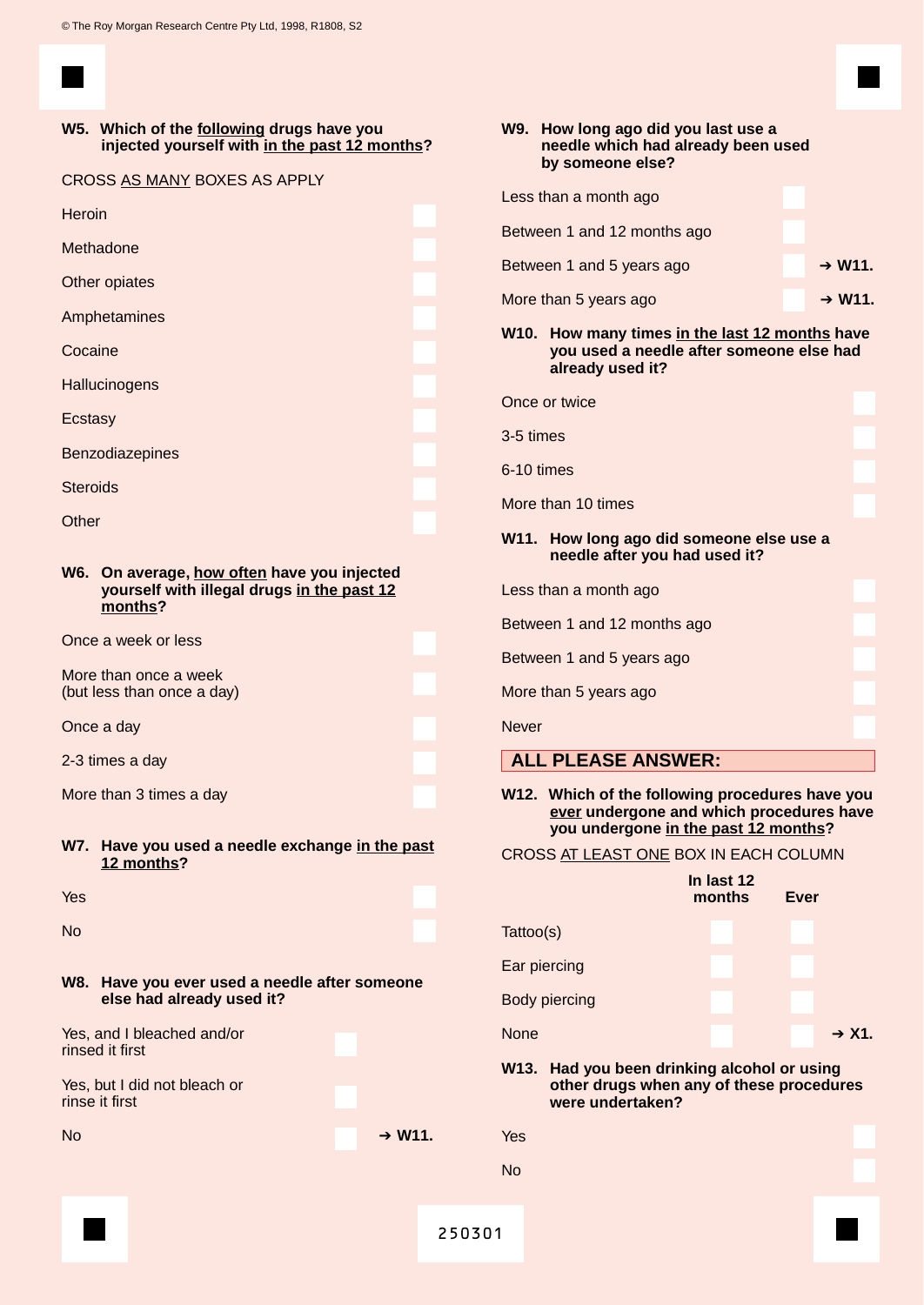## **SECTION X.**

**This section looks at how drugs are used and the consequences of drug use in the community. The information provided will be used by health and social researchers to identify patterns of use and the potential harms this use might cause.**

**X1. In your opinion, for each of the drugs listed below . . .**

**do you personally think that regular use by an adult is OK, or not OK?**

**Regular use means everyday for tobacco and alcohol, and at least once a month for other drugs**

#### CROSS THE 'OK' OR 'NOT OK' BOX FOR EACH DRUG AS APPROPRIATE

|                                                           |           | <b>Regular Use</b><br>by Adult is |
|-----------------------------------------------------------|-----------|-----------------------------------|
|                                                           |           | <b>Not</b>                        |
|                                                           | <b>OK</b> | <b>OK</b>                         |
| Tobacco/cigarettes                                        |           |                                   |
| Alcohol                                                   |           |                                   |
| Pain killers/Analgesics for<br>non-medical purposes       |           |                                   |
| Tranquillisers/Sleeping pills for<br>non-medical purposes |           |                                   |
| Steroids for non-medical<br>purposes                      |           |                                   |
| Barbiturates for non-medical<br>purposes                  |           |                                   |
| Marijuana/Cannabis                                        |           |                                   |
| Heroin                                                    |           |                                   |
| Amphetamines (speed/uppers)                               |           |                                   |
| Cocaine/Crack                                             |           |                                   |
| <b>Naturally occurring Hallucinogens</b>                  |           |                                   |
| LSD/Synthetic hallucinogens                               |           |                                   |
| <b>Ecstasy/Designer Drugs</b>                             |           |                                   |
| Glue/Petrol/Solvents/Rush                                 |           |                                   |
| Methadone for non-medical<br>purposes                     |           |                                   |

#### **REMINDER: FOR THIS SURVEY,THE TERM "FOR NON-MEDICAL PURPOSES" MEANS:**

- **1. "either alone or with other drugs in order to induce or enhance a drug experience";**
- **2. "for performance (e.g. athletic) enhancement"; or**
- **3. "for cosmetic (e.g. body shaping) purposes".**
- **X2. As far as you know, about what proportion of your friends and acquaintances have ever used the following substances?**

#### CROSS ONE BOX ONLY FOR EACH SUBSTANCE

|                                                                         |     |             | <b>About</b> | A          |             |
|-------------------------------------------------------------------------|-----|-------------|--------------|------------|-------------|
| <b>Substance</b>                                                        | All | <b>Most</b> | <b>Half</b>  | <b>Few</b> | <b>None</b> |
| 1. Marijuana/Cannabis                                                   |     |             |              |            |             |
| 2. Heroin                                                               |     |             |              |            |             |
| 3. (non-maintenance)<br><b>Methadone</b>                                |     |             |              |            |             |
| 4. Cocaine                                                              |     |             |              |            |             |
| 5. LSD/Synthetic<br>hallucinogens                                       |     |             |              |            |             |
| 6. Naturally occurring<br><b>Hallucinogens</b>                          |     |             |              |            |             |
| 7. Ecstasy or other<br>designer drugs                                   |     |             |              |            |             |
| 8. Inhalants                                                            |     |             |              |            |             |
| 9. Painkillers or<br>analgesics (for<br>non-medical<br>purposes)        |     |             |              |            |             |
| 10. Tranquilisers or<br>sleeping pills (for<br>non-medical<br>purposes) |     |             |              |            |             |
| 11. Barbiturates (for<br>non-medical<br>purposes)                       |     |             |              |            |             |
| 12. Amphetamines<br>(for non-medical<br>purposes)                       |     |             |              |            |             |
| 13. Steroids<br>(for non-medical<br>purposes)                           |     |             |              |            |             |
|                                                                         |     |             |              |            |             |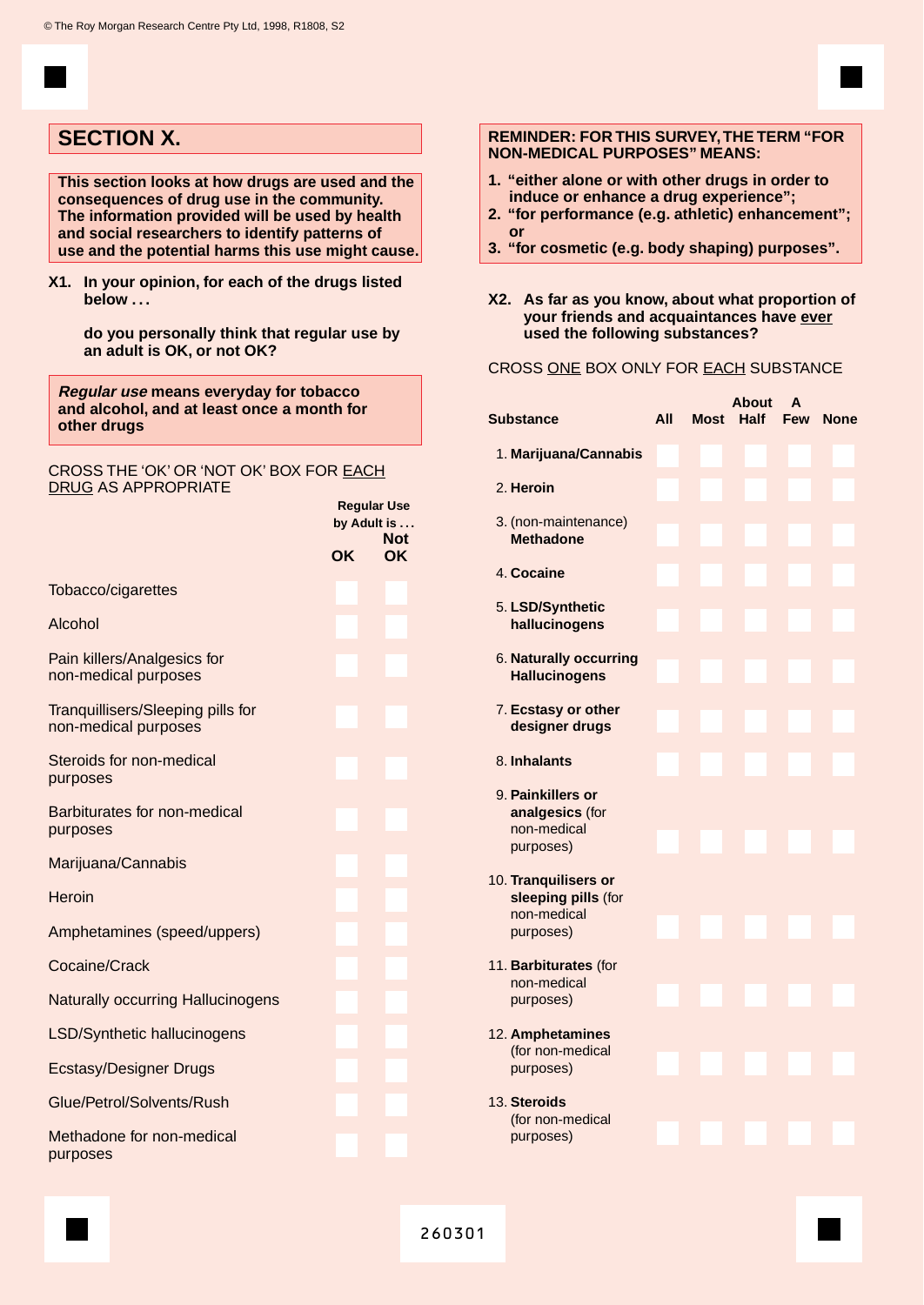#### **X3. For each of the following substances, please summarise your own usage.**

#### **For example:**

I have never tried substance A, so I put in a cross in the 'Never used' column. I first used Substance B when I was 21, but I

stopped using it when I was 23. I still use Substance C. I first used it when I was 18 and I'm 25 now.

| <b>Substance</b>                                                     | <b>Never</b><br>used | used                     | Age FIRST Age LAST<br>used |
|----------------------------------------------------------------------|----------------------|--------------------------|----------------------------|
| Substance A                                                          | Χ                    |                          |                            |
| Substance B                                                          |                      | 2<br>1                   | 2<br>3                     |
| Substance C                                                          |                      | 8<br>1                   | 2<br>5                     |
| Substance                                                            | <b>Never</b><br>used | <b>Age FIRST</b><br>used | <b>Age LAST</b><br>used    |
| 1. Marijuana/<br><b>Cannabis</b>                                     |                      |                          |                            |
| 2. Heroin                                                            |                      |                          |                            |
| 3. (non-maintenance)<br><b>Methadone</b>                             |                      |                          |                            |
| 4. Cocaine                                                           |                      |                          |                            |
| 5. LSD/Synthetic<br>hallucinogens                                    |                      |                          |                            |
| 6. Naturally<br><b>Occurring</b><br><b>Hallucinogens</b>             |                      |                          |                            |
| 7. Ecstasy<br>or other<br>designer drugs                             |                      |                          |                            |
| 8. Inhalants                                                         |                      |                          |                            |
| 9. Painkillers or<br><b>Analgesics</b><br>(for non-medical purposes) |                      |                          |                            |
| 10. Tranquilisers or<br>sleeping pills<br>(for non-medical purposes) |                      |                          |                            |
| 11. Barbiturates<br>(for non-medical purposes)                       |                      |                          |                            |
| 12. Amphetamines<br>(for non-medical purposes)                       |                      |                          |                            |
| 13. Steroids<br>(for non-medical purposes)                           |                      |                          |                            |
| IF YOU ANSWERED 'NEVER USED'TO ALL OF<br>THE SUBSTANCES LISTED ABOVE |                      |                          | $+ X8.$                    |

#### **X4. How often do you currently use the substances listed below?**

### CROSS ONE BOX FOR EACH SUBSTANCE

| <b>Substance</b>                                                      | Don't<br>currently Every<br>use | day | Once<br>a week once a | About | <b>Every</b><br>few<br>or more month months | Once<br>or twice<br>a year | Less<br>often |
|-----------------------------------------------------------------------|---------------------------------|-----|-----------------------|-------|---------------------------------------------|----------------------------|---------------|
| 1. Marijuana/<br><b>Cannabis</b>                                      |                                 |     |                       |       |                                             |                            |               |
| 2. Heroin                                                             |                                 |     |                       |       |                                             |                            |               |
| 3. (non-maintenance)<br><b>Methadone</b>                              |                                 |     |                       |       |                                             |                            |               |
| 4. Cocaine                                                            |                                 |     |                       |       |                                             |                            |               |
| 5. LSD/<br><b>Synthetic</b><br>hallucinogens                          |                                 |     |                       |       |                                             |                            |               |
| 6. Naturally<br>occurring<br>hallucinogens                            |                                 |     |                       |       |                                             |                            |               |
| 7. Ecstasy or<br>other designer<br>drugs                              |                                 |     |                       |       |                                             |                            |               |
| 8. Inhalants                                                          |                                 |     |                       |       |                                             |                            |               |
| 9. Painkillers/<br><b>Analgesics</b><br>(for non-medical<br>purposes) |                                 |     |                       |       |                                             |                            |               |
| 10. Tranquilisers or<br>sleeping pills<br>(for non-medical            |                                 |     |                       |       |                                             |                            |               |
| purposes)                                                             |                                 |     |                       |       |                                             |                            |               |
| 11. Barbiturates<br>(for non-medical<br>purposes)                     |                                 |     |                       |       |                                             |                            |               |
| 12. Amphetamines                                                      |                                 |     |                       |       |                                             |                            |               |
| (for non-medical<br>purposes)                                         |                                 |     |                       |       |                                             |                            |               |
| 13. Steroids<br>(for non-medical<br>purposes)                         |                                 |     |                       |       |                                             |                            |               |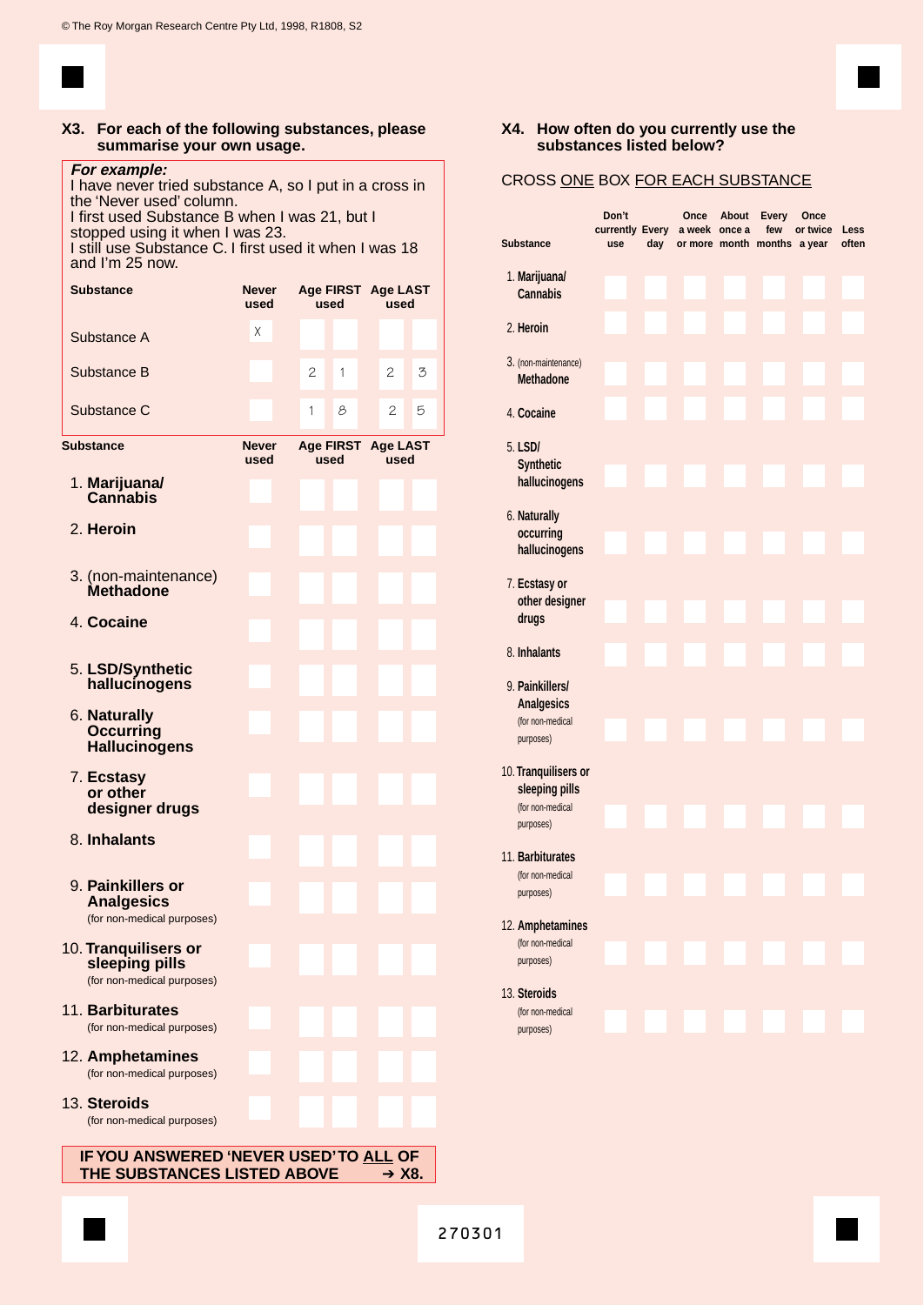### **X5. For each substance you have ever used, please indicate where you first obtained it?**

CROSS ONE BOX ONLY FOR EACH SUBSTANCE EVER USED:

LEAVE BLANK THOSE SUBSTANCES NEVER USED

| <b>Substance</b>                                                             | <b>Friend</b><br>or<br>acquaintance Sister | <b>Brother</b><br>or | <b>Parent</b> | <b>Spouse</b><br>or<br><b>Partner</b> | <b>Other</b><br><b>Relative Dealer</b> | <b>Street</b> | <b>Stole</b><br>it | <b>Other</b><br>(please<br>specify) | e.g. grew it, from the<br>wild, bought over<br>counter, doctor<br>shopping/forging<br>scripts, trainer/sports<br>professional |
|------------------------------------------------------------------------------|--------------------------------------------|----------------------|---------------|---------------------------------------|----------------------------------------|---------------|--------------------|-------------------------------------|-------------------------------------------------------------------------------------------------------------------------------|
| 1. Marijuana                                                                 |                                            |                      |               |                                       |                                        |               |                    |                                     |                                                                                                                               |
| 2. Heroin                                                                    |                                            |                      |               |                                       |                                        |               |                    |                                     |                                                                                                                               |
| 3. (non-<br>maintenance)<br><b>Methadone</b>                                 |                                            |                      |               |                                       |                                        |               |                    |                                     |                                                                                                                               |
| 4. Cocaine                                                                   |                                            |                      |               |                                       |                                        |               |                    |                                     |                                                                                                                               |
| 5. LSD/Synthetic<br>hallucinogens                                            |                                            |                      |               |                                       |                                        |               |                    |                                     |                                                                                                                               |
| 6. Naturally<br><b>Occurring</b><br><b>Hallucinogens</b>                     |                                            |                      |               |                                       |                                        |               |                    |                                     |                                                                                                                               |
| 7. Ecstasy or other<br>designer drugs                                        |                                            |                      |               |                                       |                                        |               |                    |                                     |                                                                                                                               |
| 8. Inhalants                                                                 |                                            |                      |               |                                       |                                        |               |                    |                                     |                                                                                                                               |
| 9. Painkillers/<br><b>Analgesics</b><br>(for non-medical<br>purposes)        |                                            |                      |               |                                       |                                        |               |                    |                                     |                                                                                                                               |
| 10. Tranquilisers/<br><b>Sleeping Pills</b><br>(for non-medical<br>purposes) |                                            |                      |               |                                       |                                        |               |                    |                                     |                                                                                                                               |
| 11. Barbiturates<br>(for non-medical<br>purposes)                            |                                            |                      |               |                                       |                                        |               |                    |                                     |                                                                                                                               |
| 12. Amphetamines<br>(for non-medical<br>purposes)                            |                                            |                      |               |                                       |                                        |               |                    |                                     |                                                                                                                               |
| 13. Steroids (for<br>non-medical<br>purposes)                                |                                            |                      |               |                                       |                                        |               |                    |                                     |                                                                                                                               |
|                                                                              |                                            |                      |               |                                       |                                        |               |                    |                                     |                                                                                                                               |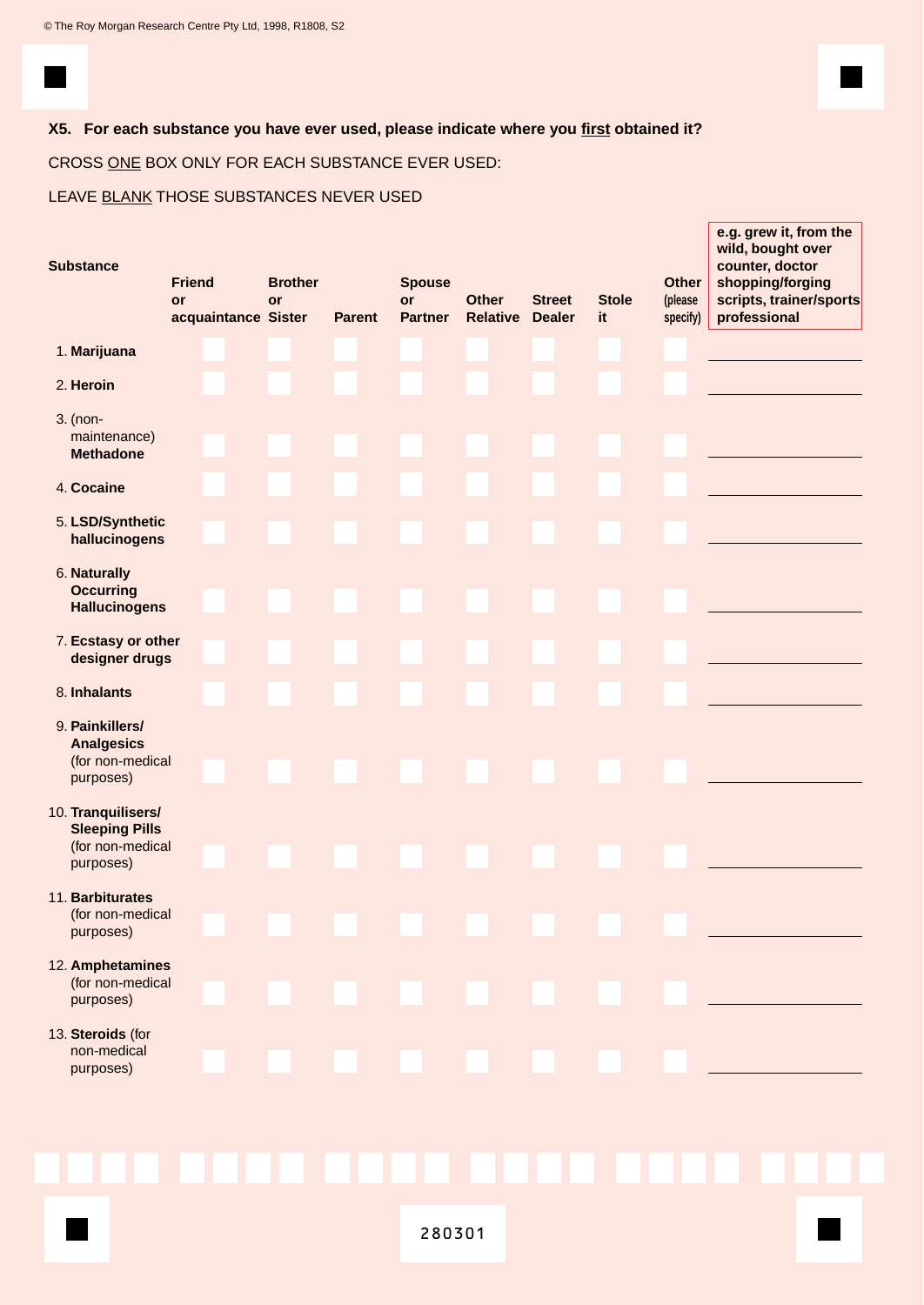### **X6. For each substance you currently use, please indicate where you usually obtain it from now?**

CROSS ONE BOX ONLY FOR EACH SUBSTANCE CURRENTLY USED:

### LEAVE BLANK THOSE SUBSTANCES NOT CURRENTLY USED

| <b>Substance</b>                                                             | <b>Friend</b><br>or<br>acquaintance Sister | <b>Brother</b><br>or | <b>Parent</b> | <b>Spouse</b><br>or<br><b>Partner</b> | <b>Other</b><br>Relative | <b>Street</b><br><b>Dealer</b> | <b>Steal</b><br>it | <b>Other</b><br>(please<br>specify) | e.g. grow it, from the<br>wild, buy over<br>counter, doctor<br>shopping/forging<br>scripts, trainer/sports<br>professional |
|------------------------------------------------------------------------------|--------------------------------------------|----------------------|---------------|---------------------------------------|--------------------------|--------------------------------|--------------------|-------------------------------------|----------------------------------------------------------------------------------------------------------------------------|
| 1. Marijuana                                                                 |                                            |                      |               |                                       |                          |                                |                    |                                     |                                                                                                                            |
| 2. Heroin                                                                    |                                            |                      |               |                                       |                          |                                |                    |                                     |                                                                                                                            |
| 3. (non-<br>maintenance)<br><b>Methadone</b>                                 |                                            |                      |               |                                       |                          |                                |                    |                                     |                                                                                                                            |
| 4. Cocaine                                                                   |                                            |                      |               |                                       |                          |                                |                    |                                     |                                                                                                                            |
| 5. LSD/Synthetic<br>hallucinogens                                            |                                            |                      |               |                                       |                          |                                |                    |                                     |                                                                                                                            |
| 6. Naturally<br><b>Occurring</b><br><b>Hallucinogens</b>                     |                                            |                      |               |                                       |                          |                                |                    |                                     |                                                                                                                            |
| 7. Ecstasy or other<br>designer drugs                                        |                                            |                      |               |                                       |                          |                                |                    |                                     |                                                                                                                            |
| 8. Inhalants                                                                 |                                            |                      |               |                                       |                          |                                |                    |                                     |                                                                                                                            |
| 9. Painkillers/<br><b>Analgesics</b><br>(for non-medical<br>purposes)        |                                            |                      |               |                                       |                          |                                |                    |                                     |                                                                                                                            |
| 10. Tranquilisers/<br><b>Sleeping Pills</b><br>(for non-medical<br>purposes) |                                            |                      |               |                                       |                          |                                |                    |                                     |                                                                                                                            |
| 11. Barbiturates<br>(for non-medical<br>purposes)                            |                                            |                      |               |                                       |                          |                                |                    |                                     |                                                                                                                            |
| 12. Amphetamines<br>(for non-medical<br>purposes)                            |                                            |                      |               |                                       |                          |                                |                    |                                     |                                                                                                                            |
| 13. Steroids (for<br>non-medical<br>purposes)                                |                                            |                      |               |                                       |                          |                                |                    |                                     |                                                                                                                            |
|                                                                              |                                            |                      |               |                                       |                          |                                |                    |                                     |                                                                                                                            |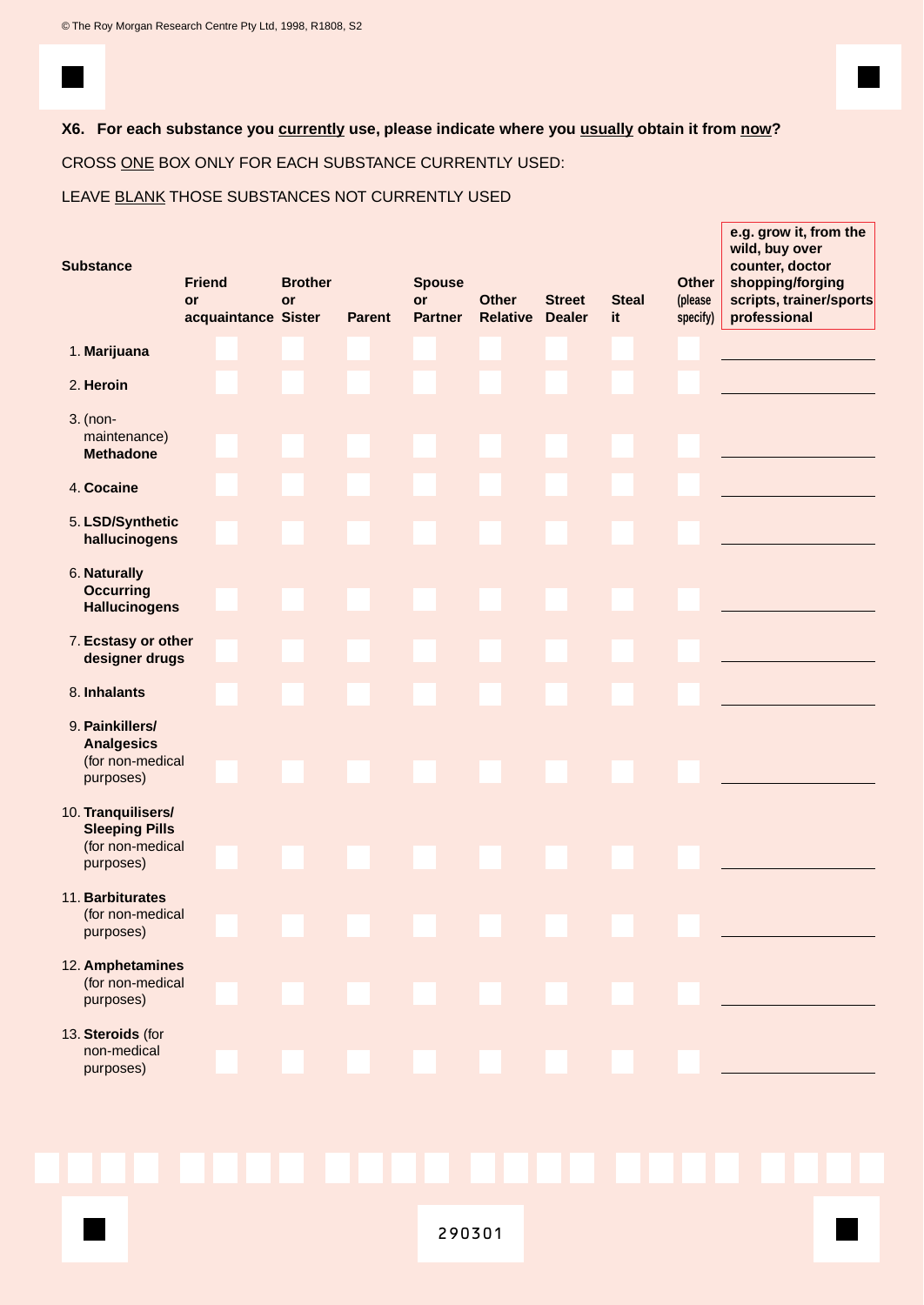

### **X7. For each substance you currently use, where do you use?**

### CROSS AS MANY BOXES AS APPLY FOR EACH SUBSTANCE

### LEAVE BLANK THOSE SUBSTANCES WHICH YOU DO NOT CURRENTLY USE

|                                                                              | In my<br>own | <b>Friends</b> |                | Restaur-<br>ants | <b>Licensed</b><br>Premises School,<br>(e.g. pubs, TAFE, |          | <b>Work</b>  | <b>Public</b><br><b>Places</b><br>(e.g. | Car,<br>other | Other  |
|------------------------------------------------------------------------------|--------------|----------------|----------------|------------------|----------------------------------------------------------|----------|--------------|-----------------------------------------|---------------|--------|
| <b>Substance</b>                                                             | home         | house          | <b>Parties</b> | cafes            | clubs)                                                   | Uni etc. | <b>Place</b> | park)                                   | vehicle       | places |
| 1. Marijuana                                                                 |              |                |                |                  |                                                          |          |              |                                         |               |        |
| 2. Heroin                                                                    |              |                |                |                  |                                                          |          |              |                                         |               |        |
| 3. (non-<br>maintenance)<br><b>Methadone</b>                                 |              |                |                |                  |                                                          |          |              |                                         |               |        |
| 4. Cocaine                                                                   |              |                |                |                  |                                                          |          |              |                                         |               |        |
| 5. LSD/Synthetic<br>hallucinogens                                            |              |                |                |                  |                                                          |          |              |                                         |               |        |
| 6. Naturally<br><b>Occurring</b><br><b>Hallucinogens</b>                     |              |                |                |                  |                                                          |          |              |                                         |               |        |
| 7. Ecstasy or other<br>designer drugs                                        |              |                |                |                  |                                                          |          |              |                                         |               |        |
| 8. Inhalants                                                                 |              |                |                |                  |                                                          |          |              |                                         |               |        |
| 9. Painkillers/<br><b>Analgesics</b><br>(for non-medical<br>purposes)        |              |                |                |                  |                                                          |          |              |                                         |               |        |
| 10. Tranquilisers/<br><b>Sleeping Pills</b><br>(for non-medical<br>purposes) |              |                |                |                  |                                                          |          |              |                                         |               |        |
| 11. Barbiturates<br>(for non-medical<br>purposes)                            |              |                |                |                  |                                                          |          |              |                                         |               |        |
| 12. Amphetamines<br>(for non-medical<br>purposes)                            |              |                |                |                  |                                                          |          |              |                                         |               |        |
| 13. Steroids (for<br>non-medical<br>purposes)                                |              |                |                |                  |                                                          |          |              |                                         |               |        |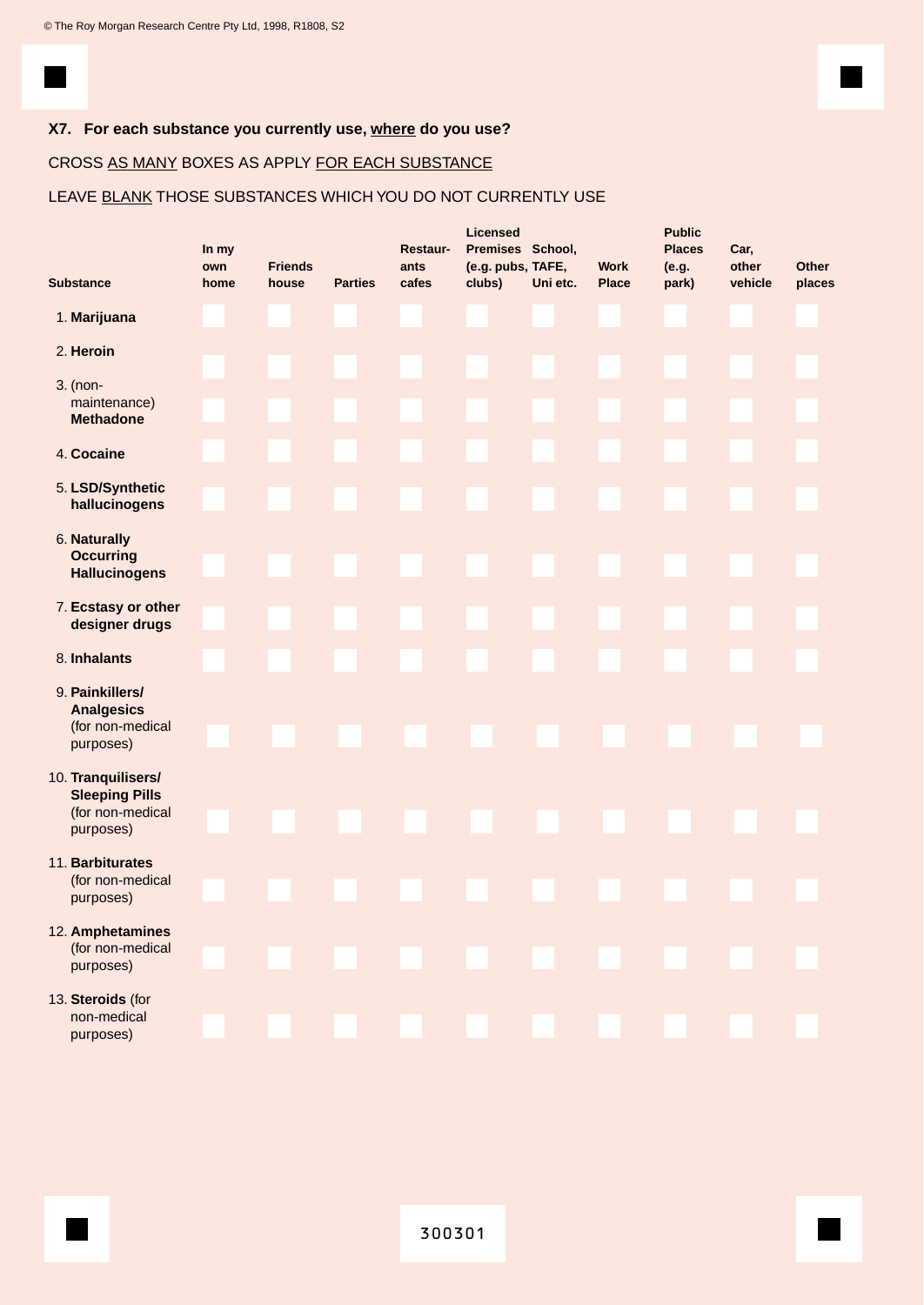**X8. What are your main drugs of choice? That is, your favourite or preferred drug, and when it is not available, what is your next favourite drug?**

CROSS ONE "FAVOURITE" DRUG AND ONE "NEXT FAVOURITE" DRUG

**Next**

|                    | <b>Favourite</b> | <b>IACVE</b><br><b>Favourite</b> |
|--------------------|------------------|----------------------------------|
| <b>Tobacco</b>     |                  |                                  |
| Alcohol            |                  |                                  |
| Marijuana/Cannabis |                  |                                  |
| Heroin             |                  |                                  |
| Methadone          |                  |                                  |
| Other opiates      |                  |                                  |
| Cocaine            |                  |                                  |
| Hallucinogens      |                  |                                  |
| <b>Inhalants</b>   |                  |                                  |
| Ecstasy            |                  |                                  |
| Amphetamines       |                  |                                  |
| <b>Steroids</b>    |                  |                                  |
| Benzodiazepines    |                  |                                  |
| None               |                  |                                  |
|                    |                  |                                  |

## **SECTION Y.**

**Y1. How many times in the past 12 months has a person or persons affected by alcohol . . .**

#### CROSS ONE BOX PER INCIDENT

|                                 | <b>Never</b> | Once | $2 - 5$<br>only times times times | $6 - 9$ | $10+$ |
|---------------------------------|--------------|------|-----------------------------------|---------|-------|
| Verbally abused you?            |              |      |                                   |         |       |
| Physically<br>abused you?       |              |      |                                   |         |       |
| Put you in fear?                |              |      |                                   |         |       |
| Damaged<br>your property?       |              |      |                                   |         |       |
| <b>Stolen</b><br>your property? |              |      |                                   |         |       |

#### **Y2. How many times in the past 12 months has a person or persons affected by drugs other than alcohol . . .**

CROSS ONE BOX PER INCIDENT

## **Once 2–5 6–9 10+ Never only times times times** Verbally abused you? **Physically** abused you? Put you in fear? Damaged your property? Stolen your property?

**IF NEVER TO ALL FOR BOTH Y1. AND Y2.**, ➔ **Y12.**

#### **Y3. Where did the incidents referred to occur?**

#### CROSS AS MANY BOXES AS APPLY



### **Y4. On what day(s) did the incident(s) occur?**

CROSS ONE BOX ONLY

On weekdays and weekends

On weekdays only

On weekends only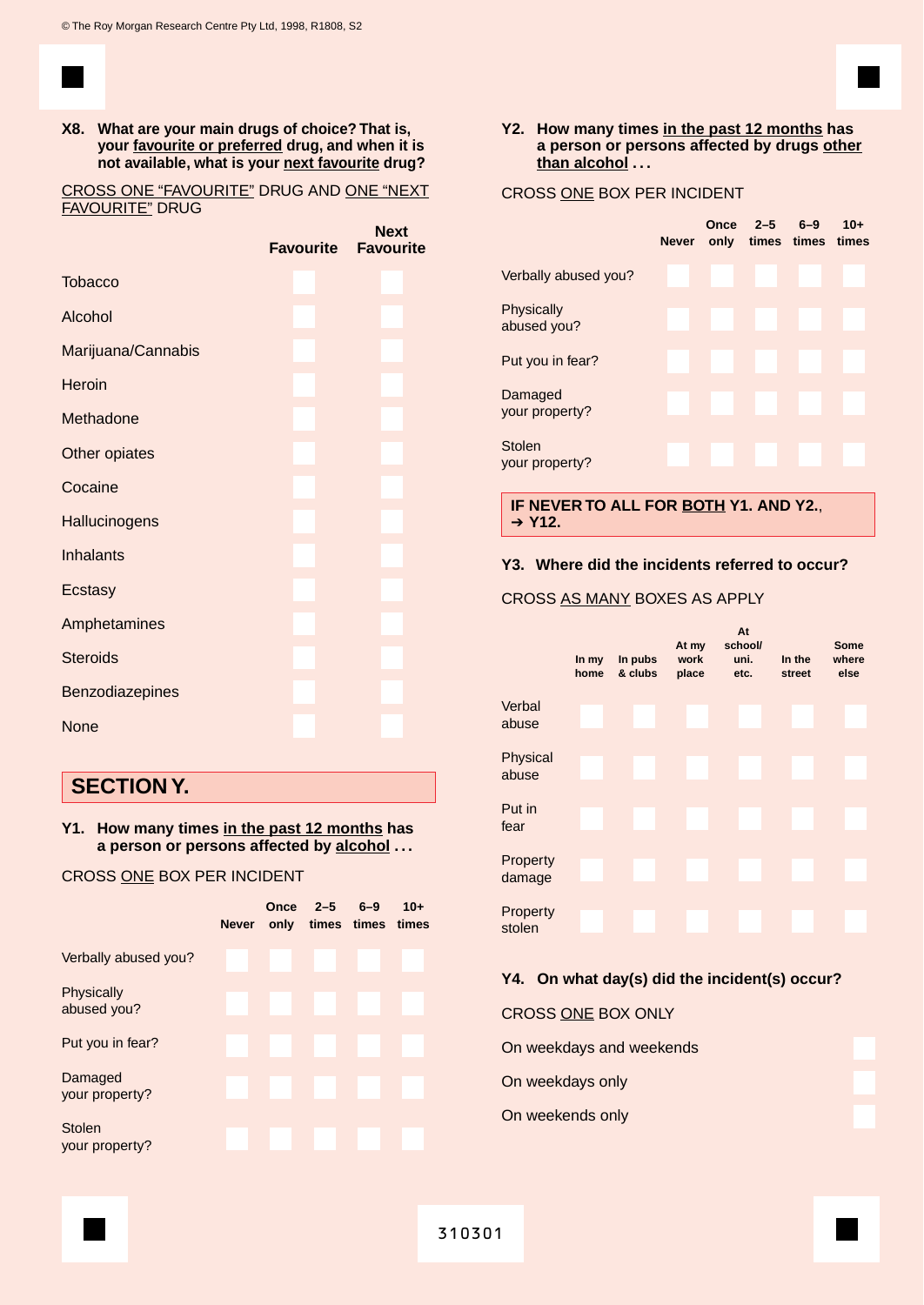

#### **Y5. At what time(s) did the incident(s) occur?**

#### CROSS ONE BOX ONLY

During the day and night

During the daytime only

#### At night only

#### **Y6. Which of the following list of persons affected by alcohol or other drugs was responsible for the incidents referred to above?**

SELECT EACH OF THE INCIDENTS THAT OCCURRED TO YOU FROM THE TOP ROW, AND MOVING DOWN THE LIST OF PERSONS, CROSS AS MANY BOXES AS APPLY.

|                                          | Put                    |                          |                |                           |                           |  |  |
|------------------------------------------|------------------------|--------------------------|----------------|---------------------------|---------------------------|--|--|
|                                          | <b>Verbal</b><br>abuse | <b>Physical</b><br>abuse | you in<br>fear | <b>Property</b><br>damage | <b>Property</b><br>stolen |  |  |
| Spouse or<br>Partner                     |                        |                          |                |                           |                           |  |  |
| Parent                                   |                        |                          |                |                           |                           |  |  |
| Child                                    |                        |                          |                |                           |                           |  |  |
| Sibling                                  |                        |                          |                |                           |                           |  |  |
| Other<br>relative                        |                        |                          |                |                           |                           |  |  |
| Other<br>house/ flat<br>resident         |                        |                          |                |                           |                           |  |  |
| Current<br>boy/girl<br>friend            |                        |                          |                |                           |                           |  |  |
| Former<br>spouse/<br>partner<br>boy/girl |                        |                          |                |                           |                           |  |  |
| friend                                   |                        |                          |                |                           |                           |  |  |
| Work/<br>school<br>mate                  |                        |                          |                |                           |                           |  |  |
| Friend/<br>acquaintance                  |                        |                          |                |                           |                           |  |  |
| Not known<br>to me                       |                        |                          |                |                           |                           |  |  |

#### **PLEASE CHECK ONCE AGAIN THAT ALL OF THE INCIDENTS HAVE THE APPROPRIATE ANSWERS.**

### **Y7. Did any of these incidents involve sexual abuse?**

| <b>Plu any of these incluents involve sexual abuse</b> :                                      |
|-----------------------------------------------------------------------------------------------|
| Yes                                                                                           |
| <b>No</b>                                                                                     |
| $+$ Y <sub>11</sub> .<br>Not relevant (not physically abused)                                 |
| Y8. What was the most serious injury you<br>sustained as a result of the incident(s)?         |
| <b>CROSS ONE BOX ONLY</b>                                                                     |
| Bruising/abrasions                                                                            |
| Burns, not requiring admission to a hospital                                                  |
| Minor lacerations (e.g. cuts/scratches)                                                       |
| Lacerations requiring suturing (stitches),<br>not requiring admission to a hospital           |
| Fractures (broken bones) not requiring<br>admission to a hospital                             |
| Sufficiently serious to require admission<br>to hospital at least overnight                   |
| Not relevant - no injury sustained                                                            |
| Y9. Were the incidents reported to police?                                                    |
| $No$ – none                                                                                   |
| $Yes - some$                                                                                  |
| $Yes - all$<br>$+$ Y <sub>11</sub> .                                                          |
| Y10. Are there any reasons why you didn't report<br>all of the incidents?                     |
| CROSS AS MANY BOXES AS APPLY                                                                  |
| Too trivial/unimportant                                                                       |
| <b>Private matter</b>                                                                         |
|                                                                                               |
| Police could not do anything                                                                  |
| Police would not do anything                                                                  |
| Did not want offender punished                                                                |
| Too confused/upset                                                                            |
| Afraid of reprisal/revenge                                                                    |
| Incident is not uncommon for me<br>(e.g. it is to be expected at parties,<br>working in pubs) |
| Other                                                                                         |
|                                                                                               |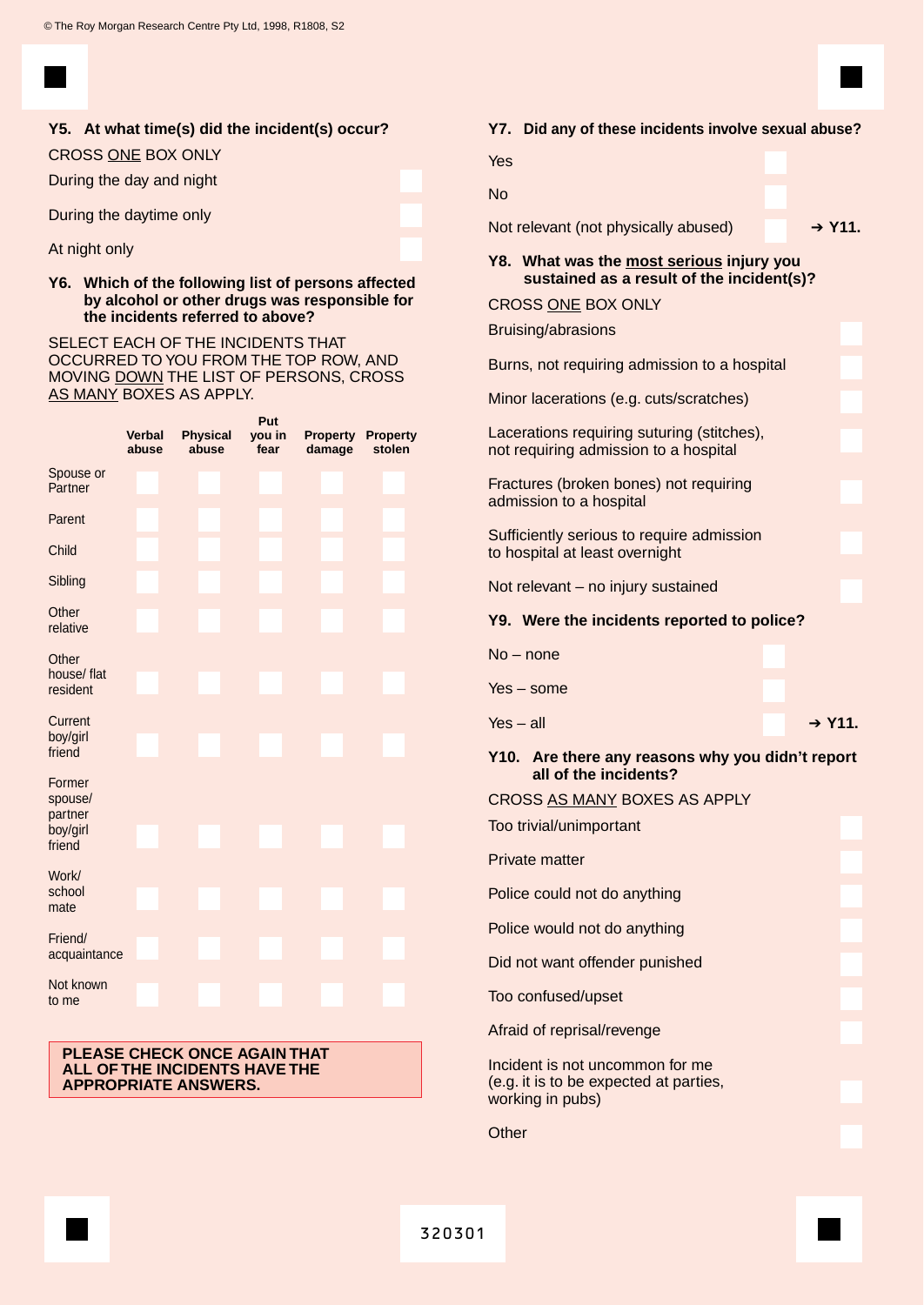**Y11. In general, at the time(s) the alcohol or other drug-related incident(s) took place, had you also been drinking alcohol or consuming drugs other than alcohol?**

CROSS ONE BOX ONLY

Yes, alcohol only

Yes, drugs other than alcohol only

Yes, both alcohol and other drugs

No, neither alcohol or other drugs

#### **Y12. In the past 12 months, how many times did you undertake the following activities while under the influence of ALCOHOL?**

FOR EACH OF THE ACTIVITIES, CROSS ONE BOX ONLY

IF YOU HAVE NOT DRUNK ALCOHOL IN THE PAST 12 MONTHS, CROSS "NEVER" FOR EVERY ACTIVITY

|                                                        | <b>Never</b> | Once<br>only | $2 - 5$<br>times | $6 - 9$<br>times | $10+$<br>times |
|--------------------------------------------------------|--------------|--------------|------------------|------------------|----------------|
| Drove a<br>motor<br>vehicle                            |              |              |                  |                  |                |
| Operated<br>hazardous<br>machinery                     |              |              |                  |                  |                |
| Verbally<br>abused<br>someone                          |              |              |                  |                  |                |
| Physically<br>abused<br>someone                        |              |              |                  |                  |                |
| Caused<br>damage to<br>property                        |              |              |                  |                  |                |
| <b>Stole</b><br>property                               |              |              |                  |                  |                |
| Created<br>a public<br>disturb-<br>ance or<br>nuisance |              |              |                  |                  |                |

## **REMINDER:**

**Please cross inside the box, like this:**

**If you see an arrow (**➔**) after the box you have just marked, go straight to the question indicated.**

X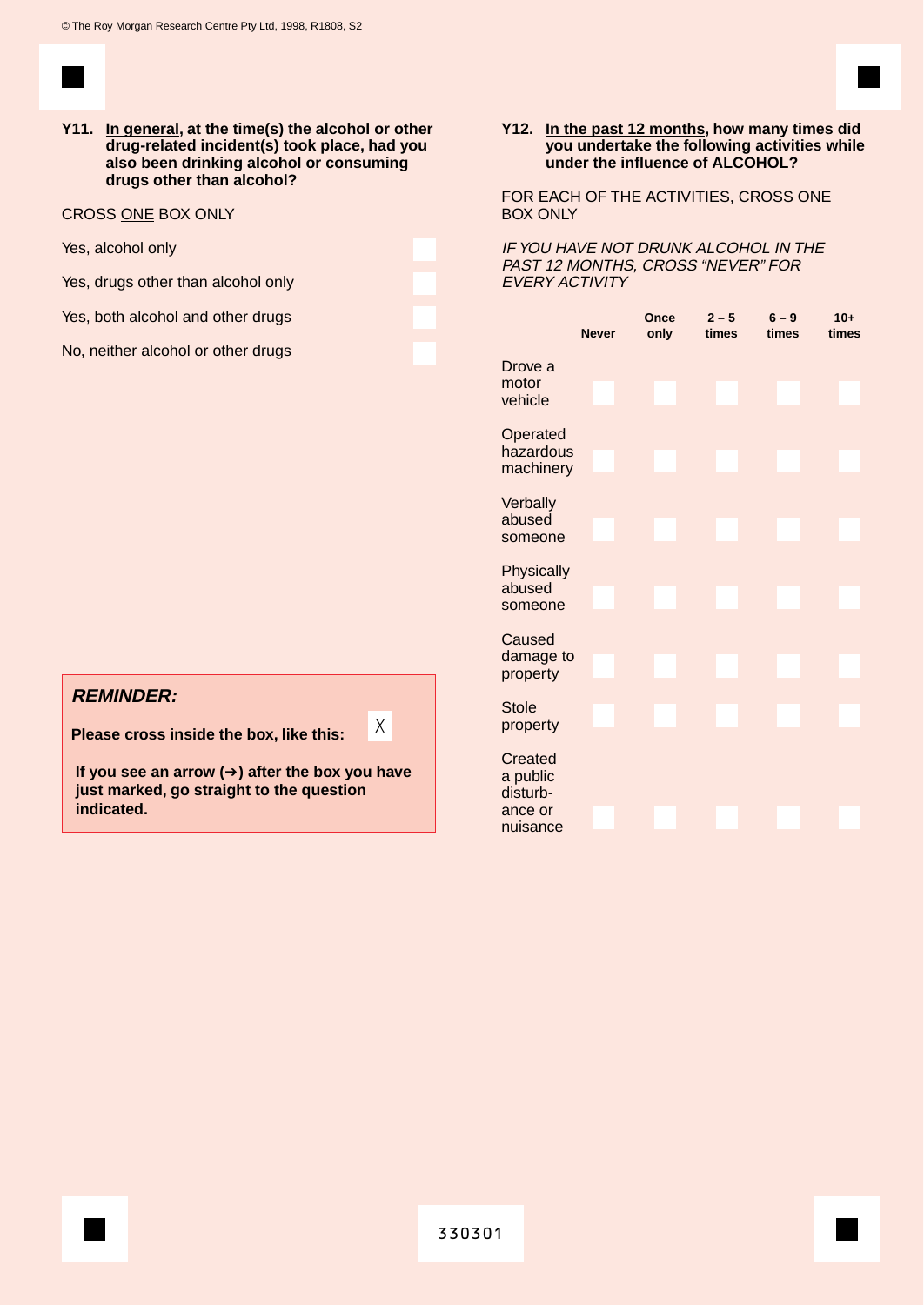

**Y13. In the past 12 months, how many times did you undertake the following activities while under the influence of DRUGS OTHER THAN ALCOHOL?**

FOR **EACH OF THE ACTIVITIES, CROSS ONE** BOX ONLY

IF YOU HAVE NOT USED DRUGS OTHER THAN ALCOHOL IN THE PAST 12 MONTHS, CROSS "NEVER" FOR EVERY ACTIVITY

|                                                        | <b>Never</b> | Once<br>only | $2 - 5$<br>times | $6 - 9$<br>times | $10+$<br>times |
|--------------------------------------------------------|--------------|--------------|------------------|------------------|----------------|
| Drove a<br>motor<br>vehicle                            |              |              |                  |                  |                |
| Operated<br>hazardous<br>machinery                     |              |              |                  |                  |                |
| Verbally<br>abused<br>someone                          |              |              |                  |                  |                |
| Physically<br>abused<br>someone                        |              |              |                  |                  |                |
| Caused<br>damage to<br>property                        |              |              |                  |                  |                |
| <b>Stole</b><br>property                               |              |              |                  |                  |                |
| Created<br>a public<br>disturb-<br>ance or<br>nuisance |              |              |                  |                  |                |

**Y14. Did you undertake any of the following activities in order to buy alcohol or other drugs for your personal use in the past 12 months?**

CROSS AS MANY BOXES AS APPLY FOR **EACH ACTIVITY** 

| <b>Activity</b>                                                                                | To buy<br>alcohol | To buy<br>drugs | <b>No</b> |
|------------------------------------------------------------------------------------------------|-------------------|-----------------|-----------|
| Stole money (without<br>force, threats)                                                        |                   |                 |           |
| Stole property (without<br>force, threats)                                                     |                   |                 |           |
| Used a weapon, force or<br>strong-arm methods to get<br>money from a person                    |                   |                 |           |
| Used a weapon, force or<br>strong-arm methods to get<br>things other than money                |                   |                 |           |
| from a person<br>Committed a fraud<br>(e.g. cashed a cheque<br>which did not belong<br>to you) |                   |                 |           |
| Sold illegal drugs                                                                             |                   |                 |           |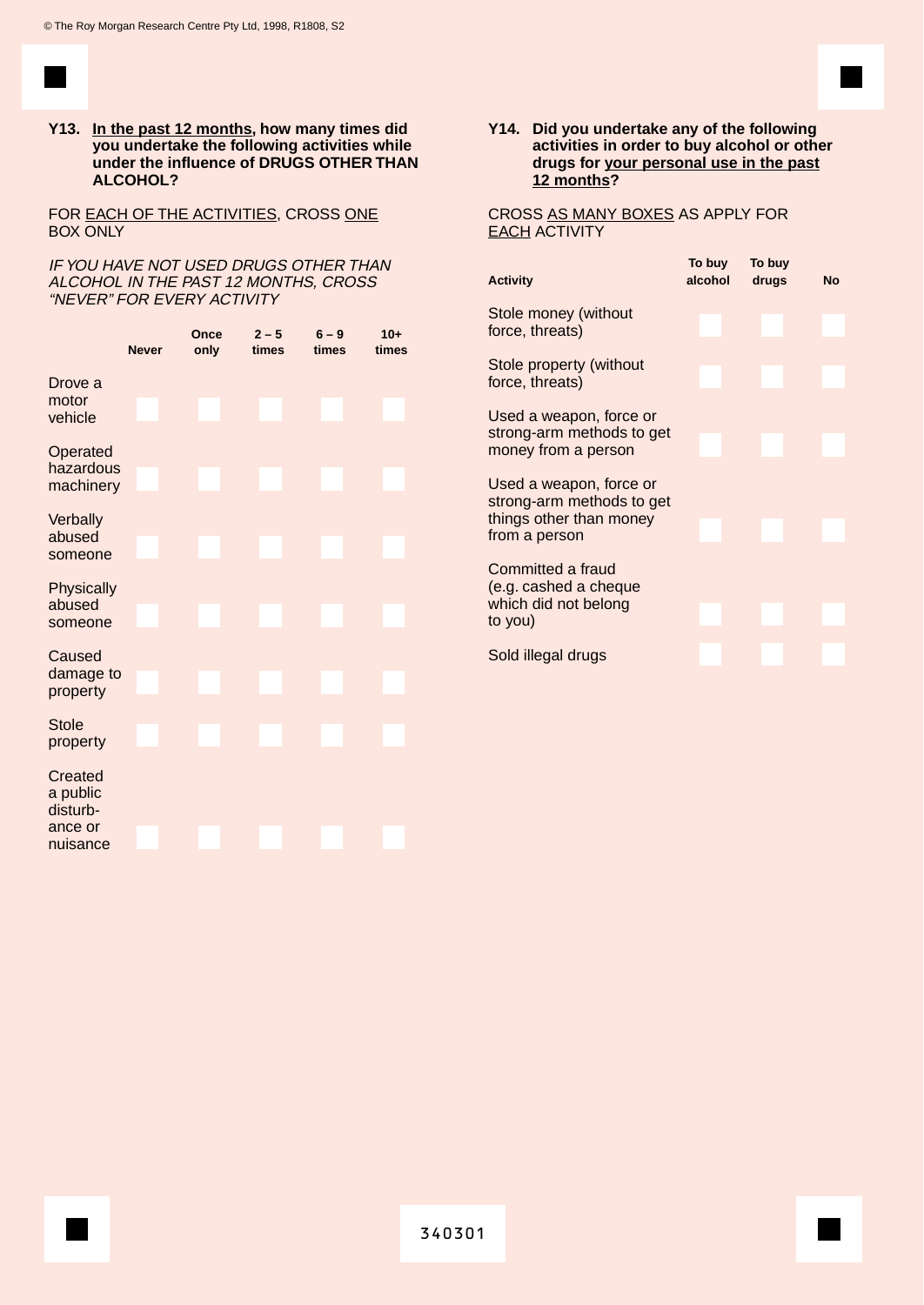## **SECTION Z.**

**The following question is an attempt to match answers that you have given to some of the questions in the last section, with how often you might be at a higher risk of the incidents occurring.**

**You might prefer not to answer the question but we would like to remind you that only the survey team will have access to your responses and once the data is compiled, this questionnaire form will be destroyed.**

**Answers you give will never be linked to your name or address.**

#### **Z1. How often are you away from your home at least some of the time . . .?**

CROSS ONE BOX FOR EACH TIME PERIOD

|                                 | <b>Never</b> | Rarely | <b>Sometimes</b> | <b>Frequently</b> | <b>Almost</b><br>always | гісісі<br>not to<br>answer |
|---------------------------------|--------------|--------|------------------|-------------------|-------------------------|----------------------------|
| During the week in the daytime? |              |        |                  |                   |                         |                            |
| During the week at night time?  |              |        |                  |                   |                         |                            |
| On weekends during the daytime? |              |        |                  |                   |                         |                            |
| On weekends at night time?      |              |        |                  |                   |                         |                            |
|                                 |              |        |                  |                   |                         |                            |

## **SECTION XX.**

**XX1. In the past 3 months, how many days of work, school,TAFE or university did you miss because of your personal use of alcohol?**

(PLEASE WRITE YOUR BEST ESTIMATE IN WHOLE DAYS (E.G. 0, 1, 3, 5) IN THE BOX PROVIDED)

days or not applicable (don't work or study) ➔ **XX4.** **XX2. In the past 3 months, how many days of work, school,TAFE or university did you miss because of your personal use of drugs other than alcohol?**

**Prefer**

(PLEASE WRITE YOUR BEST ESTIMATE IN WHOLE DAYS (E.G. 0. 1, 3, 5) IN THE BOX PROVIDED)

|                                                                                         |  |  | days                                                                                                                                  |  |  |
|-----------------------------------------------------------------------------------------|--|--|---------------------------------------------------------------------------------------------------------------------------------------|--|--|
|                                                                                         |  |  |                                                                                                                                       |  |  |
|                                                                                         |  |  | XX3. And in the past 3 months, how many days of<br>work, school, TAFE or university did you<br>miss because of any illness or injury? |  |  |
| (PLEASE WRITE YOUR BEST ESTIMATE IN WHOLE<br>DAYS (E.G. 0.1, 3, 5) IN THE BOX PROVIDED) |  |  |                                                                                                                                       |  |  |
|                                                                                         |  |  | days                                                                                                                                  |  |  |
|                                                                                         |  |  |                                                                                                                                       |  |  |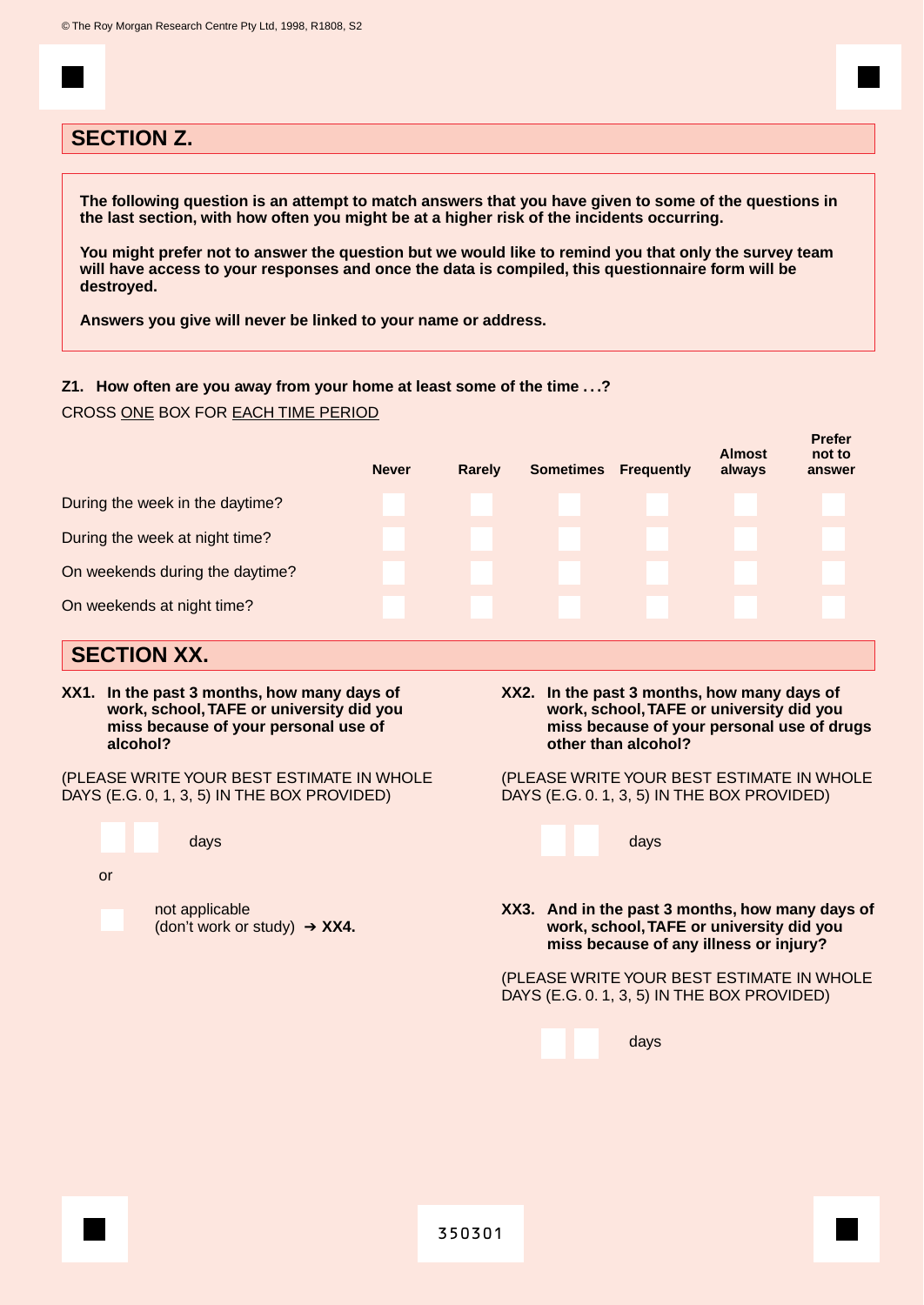

#### **XX4. Have you ever participated in an alcohol or other drug treatment program to help you reduce your consumption?**

#### CROSS ONE BOX FOR EACH TYPE OF PROGRAM



## **SECTION YY. POLICY SUPPORT**

**The next few questions are about how strongly you would support or oppose some policies, and they will all use the same scale.**



#### **YY1. Starting with the first set, to reduce the problems associated with excessive ALCOHOL use, to what extent would you support or oppose . . .**

#### CROSS ONLY ONE BOX PER MEASURE

|                                                                                                        | Strongly<br>support |  |  | <b>Neither</b><br>support<br>or<br>Support oppose | <b>Oppose</b> | Strongly<br>oppose |  |
|--------------------------------------------------------------------------------------------------------|---------------------|--|--|---------------------------------------------------|---------------|--------------------|--|
| Increasing the<br>price of alcohol?                                                                    |                     |  |  |                                                   |               |                    |  |
| Reducing the<br>number of outlets<br>that sell alcohol?                                                |                     |  |  |                                                   |               |                    |  |
| Reducing trading<br>hours, for all pubs<br>and clubs?                                                  |                     |  |  |                                                   |               |                    |  |
| Raising the legal<br>drinking age?                                                                     |                     |  |  |                                                   |               |                    |  |
| Increasing the<br>number of<br>alcohol-free<br>public events?                                          |                     |  |  |                                                   |               |                    |  |
| Increasing the<br>number of<br>alcohol-free zones<br>or dry areas?                                     |                     |  |  |                                                   |               |                    |  |
| Stricter enforce-<br>ment of the law<br>against serving<br>customers who<br>are drunk?                 |                     |  |  |                                                   |               |                    |  |
| Serving only low<br>alcohol drinks,<br>such as low<br>alcohol beer at<br>sporting events<br>or venues? |                     |  |  |                                                   |               |                    |  |
| Limiting advertising<br>for alcohol on TV<br>until after 9:30 pm?                                      |                     |  |  |                                                   |               |                    |  |
| Banning alcohol<br>sponsorship of<br>sporting events?                                                  |                     |  |  |                                                   |               |                    |  |
| More severe legal<br>penalties for drivers<br>who are drunk?                                           |                     |  |  |                                                   |               |                    |  |
|                                                                                                        |                     |  |  |                                                   |               |                    |  |

## **REMINDER:**

**Please cross inside the box, like this:**

**If you see an arrow (**➔**) after the box you have just marked, go straight to the question indicated.**

X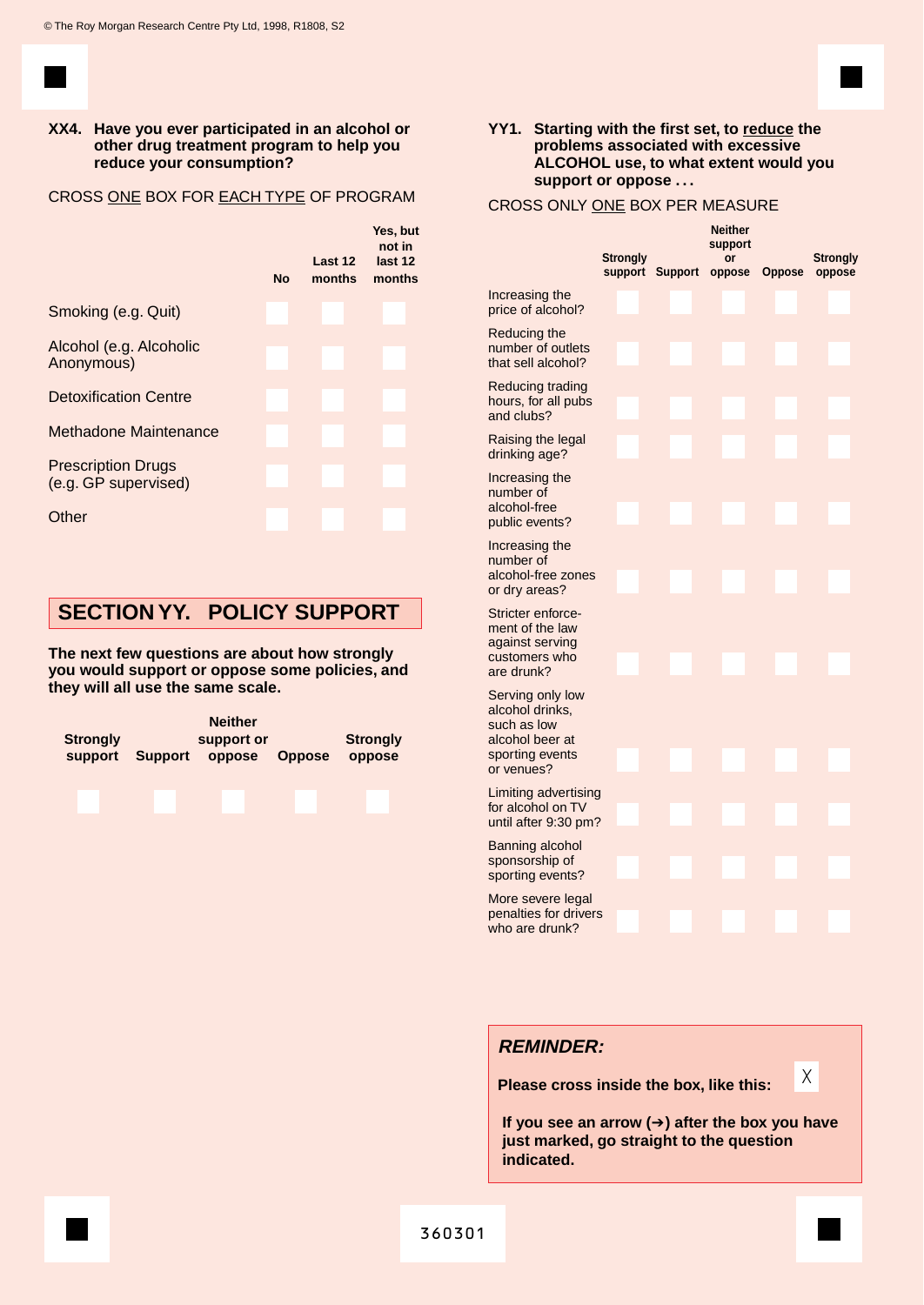

#### **YY2. Thinking now about the problems associated with TOBACCO use, to what extent would you support or oppose measures such as . . .**

### CROSS ONLY ONE BOX PER MEASURE

|                                                                                                                          | <b>Strongly</b> |                 | <b>Neither</b><br>support<br>or |               | Strongly |  |
|--------------------------------------------------------------------------------------------------------------------------|-----------------|-----------------|---------------------------------|---------------|----------|--|
|                                                                                                                          |                 | support Support | oppose                          | <b>Oppose</b> | oppose   |  |
| Stricter enforce-<br>ment of the law<br>against supplying<br>cigarettes to<br>customers who are<br>under age?            |                 |                 |                                 |               |          |  |
| Banning tobacco<br>advertising at<br>sporting events?                                                                    |                 |                 |                                 |               |          |  |
| Banning smoking<br>in the workplace?                                                                                     |                 |                 |                                 |               |          |  |
| Banning smoking<br>in shopping<br>centres?                                                                               |                 |                 |                                 |               |          |  |
| Banning smoking<br>in restaurants?                                                                                       |                 |                 |                                 |               |          |  |
| <b>Banning smoking</b><br>in pubs/clubs?                                                                                 |                 |                 |                                 |               |          |  |
| Increasing the tax<br>on tobacco<br>products to pay for<br>health education<br>programs?                                 |                 |                 |                                 |               |          |  |
| Increasing the tax<br>on tobacco<br>products to<br>contribute to the<br>cost of treating<br>smoking related<br>diseases? |                 |                 |                                 |               |          |  |
| Increasing the tax<br>on tobacco<br>products to<br>discourage people<br>from smoking?                                    |                 |                 |                                 |               |          |  |

#### **YY3. Thinking now about the problems associated with HEROIN use, to what extent would you support or oppose measures such as . . .**

#### CROSS ONLY ONE BOX PER MEASURE

|                                                                                    | <b>Strongly</b> | support Support oppose Oppose | <b>Neither</b><br>support<br>or | <b>Strongly</b><br>oppose |
|------------------------------------------------------------------------------------|-----------------|-------------------------------|---------------------------------|---------------------------|
| Free needle/                                                                       |                 |                               |                                 |                           |
| syringe<br>exchanges?                                                              |                 |                               |                                 |                           |
| Methadone                                                                          |                 |                               |                                 |                           |
| maintenance<br>programs?                                                           |                 |                               |                                 |                           |
| <b>Treatment with</b>                                                              |                 |                               |                                 |                           |
| drugs other than<br>methadone?                                                     |                 |                               |                                 |                           |
| <b>Regulated</b><br>injecting rooms<br>(sometimes<br>referred to                   |                 |                               |                                 |                           |
| as "shooting<br>galleries")?                                                       |                 |                               |                                 |                           |
| Rapid<br>detoxification<br>therapy (some-<br>times referred to<br>as "the Israeli" |                 |                               |                                 |                           |
| treatment)?                                                                        |                 |                               |                                 |                           |

**YY4. Still using the same scale, and considering the following drugs, to what extent would you support or oppose the personal use of the following drugs being made legal?** 

#### CROSS ONLY ONE BOX PER DRUG

|                             | <b>Strongly</b> | support Support oppose | <b>Neither</b><br>support<br>or | <b>Oppose</b> | <b>Strongly</b><br>oppose |
|-----------------------------|-----------------|------------------------|---------------------------------|---------------|---------------------------|
| Marijuana (or<br>Cannabis)? |                 |                        |                                 |               |                           |
| Heroin?                     |                 |                        |                                 |               |                           |
| Amphetamines/<br>speed?     |                 |                        |                                 |               |                           |
| Cocaine?                    |                 |                        |                                 |               |                           |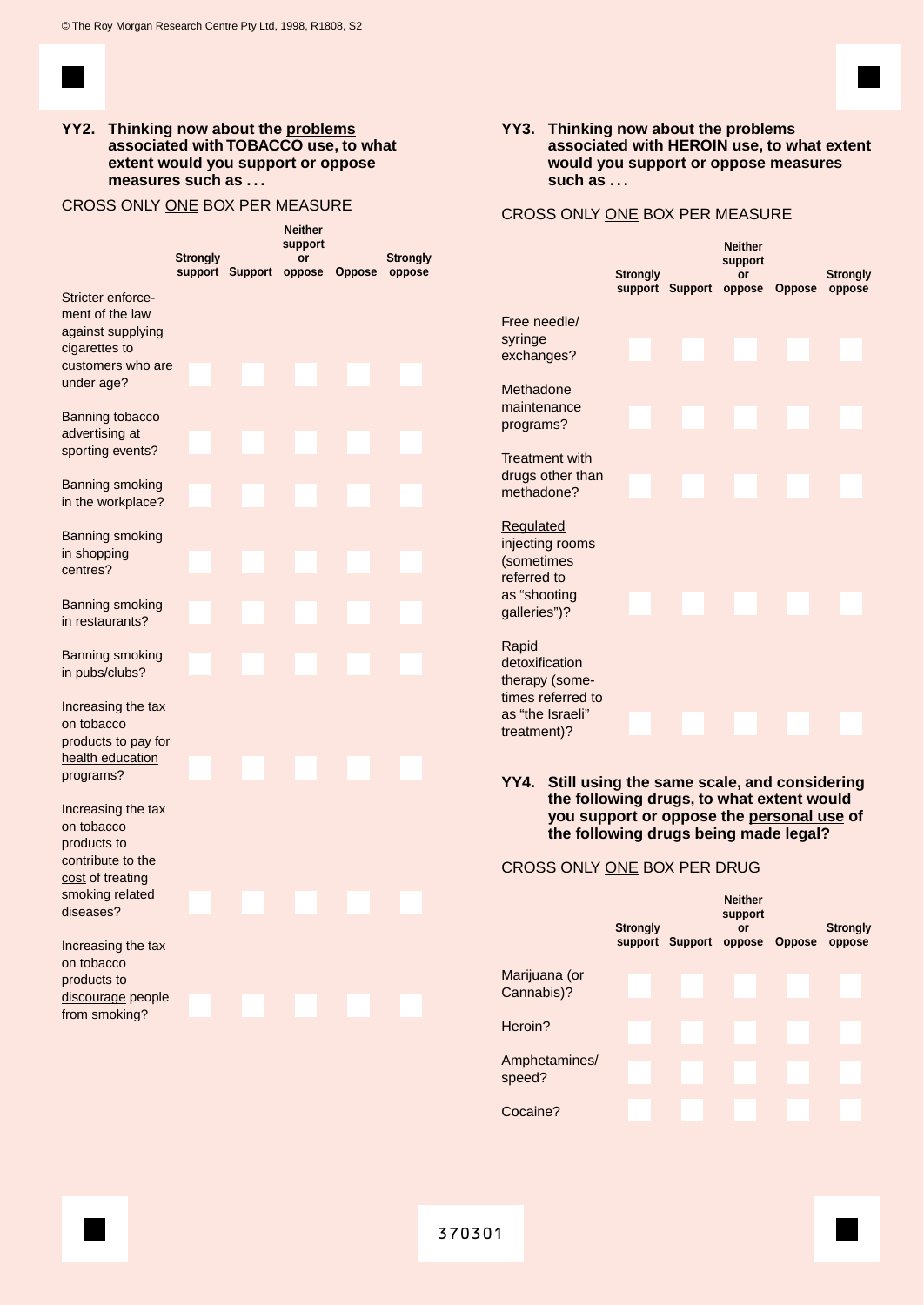

### **YY5. To what extent would you support or oppose increased penalties for the sale or supply of the following drugs?**

#### CROSS ONLY ONE BOX PER DRUG

|                             | <b>Strongly</b> | support Support oppose Oppose | <b>Neither</b><br>support<br>or | <b>Strongly</b><br>oppose |
|-----------------------------|-----------------|-------------------------------|---------------------------------|---------------------------|
| Marijuana (or<br>Cannabis)? |                 |                               |                                 |                           |
| Heroin?                     |                 |                               |                                 |                           |
| Amphetamines/<br>speed?     |                 |                               |                                 |                           |
| Cocaine?                    |                 |                               |                                 |                           |

**YY6. A National illicit drugs policy, "Tough on Drugs" has recently been announced. Using the same scale as before, do you generally support or oppose the policy?**

CROSS ONE BOX ONLY

| <b>Strongly</b><br>support | <b>Support</b> | <b>Neither</b><br>support or<br>oppose | <b>Oppose</b> | <b>Strongly</b><br>oppose |
|----------------------------|----------------|----------------------------------------|---------------|---------------------------|
|                            |                |                                        |               |                           |

**Or**

Don't know enough about the "Tough On Drugs Policy" to say

**YY7. For each of the following 5 drug categories, how would you allocate \$100 over these three areas to reduce the use of that drug.**

> **Starting with ALCOHOL, if you were given \$100 to spend on reducing alcohol use, how much would you allocate to each of these areas. . .**

#### ENTER WHOLE DOLLARS ONLY (E.G. 030, 045, 025)

| Education<br>(e.g. information services)              |    |  |  |
|-------------------------------------------------------|----|--|--|
| Treatment<br>(e.g. counselling, therapy)              | \$ |  |  |
| Law enforcement<br>(e.g. stop illegal<br>sale or use) | \$ |  |  |
| <b>CHECK THAT TOTAL IS</b>                            |    |  |  |

#### **YY8. And if you were given \$100 to spend on reducing TOBACCO use, how much would you allocate to each of these areas . . .**

#### ENTER WHOLE DOLLARS ONLY (E.G. 030, 045, 025)

| (e.g. information services)<br>Treatment                             | S  |  |  |
|----------------------------------------------------------------------|----|--|--|
| (e.g. counselling, therapy)<br>Law enforcement<br>(e.g. stop illegal | \$ |  |  |
| sale or use)                                                         |    |  |  |
| <b>CHECK THAT TOTAL IS</b>                                           |    |  |  |

#### **YY9. And if you were given \$100 to spend on reducing MARIJUANA/CANNABIS use, how much would you allocate to each of these areas . . .**

ENTER WHOLE DOLLARS ONLY (E.G. 030, 045, 025)

| Education<br>(e.g. information services)              | S  |  |  |
|-------------------------------------------------------|----|--|--|
| Treatment<br>(e.g. counselling/therapy)               | \$ |  |  |
| Law enforcement<br>(e.g. stop illegal<br>sale or use) | \$ |  |  |
| <b>CHECK THAT TOTAL IS</b>                            |    |  |  |

#### **YY10. And if you were given \$100 to spend on reducing AMPHETAMINE or SPEED use, how much would you allocate to each of these areas . . .**

ENTER WHOLE DOLLARS ONLY (E.G. 030, 045, 025)

| Education<br>(e.g. information services)              |    |  |  |
|-------------------------------------------------------|----|--|--|
| Treatment<br>(e.g. counselling/therapy)               | \$ |  |  |
| Law enforcement<br>(e.g. stop illegal<br>sale or use) | \$ |  |  |
| <b>CHECK THAT TOTAL IS</b>                            |    |  |  |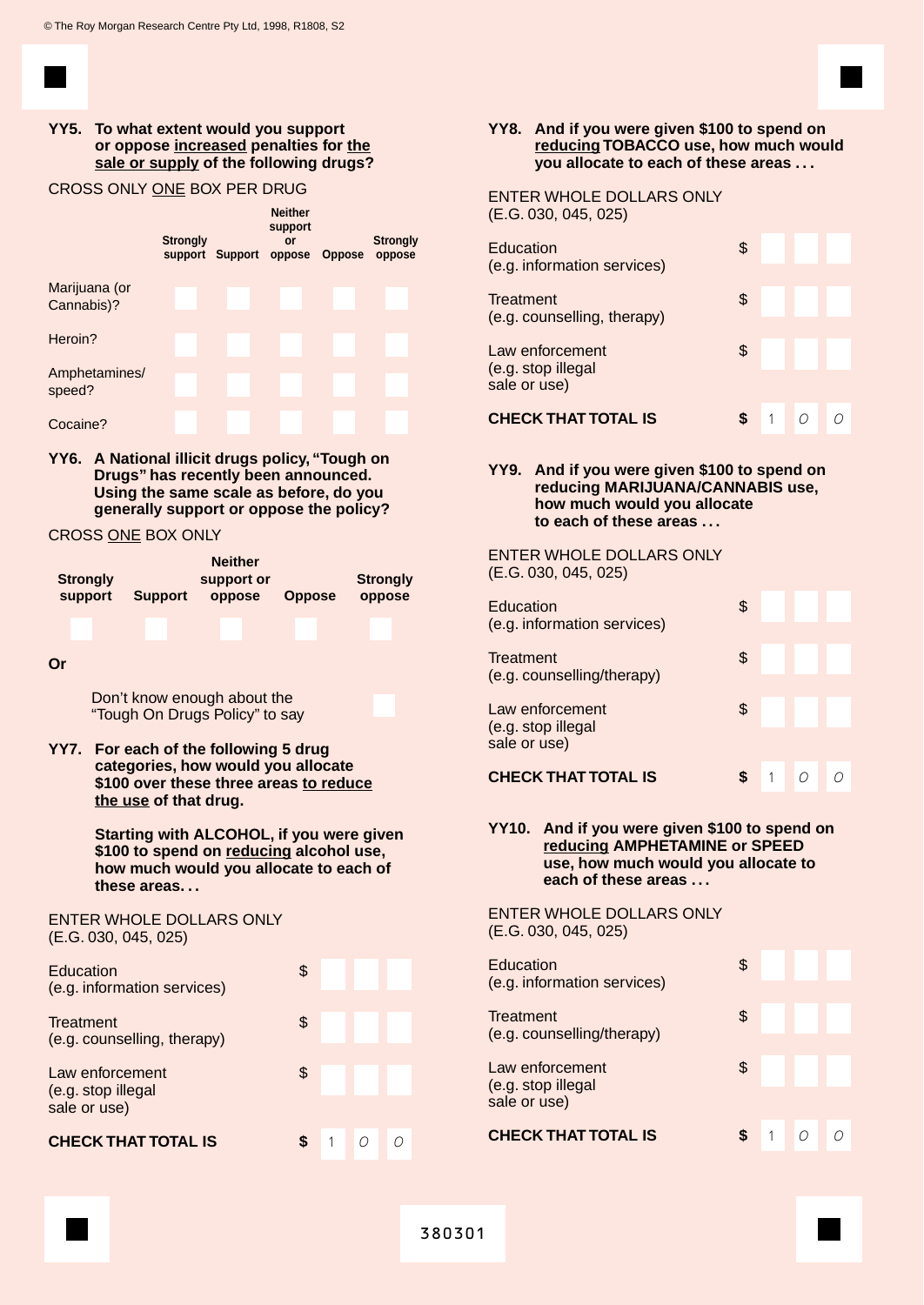| YY11. And if you were given \$100 to spend on<br>reducing HEROIN and COCAINE use,<br>how much would you allocate to each<br>of these areas |                                                                 |         |              |   |   |
|--------------------------------------------------------------------------------------------------------------------------------------------|-----------------------------------------------------------------|---------|--------------|---|---|
| (E.G. 030, 045, 025)                                                                                                                       | <b>ENTER WHOLE DOLLARS ONLY</b>                                 |         |              |   |   |
| Education                                                                                                                                  | (e.g. information services)                                     | \$      |              |   |   |
| Treatment                                                                                                                                  | (e.g. counselling/therapy)                                      | \$      |              |   |   |
| Law enforcement<br>(e.g. stop illegal<br>sale or use)                                                                                      |                                                                 | \$      |              |   |   |
|                                                                                                                                            | <b>CHECK THAT TOTAL IS</b>                                      | \$      | $\mathbf{1}$ | 0 | O |
|                                                                                                                                            | <b>SECTION ZZ. DEMOGRAPHICS</b>                                 |         |              |   |   |
|                                                                                                                                            |                                                                 |         |              |   |   |
|                                                                                                                                            | ZZ1. What is your date of birth or what is your<br>current age? |         |              |   |   |
|                                                                                                                                            | ENTER DATE OF BIRTH OR AGE IN WHOLE<br>YEARS (E.G. 31, 25, 19)  |         |              |   |   |
|                                                                                                                                            | Ι                                                               |         |              |   |   |
| Date                                                                                                                                       | <b>Month</b>                                                    | Year 19 |              |   |   |
| Or age in whole years                                                                                                                      |                                                                 |         |              |   |   |
| ZZ2.                                                                                                                                       | What is your present marital status?                            |         |              |   |   |
| <b>CROSS ONE BOX ONLY</b>                                                                                                                  |                                                                 |         |              |   |   |
| <b>Never Married</b>                                                                                                                       |                                                                 |         |              |   |   |
| Widowed                                                                                                                                    |                                                                 |         |              |   |   |
| Divorced                                                                                                                                   |                                                                 |         |              |   |   |
| Separated but not divorced                                                                                                                 |                                                                 |         |              |   |   |
|                                                                                                                                            | Married (including de facto)                                    |         |              |   |   |
| Are you of Aboriginal or Torres Strait<br>ZZ3.<br><b>Islander origin?</b>                                                                  |                                                                 |         |              |   |   |
| <b>CROSS ONE BOX ONLY</b>                                                                                                                  |                                                                 |         |              |   |   |
| <b>No</b>                                                                                                                                  |                                                                 |         |              |   |   |
| Yes, Aboriginal                                                                                                                            |                                                                 |         |              |   |   |
|                                                                                                                                            | Yes, Torres Strait Islander                                     |         |              |   |   |
| Yes, both Aboriginal and Torres Strait Islander                                                                                            |                                                                 |         |              |   |   |

| ZZ4. In which country were you born?                                 |  |
|----------------------------------------------------------------------|--|
| CROSS ONE BOX ONLY                                                   |  |
| Australia                                                            |  |
| China                                                                |  |
| Germany                                                              |  |
| Greece                                                               |  |
| Hong Kong                                                            |  |
| India                                                                |  |
| Ireland                                                              |  |
| Italy                                                                |  |
| Lebanon                                                              |  |
| Malaysia                                                             |  |
| Malta                                                                |  |
| <b>Netherlands</b>                                                   |  |
| <b>New Zealand</b>                                                   |  |
| Philippines                                                          |  |
| Poland                                                               |  |
| South Africa                                                         |  |
| <b>Turkey</b>                                                        |  |
| United Kingdom (England, Scotland,<br>Wales, Northern Ireland)       |  |
| <b>USA</b>                                                           |  |
| Vietnam                                                              |  |
| Yugoslavia (The former)                                              |  |
| Other (specify).                                                     |  |
| ZZ5. What is the main language spoken at home?<br>CROSS ONE BOX ONLY |  |
| English                                                              |  |
| Arabic (including Lebanese)                                          |  |
| Chinese (Mandarin, Cantonese)                                        |  |
| German                                                               |  |
| Greek                                                                |  |
| Italian                                                              |  |
| Serbian/Croatian                                                     |  |
| Spanish                                                              |  |
| Vietnamese                                                           |  |
| Other Asian language                                                 |  |
| Other European language                                              |  |
| Other (specify) _                                                    |  |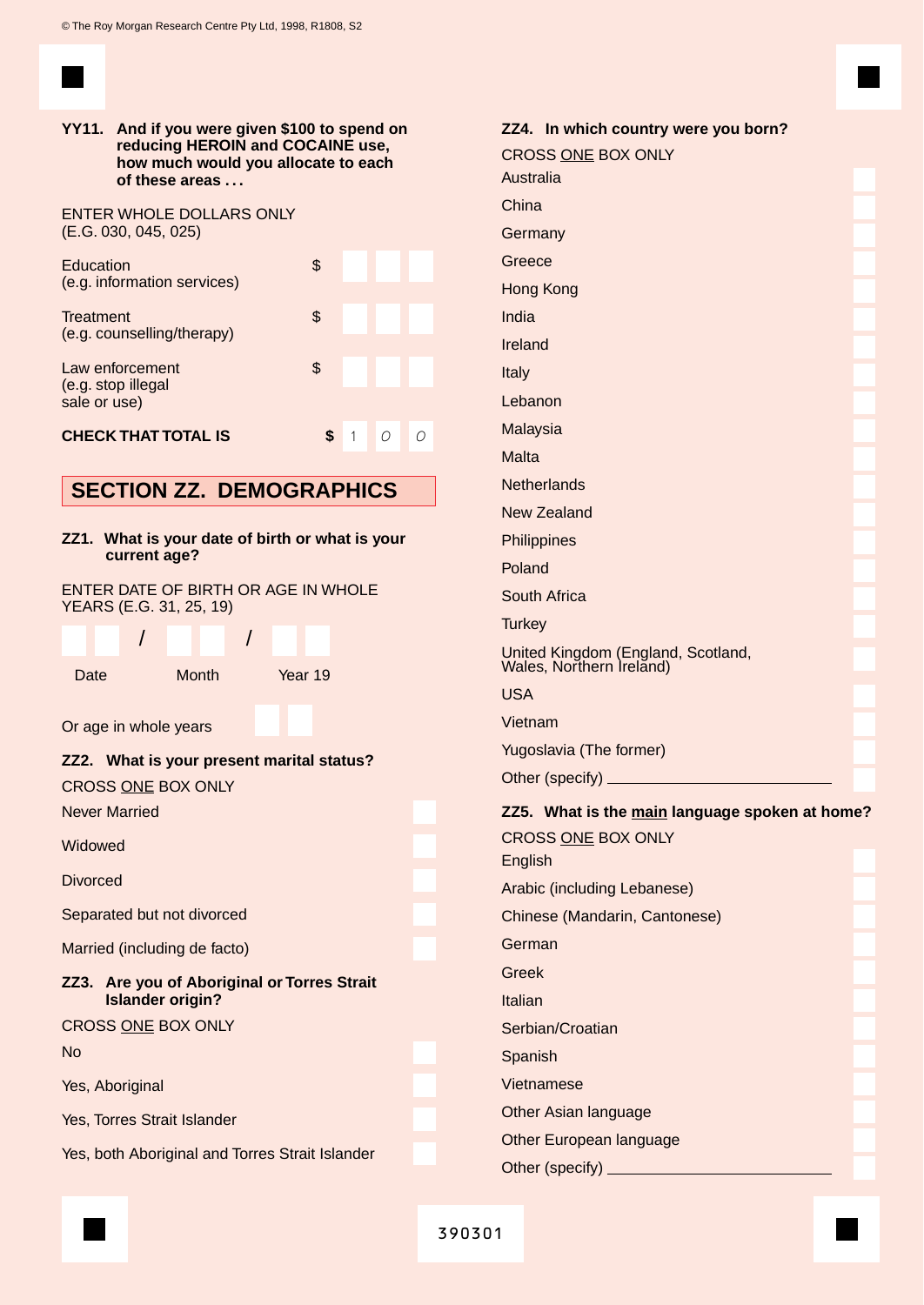×

| ZZ6. What other languages are spoken<br>at home?                                             |                     | ZZ9. What kind of industry, business or service<br>is/was carried out by your main or last<br>employer?           |
|----------------------------------------------------------------------------------------------|---------------------|-------------------------------------------------------------------------------------------------------------------|
| English                                                                                      |                     |                                                                                                                   |
| Arabic (including Lebanese)                                                                  |                     | DESCRIBE AS FULLY AS POSSIBLE<br>(e.g. Self-employed plumbing, footwear                                           |
| Chinese (Mandarin, Cantonese)                                                                |                     | manufacturing, Commonwealth government,<br>State/Territory government, Local government,<br>family business/farm) |
| German                                                                                       |                     |                                                                                                                   |
| Greek                                                                                        |                     |                                                                                                                   |
| Italian                                                                                      |                     | <b>Office use (for ANZSIC coding)</b>                                                                             |
| Serbian/Croatian                                                                             |                     |                                                                                                                   |
| Spanish                                                                                      |                     | ZZ10. What kind of work do you do (or did you do<br>when you last worked)?                                        |
| Vietnamese                                                                                   |                     | ENTER INFORMATION FOR JOB IN WHICH YOU<br><b>WORK(ED) MOST HOURS ONLY</b>                                         |
| Other Asian language                                                                         |                     | Title (including award / Government                                                                               |
| Other European language                                                                      |                     | classification if possible)                                                                                       |
|                                                                                              |                     |                                                                                                                   |
| <b>None</b>                                                                                  |                     |                                                                                                                   |
| ZZ7. We would also like to know about<br>your current employment status.<br>Are you mainly ? |                     | Main duties/tasks                                                                                                 |
| CROSS ONE BOX ONLY                                                                           |                     |                                                                                                                   |
| Working full-time for pay?                                                                   | $+$ ZZ9.            |                                                                                                                   |
| Working part-time for pay?                                                                   | $\div$ ZZ9.         |                                                                                                                   |
| A full-time student?                                                                         |                     | Office use (for ASCO coding)                                                                                      |
| A part-time student?                                                                         |                     | ZZ11. How many years of high school                                                                               |
| Unemployed?                                                                                  |                     | (and college for persons in the ACT)<br>did you complete?                                                         |
| Doing home duties?                                                                           |                     | ENTER WHOLE NUMBERS FROM 0 TO 6 ONLY                                                                              |
| Retired or on a pension?                                                                     |                     | years                                                                                                             |
| ZZ8. Have you ever been in paid work?                                                        |                     | or<br>Still at high school<br>$+$ ZZ13.                                                                           |
| Yes                                                                                          |                     |                                                                                                                   |
| <b>No</b>                                                                                    | $\rightarrow$ ZZ11. |                                                                                                                   |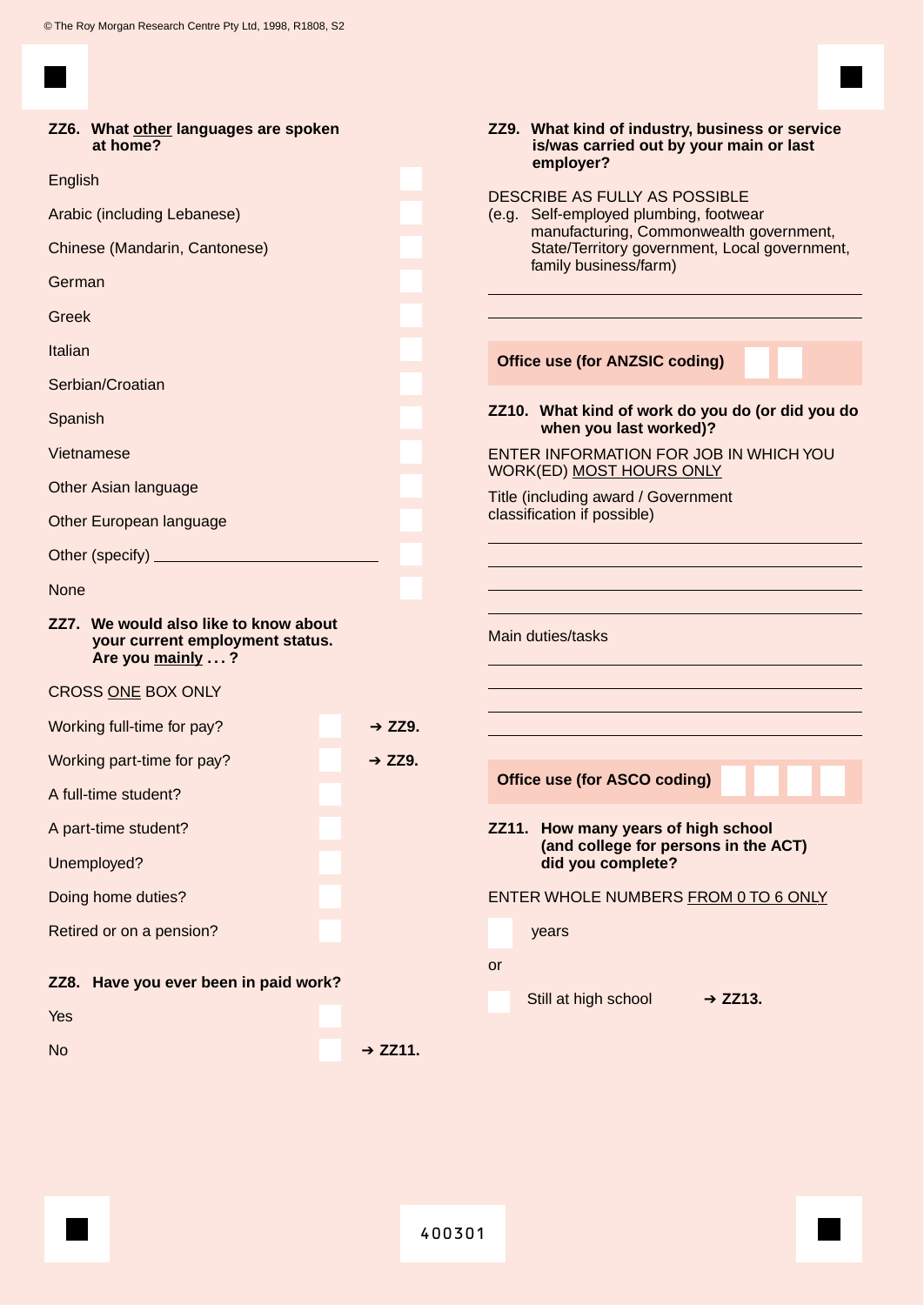#### **ZZ12. What is the highest educational qualification that you have obtained?**

#### CROSS ONE BOX ONLY

School certificate/intermediate certificate/equivalent

HSC/SACE/VCE/Higher school certificate/leaving certificate/equivalent

Non-trade qualification

Trade qualification

Associate Diploma

Undergraduate Diploma

Bachelor Degree

Postgraduate Degree or Diploma

No qualification

#### **ZZ13. Which one of the following groups would represent your personal annual income, before tax, from all sources?**

#### CROSS ONE BOX ONLY

No personal income at all

up to \$5,000 (up to about \$100/week)

\$5,001 - \$12,000 (up to \$230/week)

- \$12,001 \$20,000 (up to \$380/week)
- \$20,001 \$30,000 (up to \$580/week)

\$30,001 – \$40,000 (up to \$770/week)

- \$40,001 \$50,000 (up to \$960/week)
- \$50,001 \$60,000 (up to \$1,150/week)

\$60,001 – \$80,000 (up to \$1,540/week)

\$80,001 – \$100,000 (up to \$1,920/week)

\$100,001 or more

Prefer not to say

Don't know

#### **ZZ14. Which one of the following groups would represent the combined household annual income, before tax, from all sources?**

#### CROSS ONE BOX ONLY

- up to \$5,000 (up to about \$100/week)
- \$5,001 \$12,000 (up to \$230/week)
- \$12,001 \$20,000 (up to \$380/week)
- \$20,001 \$30,000 (up to \$580/week)
- \$30,001 \$40,000 (up to \$770/week)
- \$40,001 \$50,000 (up to \$960/week)
- \$50,001 \$60,000 (up to \$1,150/week)
- \$60,001 \$80,000 (up to \$1,540/week)

\$80,001 – \$100,000 (up to \$1,920/week)

\$100,001-\$120,000 (up to \$2,310/week)

\$120,001 or more

Prefer not to say

Don't know

**ZZ15. Are there any dependent children now living in this household?**

**DEPENDENT CHILDREN ARE DEFINED AS CHILDREN AGED 0-14, OR OLDER CHILDREN WHO ARE STILL FINANCIALLY DEPENDENT, SUCH AS FULL-TIME STUDENTS**

Yes

No **→ ZZ17.** 

**ZZ16. Of all the children, how many fall into these age categories?**

#### ENTER NUMBER OF CHILDREN FOR EACH AGE GROUP, AS APPLICABLE

0-2 years old

3-5 years old

6-8 years old

- 9-11 years old
- 12-14 years old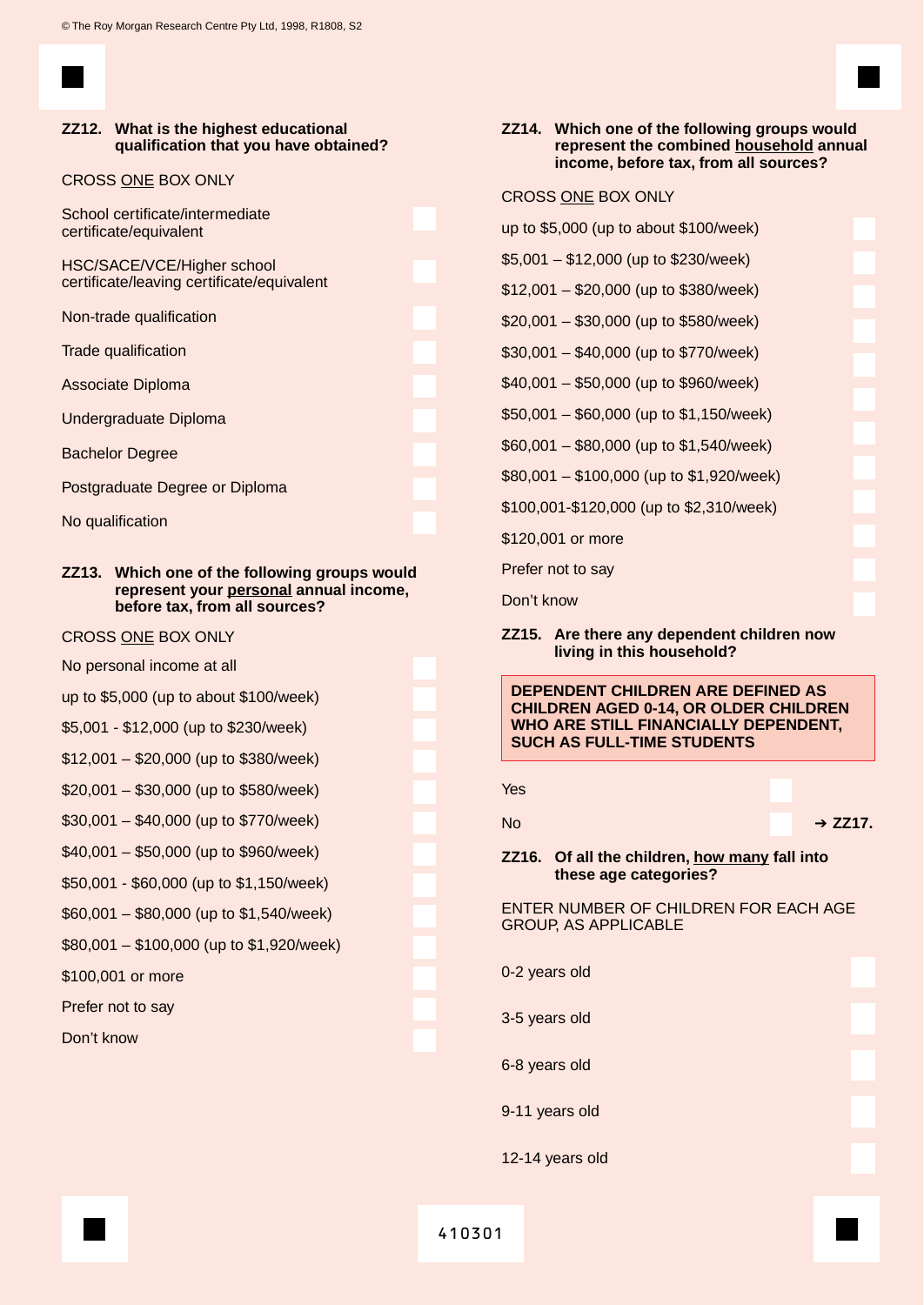

|                                                      | ZZ17. Which category best describes this<br>household? |           |                      | ZZ20. Was anyone else present when you were<br>completing the questionnaire?     |                                         |  |           |
|------------------------------------------------------|--------------------------------------------------------|-----------|----------------------|----------------------------------------------------------------------------------|-----------------------------------------|--|-----------|
| CROSS ONE BOX ONLY                                   |                                                        |           |                      | CROSS AS MANY BOXES AS APPLY                                                     |                                         |  |           |
| Person living alone                                  |                                                        |           |                      | <b>No</b>                                                                        |                                         |  | $+$ ZZ22. |
| Couple living alone                                  |                                                        |           |                      |                                                                                  | Spouse/partner                          |  |           |
| Non-related adults sharing house/<br>apartment/flat  |                                                        |           |                      | Parent(s)                                                                        |                                         |  |           |
|                                                      |                                                        |           |                      |                                                                                  | Older relative (e.g. aunt, grandparent) |  |           |
| Parents with non-dependent children                  |                                                        |           |                      |                                                                                  | Child(ren) aged 6-17                    |  |           |
| Parents/guardians with dependent children            |                                                        |           |                      | Child(ren) aged 18 or more                                                       |                                         |  |           |
| Sole parent/guardian with non-dependent<br>children  |                                                        |           |                      | Friend/peer/close-age sibling (brother<br>or sister)                             |                                         |  |           |
| Sole parent/guardian with dependent children         |                                                        |           |                      | Neighbour                                                                        |                                         |  |           |
| All other households with<br>non-dependent children  |                                                        |           |                      | Other                                                                            |                                         |  |           |
| All other households with<br>dependent children      |                                                        |           |                      | ZZ21. Did this affect the honesty with which you<br>completed the questionnaire? |                                         |  |           |
| ZZ18. Are you male or female?                        |                                                        |           |                      | CROSS ONE BOX ONLY                                                               |                                         |  |           |
| Female                                               |                                                        |           |                      |                                                                                  | $Yes - a great deal$                    |  |           |
| Male                                                 |                                                        | $+$ ZZ20. |                      | $Yes - a bit$                                                                    |                                         |  |           |
|                                                      |                                                        |           |                      | $Yes - a little$                                                                 |                                         |  |           |
| ZZ19. Are you currently<br><b>CROSS ONE BOX ONLY</b> |                                                        |           |                      | Not at all                                                                       |                                         |  |           |
|                                                      |                                                        |           |                      | Don't know                                                                       |                                         |  |           |
|                                                      | Neither Pregnant nor Breastfeeding                     |           |                      |                                                                                  |                                         |  |           |
| <b>Pregnant and Breastfeeding</b>                    |                                                        |           |                      | ZZ22. Did anyone else help you complete<br>the questionnaire?                    |                                         |  |           |
| Pregnant only                                        |                                                        |           |                      |                                                                                  | CROSS ONE BOX ONLY                      |  |           |
| Breastfeeding only                                   |                                                        |           | Yes $-$ a great deal |                                                                                  |                                         |  |           |
|                                                      |                                                        |           |                      | $Yes - a bit$                                                                    |                                         |  |           |
|                                                      |                                                        |           |                      | $Yes - a little$                                                                 |                                         |  |           |
|                                                      |                                                        |           |                      |                                                                                  |                                         |  |           |

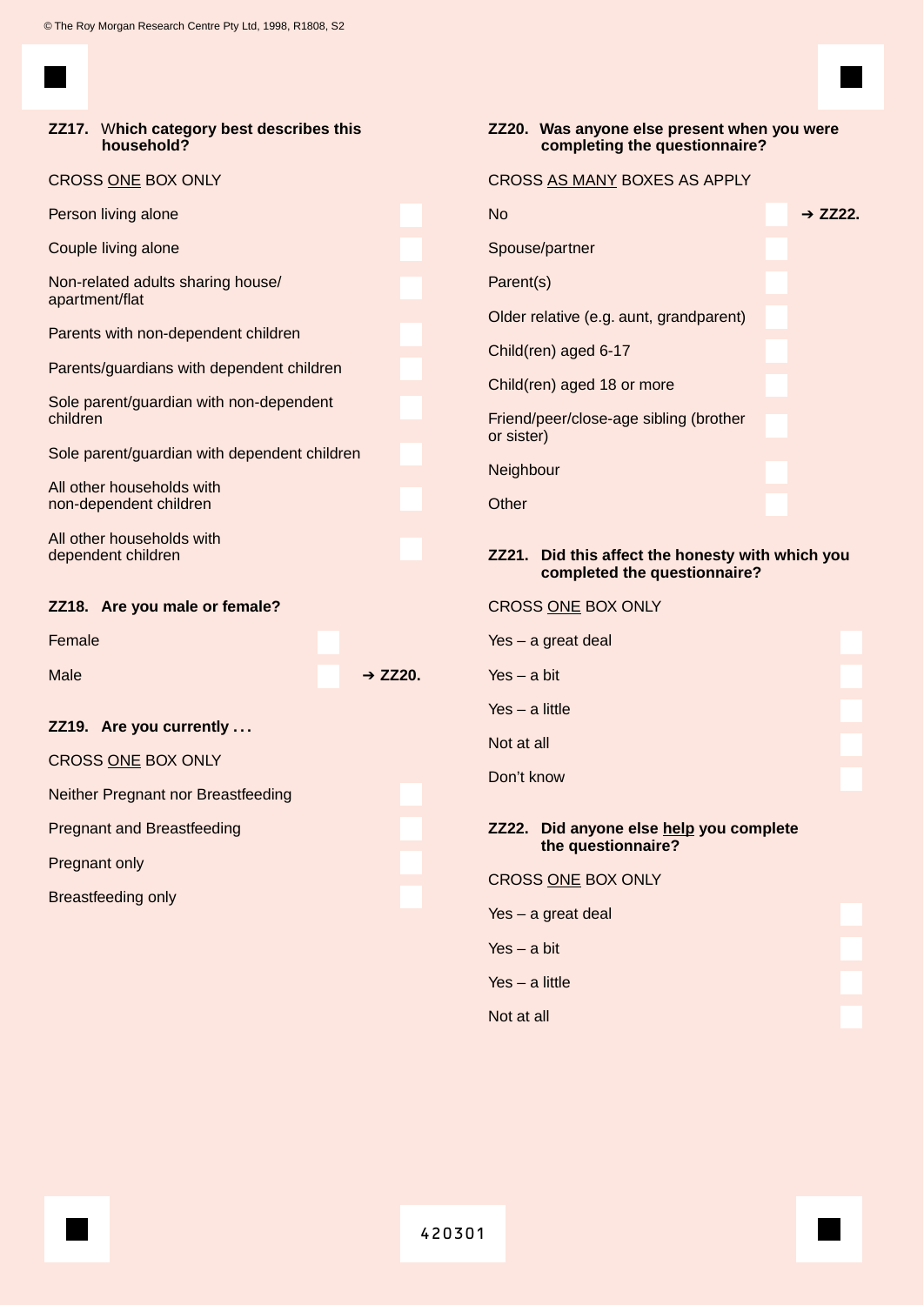**ZZ23. The Department of Health and Family Services has asked us to verify that only persons who were selected to complete questionnaires did so.We will be telephoning about 10% of respondents in the next few weeks.**

That is, you have about a one in ten chance only, of receiving a telephone call to confirm that you completed this questionnaire.

PLEASE INDICATE BELOW IF YOU GIVE PERMISSION FOR A TELEPHONE CALL TO BE MADE. WE ONLY REQUIRE YOUR FIRST NAME AND TELEPHONE NUMBER.

I give permission for a telephone call.

First Name\_

Phone number ( ) —————————————————

Or

I do not give permission.

**ZZ24. Please write the date that you completed this questionnaire below:**



**Thank you for completing this questionnaire: your help is very much appreciated**